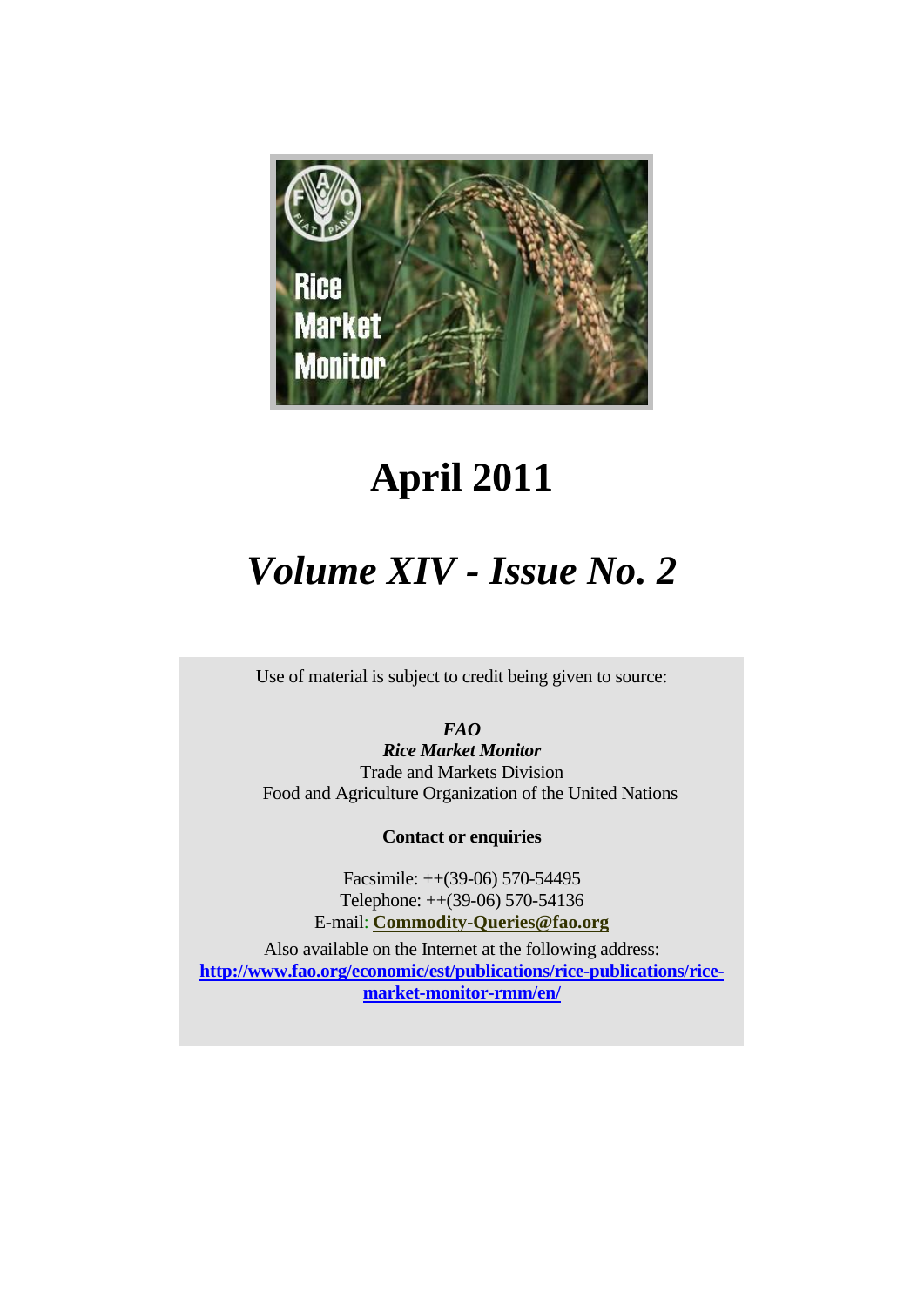#### **ROUND-UP**

- The estimate of **world paddy production in 2010** has been lowered by 2 million tonnes since January, mainly on account of a worsened outlook in India. At the new forecasted level of 699 million tonnes (466 million tonnes, in milled rice basis), global output would be 2.4 percent larger than in 2009 and a new record, a positive outcome given the many setbacks endured by farmers over the season, amid a back-to-back manifestation of el Niño and la Niña weather anomalies. From a regional perspective, much of the season 16 million tonne expansion would arise from output recoveries in Asia as well as gains in North America, Africa, Oceania and Europe, more than compensating for declines in Latin America and the Caribbean.
- Although very preliminary, FAO's first forecast **of world paddy production in 2011** portends a 3 percent increase from the 2010 season to 720 million tonnes (480 million tonnes, milled basis). This rather buoyant outlook relies on expectations of improved weather conditions, as the effects of La Niña look set to dissipate in the next few months. Governments are also maintaining their support to the sector, in a bid to contain food inflation and secure long-run supplies. The bulk of the increase is again expected to stem from good performances in Asia, with output also anticipated to increase in Europe, Oceania and Latin America and the Caribbean. By contrast, little change is foreseen in Africa, while prospects are negative in North America. Output in *Asia* is forecast to record a 3 percent growth in 2011 to 651 million tonnes (434 million tonnes, milled basis), sustained by sizeable increases in China (Mainland) and India and a recovery in Pakistan. However, gains are expected to be widespread, with production growing further in Bangladesh, Cambodia, Indonesia, the Democratic People's Republic of Korea, Nepal, the Philippines and Viet Nam and rebounding in the Chinese Province of Taiwan, the Republic of Korea, Malaysia, Myanmar and Thailand. By contrast, the outlook has been marred in Sri Lanka by consecutive rounds of flood, and, in Japan, by the 11 March catastrophic earthquake and the ensuing tsunami and nuclear crisis. Early production prospects in *Africa* point to a replication of the 2010 outcome, as progress in Western countries compensates for a policy-induced contraction in Egypt. Output may also fall in Southern Africa, on possible losses in Madagascar, but little change is foreseen in the rest of the region. Paddy production in *Latin America and the Caribbean (LAC)* is forecast to rebound by 9.2 percent to 29.2 million tonnes in 2011, underpinned by a strong recovery in the southern part of the continent, in particular in Argentina, Brazil, Colombia, Uruguay and Venezuela, which are already harvesting their main paddy crops. Output in Central America and the Caribbean may grow by 1 percent. In the *other regions,* prospects are positive for Australia, which may reap its largest crop since 2006, the European Union, owing to an expected recovery in Italy, and the Russian Federation. However, in the United States, producers are expected to divert land away from rice into more profitable crops, possibly resulting in a 15 percent drop in the coming season's output.
- Since the January issue of the RMM, the FAO forecast of **world rice trade in 2011** has been raised by 350 000 tonnes to 31.8 million tonnes, following upward revisions to imports by Asian countries, particularly Bangladesh, the Chinese Province of Taiwan and Malaysia. The new figure reverses earlier expectations of a slight decline in world trade in 2011 and now indicates a 1 percent expansion. Greater deliveries to countries in Africa but also North America and Europe are behind the increase, compensating for reduced imports in Asia and in Latin America and the Caribbean. On the export side, Thailand is still expected to account for much of the expansion, but volumes delivered by Viet Nam as well as Brazil, Cambodia, China (Mainland), India and Uruguay are also foreseen to rise in 2011, offsetting reduced consignments from Egypt, Pakistan and the United States.
- Global **rice utilization in 2010/11** is forecast to rise by 2 percent to 460 million tonnes (milled basis), with 389 million tonnes estimated to be destined to food, almost 7 million tonnes more than in 2009/10, resulting in a modest increase in average per caput consumption to 56 kilos. Consumers in many countries are facing hefty increases in rice retail prices, which many governments are trying to contain through a wide range of measures, including export restrictions, facilitation of imports, retail price controls and subsidized rice distribution.
- Global rice stocks carried over at the close of the marketing seasons ending in 2011 have been raised to 139 million tonnes, 7 million tonnes more than in 2010. Developing countries would account for much of this increase, but developed countries are also foreseen to boost reserves. However, while expected to rise in importing countries, stocks held by the five major exporting countries are set to contract by 3 percent to 29.2 million tonnes in 2011. Early prospects for 2012 point to a further strong rise in closing world rice inventories to 150 million tonnes, conditional on the realization of the optimistic 2011 production forecasts.
- **International rice prices** have been receding since January, pressured by the arrival of new crop harvests in major exporting countries. By the fourth week of April, the FAO All Rice Price Index (2002-2004=100) stood 3 percent below its January value at 245 points. Prices of all rice segments and qualities subsided.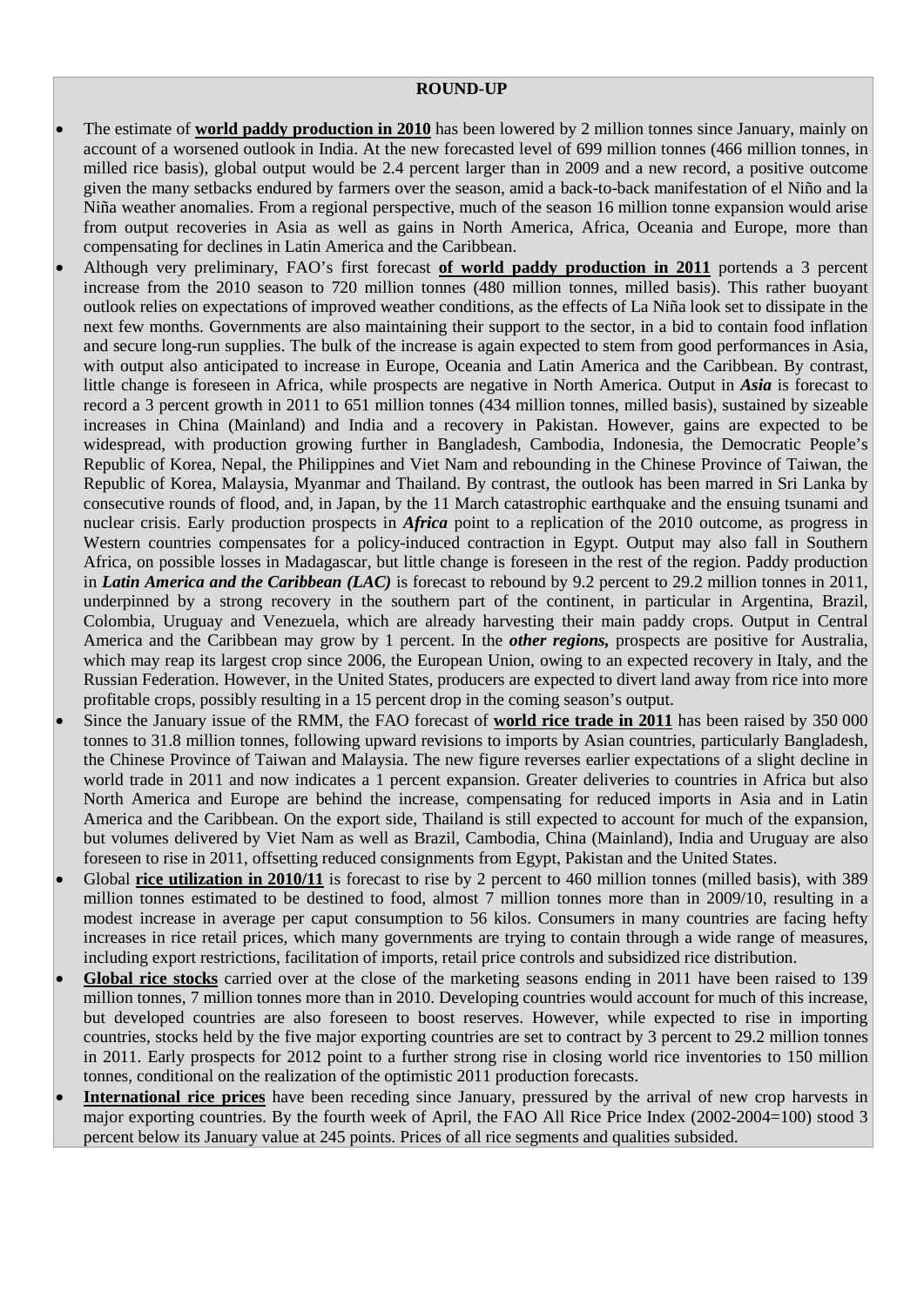#### **INFORMATION UPDATE AS OF 22 APRIL 2011**

#### **I. PRODUCTION**

#### **In spite of a 2 million tonne downward revision, global paddy production is estimated to reach a new record in 2010. Early prospects for the 2011 season point to additional gains**

The **2010** paddy season has come to a close in most regions, except in a number of northern hemisphere Asian countries, where secondary crop harvests are in progress.<sup>[1](#page-0-0)</sup> The FAO world production forecast has undergone a near 2.0 tonne downward revision since the previous issue of the RMM, following less optimistic prospects for crops in Asia, notably in India. Despite the reduction, FAO estimates 2010 global output to have reached a new high of 699.1 million tonnes (466.0 million tonnes, milled basis), a 2 percent upturn from the 2009 poor result. The achievement was primarily sustained by greater plantings, assessed in the order of 161.0 million hectares. Slightly higher yields of 4.3 tonnes per hectare were also achieved, notwithstanding several climatic difficulties associated with the back-to-back el Niño and la Niña manifestations. From a regional perspective, much of the season 16.0 million tonne expansion is attributable to output recoveries in Asia. North America, Africa, Oceania and Europe also closed the season with positive results, which more than compensated for declines in Latin America and the Caribbean.

|              | <b>January</b> |              | April  |   | <b>Revision</b> |                      | <b>January</b> |             | April  |   | <b>Revision</b> |
|--------------|----------------|--------------|--------|---|-----------------|----------------------|----------------|-------------|--------|---|-----------------|
|              | f'cast         |              | f'cast |   |                 |                      | f'cast         |             | f'cast |   |                 |
| <b>WORLD</b> | 700.9          |              | 699.1  |   | $-1.7$          | Nepal                | 4.1            | $\mathbf F$ | 4.5    | G | $+0.4$          |
| <b>ASIA</b>  | 633.7          |              | 632.1  |   | $-1.6$          | Pakistan             | 6.3            | F           | 8.3    | F | $+2.0$          |
| Cambodia     | 8.0            | G            | 8.3    | G | $+0.3$          | Philippines          | 17.0           | F           | 16.8   | G | $-0.2$          |
| India        | 145.5          | F            | 141.2  | G | $-4.3$          | Thailand             | 31.4           | G           | 31.6   | G | $+0.2$          |
| Indonesia    | 66.0           | G            | 66.4   | G | $+0.4$          | <b>SOUTH AMERICA</b> | 24.0           |             | 23.8   |   | $-0.2$          |
| Malaysia     | 2.6            | $\mathbf{F}$ | 2.5    | G | $-0.1$          | Colombia             | 2.9            | F           | 2.8    | F | $-0.1$          |

At this time of the year, countries along and south of the Equator are already harvesting their **2011** main paddy crops, but sowing of the 2011 crops is only beginning in several major northern hemisphere producers. Although prospects for the upcoming season still remain tentative, recent climatic forecasts point to a high likelihood of La Niña conditions continuing on a weakening path over the coming months, with associated weather anomalies possibly dissipating by June 2011. As a result and based on expectations of a return to normal weather conditions, a first forecast of 2011 global production sees world output expanding to 719.8 million tonnes (479.9 million tonnes, milled basis), up 3 percent from the current 2010 estimate. Countries in Asia are foreseen to continue driving this growth, although production in Europe may also increase and recoveries in Latin America and the Caribbean and in

<span id="page-2-0"></span><sup>&</sup>lt;sup>1</sup> The 2010 rice production season normally includes rice from the main paddy crops whose harvests fall in 2010, to which rice from all subsequent secondary crops, if any, is added. In the case of northern hemisphere countries, this principle implies that production in 2010 comprises the main rice crop, which is usually collected in the latter part of the year, plus the volume obtained from the successive secondary crops, commonly harvested in the first half of 2011. In the case of southern hemisphere countries, production in 2010 normally comprises rice from the main paddy crops assembled in the first part of 2010, plus rice from the secondary crops, generally gathered in the latter part of 2010. This approach to assess rice production is applicable to any given season.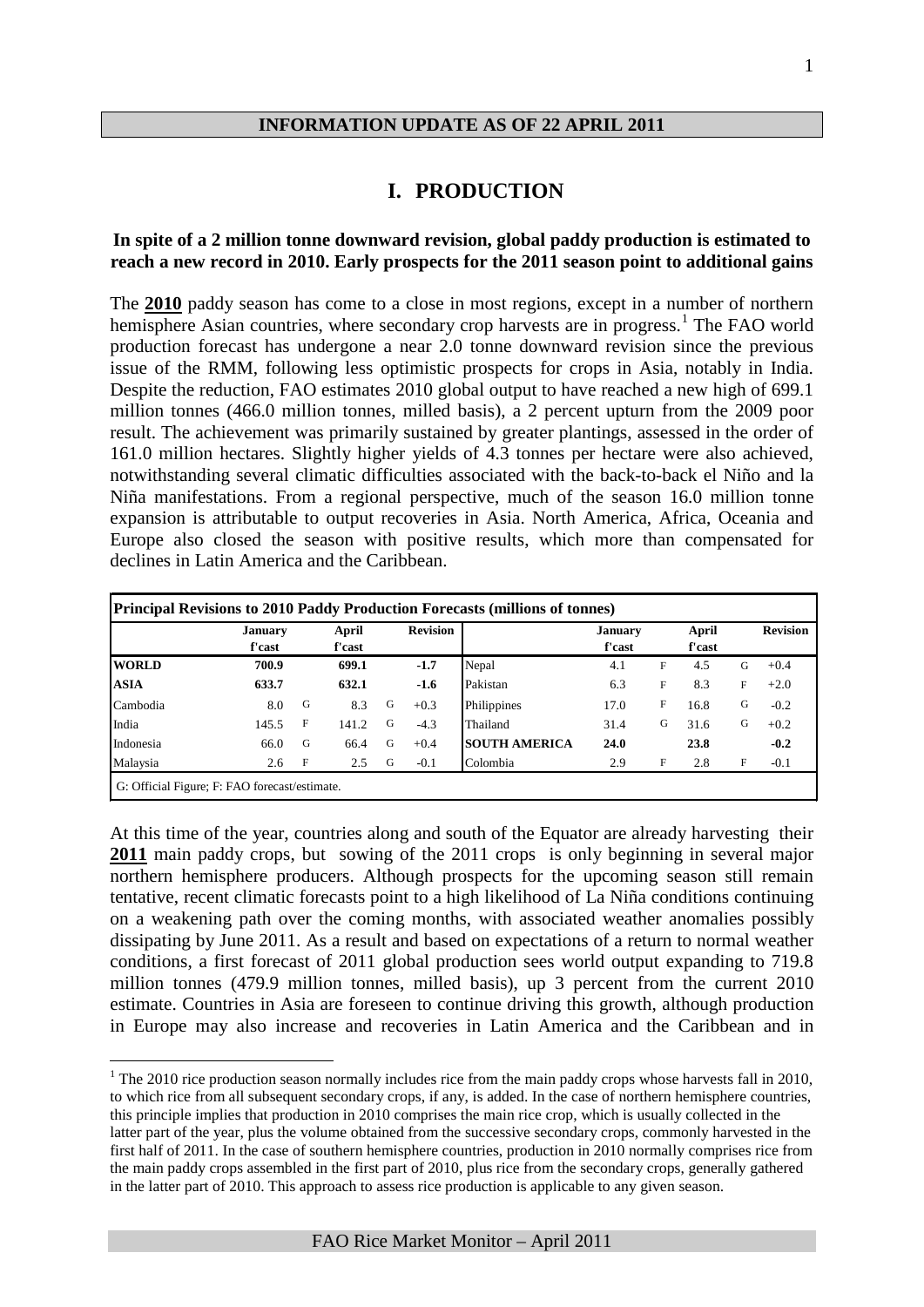Oceania are also forecast. By contrast, while output in Africa is preliminarily expected to remain close to 2010's level, prospects are negative in North America.



#### **A. ASIA**

#### **2010 production in Asia rebounds by 16.4 million tonnes**

Various countries in *Asia* have yet to conclude the 2010 season and are currently in the process of gathering secondary paddy crops. The production outlook for the region remains positive, even if it has been subject to a 1.6 million tonne reduction since January, mainly on account of less favourable prospects in India, but also in Malaysia and the Philippines, which were only partially offset by upward revisions to estimates in Cambodia, Indonesia, Nepal and Pakistan. Production in Asia is now anticipated to expand to a record of 632.1 million tonnes (421.7 million tonnes, milled basis), 3 percent above the poor 2009 level. **China (Mainland)** and **India** account for the bulk of this projected 16.4 million tonne increase, although **Bangladesh, Cambodia, the Democratic People's Republic of Korea, Indonesia, the Islamic Republic of Iran, Iraq, Nepal, the Philippines, Sri Lanka, Turkey** and **Viet Nam** are all estimated to have gathered larger crops. Gains in these countries served to more than compensate for a significant output decline in **Pakistan** following devastating floods, but also for shortfalls in the **Chinese Province of Taiwan, the Republic of Korea, the Lao People's Democratic Republic**, **Malaysia**, **Myanmar** and **Thailand.**

Meanwhile, Asian countries located in the southern hemisphere are already well advanced into the 2011 season and are, by now, harvesting their main paddy crops. In northern hemisphere nations, 2011 crops will not be planted until the arrival of the monsoon rains, whose performance will greatly influence the outcome of the season. Nonetheless, assuming normal growing conditions, output in the region is provisionally forecast to expand by an additional 19.2 million tonnes to 651.3 million tonnes (434.5 million tonnes, milled basis). Much of this increase is expected to again concentrate in **China (Mainland)** and **India,**  although a recovery in **Pakistan** is also foreseen to make a notable contribution to this growth. The **Chinese Province of Taiwan, the Republic of Korea, the Lao People's Democratic Republic, Malaysia, Myanmar** and **Thailand** are also expected to recuperate losses incurred in 2010, while **Bangladesh, Cambodia, Indonesia, the Democratic People's Republic of Korea, Nepal, the Philippines** and **Viet Nam** continue to make gains. By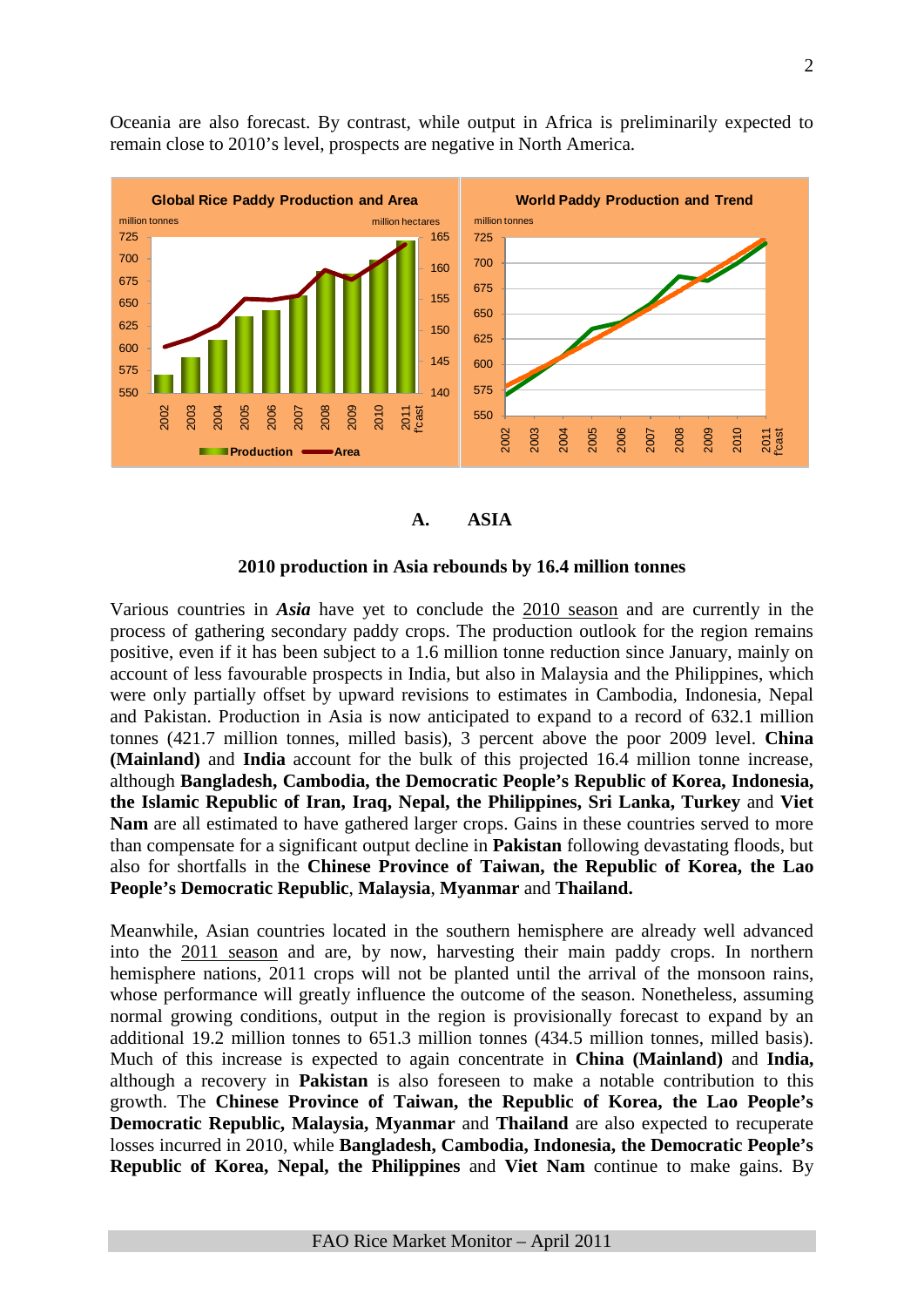contrast, consecutive rounds of floods have already marred the outlook for **Sri Lanka,** while production in **Japan** is also expected to decline under the impact of the catastrophic earthquake and ensuing tsunami that hit the country in March, as well from the consequences of the ongoing nuclear crisis.

The 2010 season progresses well in **Bangladesh,** where the Boro crop is currently at harvest stage. This third and most important crop has benefitted from favourable weather, as well as abundant availability of water for irrigation and official efforts to guarantee adequate power supplies. FAO anticipates these factors to translate into a 3 percent output increase to 27.8 million tonnes (18.6 million tonnes, milled basis). This volume would add to the positive results already reaped this season, including a 25 percent rebounding of the Aus crop to 3.2 million tonnes (2.13 million tonnes, milled basis) and, despite deficient precipitation, a 5 percent increase in the Aman harvest to 19.2 million tonnes (12.81 million tonnes, milled basis). Overall, 2010 production in the country is forecast to reach 50.3 million tonnes (33.5 million tonnes, milled basis), 5 percent above a revised 2009 harvest of 47.97 million tonnes (31.98 million tonnes, milled basis), but still nearly 3.0 million tonnes short of the officially targeted volume.



Meanwhile, crop planting activities for the 2011 Aus crop have already been launched in the country. This year, in addition to introducing Nerica varieties on a trial basis, the Bangladeshi Government will provide an estimated 537 000 farmers with free fertilisers in order to boost Aus crop production by 200 000 tonnes. Although prospects for the forthcoming season still remain rather preliminary, assuming normal growing conditions and in anticipation of favourable price prospects driving a small increase in paddy plantings, a first forecast of production sees output in Bangladesh rising by an additional 1

percent to 51.0 million tonnes (34.0 million tonnes, milled basis).

In **Cambodia,** the 2010 season comes to a close with the March harvest of secondary paddy crops. Officials forecast a record production of 8.25 million tonnes (5.3 million tonnes, milled basis) to be gathered this season, 9 percent above 2009 harvest and nearly 300 000 tonnes more than previously reported. The achievement comes on the back of a 85 000 hectare expansion and boosted yields, assessed in the order of 3.0 tonnes per hectare. In recent years, the country has made considerable headway in raising output in an effort to realize its export potential, with production increasing by nearly 40 percent in the past five years alone. Over the 2011 season, not due for launch until the June planting of main paddy crops, FAO anticipates this trend to continue with up to 8.5 million tonnes of paddy forecast to be produced (5.4 million tonnes, milled basis).

The 2010 semi-official production forecast for **China (Mainland)** remains pegged at 199.0 million tonnes (136.3 million tonnes, milled basis), up 2 percent from the previous year. A bumper intermediate and late rice crops made this expansion possible, more than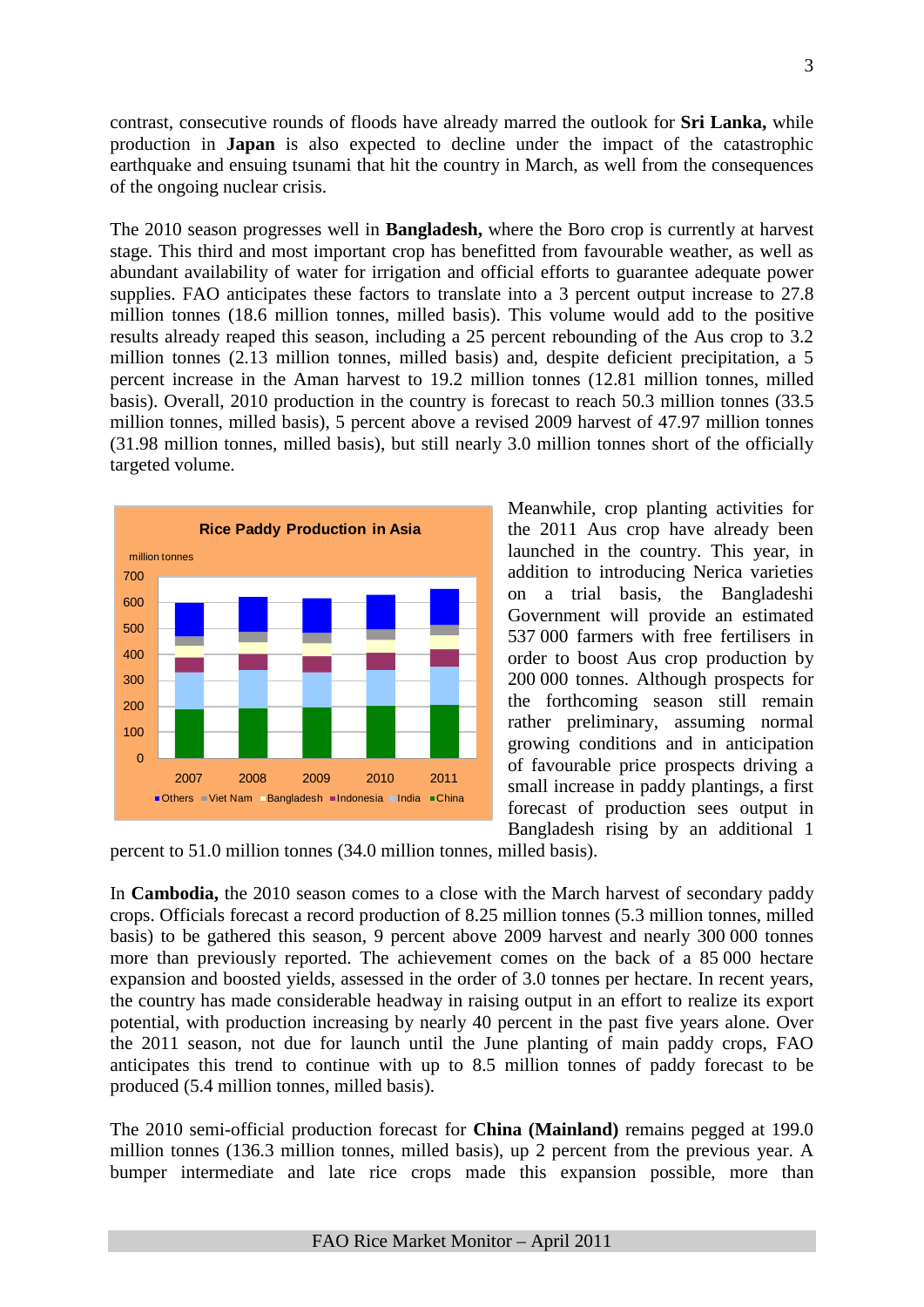compensating for a weather induced decline in the early rice harvest. On the other hand, the 2011 season has already opened with the planting of early rice crops in February. According to an official survey of planting intentions, overall area coverage in 2011 looks set to increase by 1.9 percent to 30.4 million hectares, with the share of japonica varieties in north-eastern provinces to rise by 5.9 percent. The growth will likely be sustained by prospects of greater returns, as ahead of the launch of crop planting activities, the National Development and Reform Commission (NDRC) raised minimum procurement prices for rice by 10-22 percent to Yuan 10[2](#page-2-0)-128 per 50 kilo bag of rice (USD 311-390 per tonne).<sup>2</sup> FAO now forecast the country's 2011 production at 204.0 million tonnes (139.7 million tonnes, milled basis), 5.0 million tonnes above the 2010 level.

|      | <b>China: Government paddy procurement prices</b> |                                         |                  |                         |                                         |                  |                         |                                         |                  |  |  |  |  |
|------|---------------------------------------------------|-----------------------------------------|------------------|-------------------------|-----------------------------------------|------------------|-------------------------|-----------------------------------------|------------------|--|--|--|--|
|      | Early<br>Indica<br>Rice                           | Intermediate<br>and Late<br>Indica Rice | Japonica<br>Rice | Early<br>Indica<br>Rice | Intermediate<br>and Late<br>Indica Rice | Japonica<br>Rice | Early<br>Indica<br>Rice | Intermediate<br>and Late<br>Indica Rice | Japonica<br>Rice |  |  |  |  |
|      |                                                   | Yuan per 50 kilo                        |                  |                         | Yuan / tonne                            |                  |                         | $USD /$ tonne                           |                  |  |  |  |  |
| 2006 | 70                                                | 72                                      | 75               | 1400                    | 1440                                    | 1500             | 175                     | 180                                     | 187              |  |  |  |  |
| 2007 | 70                                                | 72                                      | 75               | 1400                    | 1440                                    | 1500             | 181                     | 186                                     | 194              |  |  |  |  |
| 2008 | 77                                                | 79                                      | 82               | 1540                    | 1580                                    | 1640             | 220                     | 226                                     | 234              |  |  |  |  |
| 2009 | 90                                                | 92                                      | 95               | 1800                    | 1840                                    | 1900             | 263                     | 269                                     | 278              |  |  |  |  |
| 2010 | 93                                                | 97                                      | 105              | 1860                    | 1940                                    | 2100             | 272                     | 284                                     | 308              |  |  |  |  |
| 2011 | 102                                               | 107                                     | 128              | 2040                    | 2140                                    | 2560             | 311                     | 326                                     | 390              |  |  |  |  |

This latest increase in minimum support prices by the Chinese Government comes in addition to a Yuan 130 billion (USD 19.8 billion) increase in 2011 Government allocations to the agricultural sector to Yuan 988 billion (USD 150.6 billion), nearly 15 percent of which will go to finance direct payments to grain producers, subsidies on purchase of agricultural supplies, improved seed varieties, tools and farm machinery. A Yuan 12.9 billion (USD 2.0 billion) package has also been set aside for drought mitigation measures, while the Ministry of Agriculture is also reportedly aiming to maintain hybrid rice coverage over the coming season at 6.7 million hectares, 22 percent of total perspective plantings. Over the mid-term, targets to increase the proportion of mechanised rice planting to 45% and of mechanised harvesting to 80% were also set. Single cropping rice production systems in north-eastern provinces and mid and lower areas of Yangtze river are expected to be fully mechanised by 2015.

The 2010 season ended with negative results in the **Chinese Province of Taiwan,** where output is estimated to have dropped by 5 percent to 1.5 million tonnes (1.1 million tonnes, milled basis). The contraction was driven by area losses and depressed yields, resulting from water availability constraints and damaged irrigation and other infrastructure. In January, the 2011 season, opened with the planting of main crops. Notwithstanding reported shortages of water in some north-central areas of the province, FAO expects overall production to partially recover with 1.54 million tonnes (1.1 million tonnes, milled basis) gathered. Meanwhile, on the backdrop of mounting costs of imported grains, starting in March, authorities will be releasing 65 000 tonnes of rice from reserves to the feed industry at a price of TWD 8.74 per kilo (USD 297 per tonne). The Government has also reportedly launched a campaign to address declining rice consumption through promotional efforts that will see new rice based products marketed.

<span id="page-5-0"></span><sup>&</sup>lt;sup>2</sup> All currency conversions are based on exchange rates as on 1 April 2011.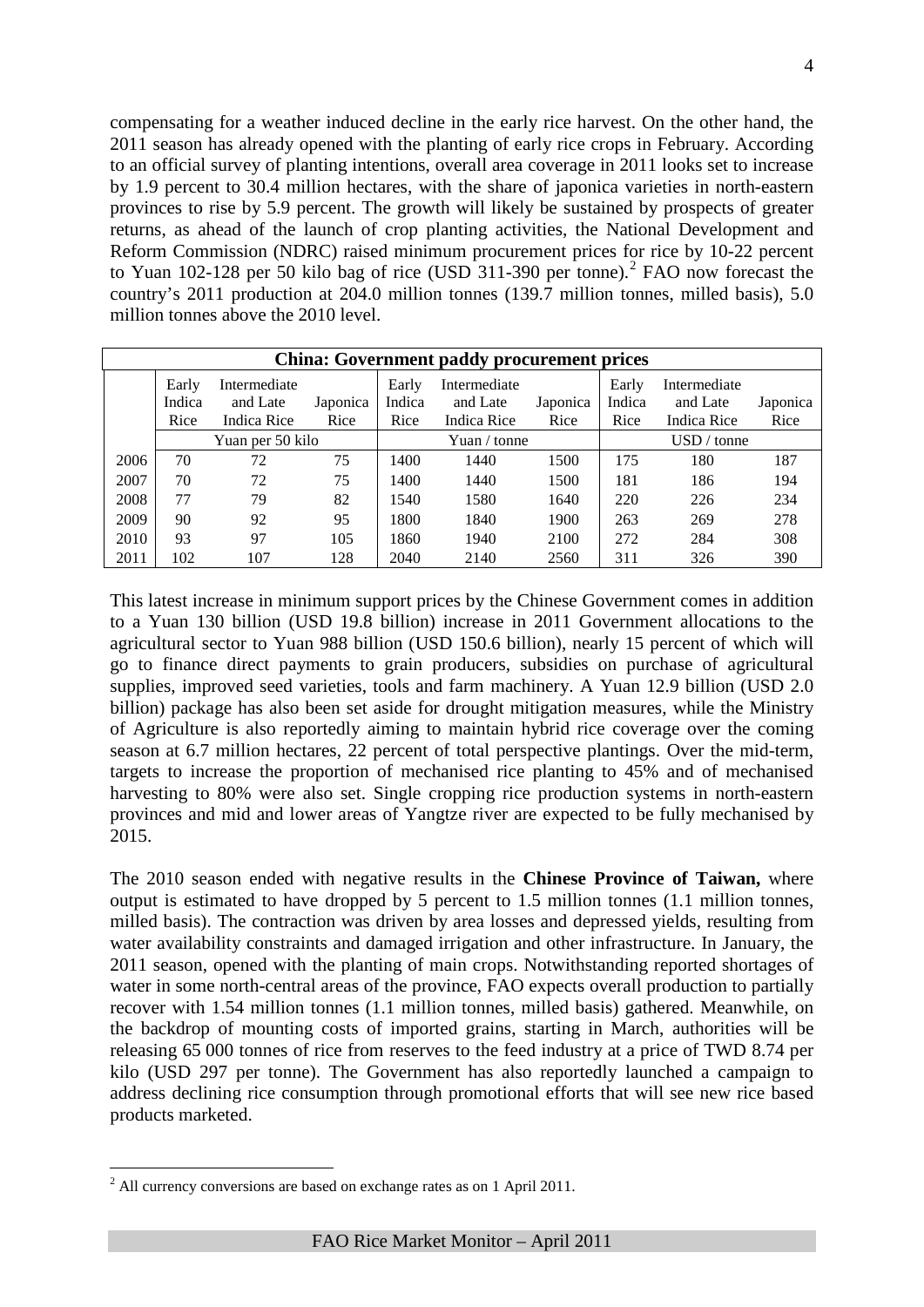Based on the April release of the Government's Third Advanced Estimates, FAO has downscaled its January forecast of 2010 production in **India** by 4.3 million tonnes to 141.2 million tonnes (94.1 million tonnes, milled basis). The reduction follows evidence of a greater than previously foreseen impact of deficient precipitation in various eastern states, as well as damages from floods in Haryana, Punjab and Andhra Pradesh. Although well below the record 2008 production, the current forecast level still suggests a 6 percent output recovery from the poor 2009 outcome, resulting from a 6 percent upturn in the main Kharif crop to 120.6 million tonnes (80.4 million tonnes) and a 4 percent increase in the secondary Rabi crop to 20.6 million tonnes (13.7 million tonnes). Greater production in the rest of the country, facilitated by good monsoon rains, are estimated to have made up for the shortfall. Abundant precipitation in the post-monsoon period is also expected to favour secondary crops, currently being gathered. As for prospects for 2011 crops, these remain tentative, given that seasonal progress will be highly dependent on the performance and distribution of monsoon rains. Nevertheless, based on the India Meteorological Department's first monsoon forecast, released in April, rainfall performance during the critical June to September period is expected to be normal, with cumulative precipitation predicted at 98 percent of the longperiod average. On this basis, FAO forecasts 2011 output in India to reach 150.0 million tonnes (100.0 million tonnes, milled basis), 6 percent above the 2010 level, and matching the official target set for the year.

Over the season, Government efforts to advance production will generally concentrate on capitalising potential productivity gains, particularly in eastern regions, and often through the promotion of hybrid rice. For this purpose, authorities have renewed the "Extending the Green Revolution to Eastern India" initiative for a second season, with a Rupees 4 billion (USD 88.5 million) allocation that will go to enhance rice production in seven states.<sup>[3](#page-5-0)</sup> Support to producers in fourteen other states will also continue through the National Food Security Mission (NFSM), initiated in 2007 with the aim to raise rice production by 10 million tonnes by 2011-2012, through the increase of hybrid rice seed coverage to 3.0 million hectares, the promotion of improved technologies and better farm management practices. In non-NFSM areas, assistance to producers is also offered under the Integrated Cereal Development Programme in Rice Based Cropping Systems (ICDP).

Based on the Government's First Forecasting Figures, 2011 production in **Indonesia**, where main crops are at harvest stage, looks set to register a 1 percent yield driven expansion to 67.3 million tonnes (42.4 million tonnes, milled basis). Even if this level falls well short of the 68.8 million tonne objective for the year, its attainment is in spite of above normal rainfall conditions, associated with a La Niña event, as well brown plant hopper infestations over an estimated 191 000 hectares. Over a five to ten year horizon and in order to maintain a comfortable self-sufficiency level, the Government has announced its intention to raise production so as to achieve an annual rice surplus of 10.0 million tonnes. It plans to do so by rehabilitating idle land, ensuring greater producer access to seeds and fertilisers and boosting irrigation systems. On the other hand, the procurement target for 2011 has been set at 3.5 million tonnes. Bulog will be purchasing these supplies starting in March for eventual distribution under public welfare schemes, and to raise its reserves by 500 000 tonnes to 2.0 million tonnes.

<span id="page-6-0"></span> <sup>3</sup> Assam, Bihar, Chattisgarh, Jharkhand, Orissa, Eastern Uttar Pradesh and West Bengal.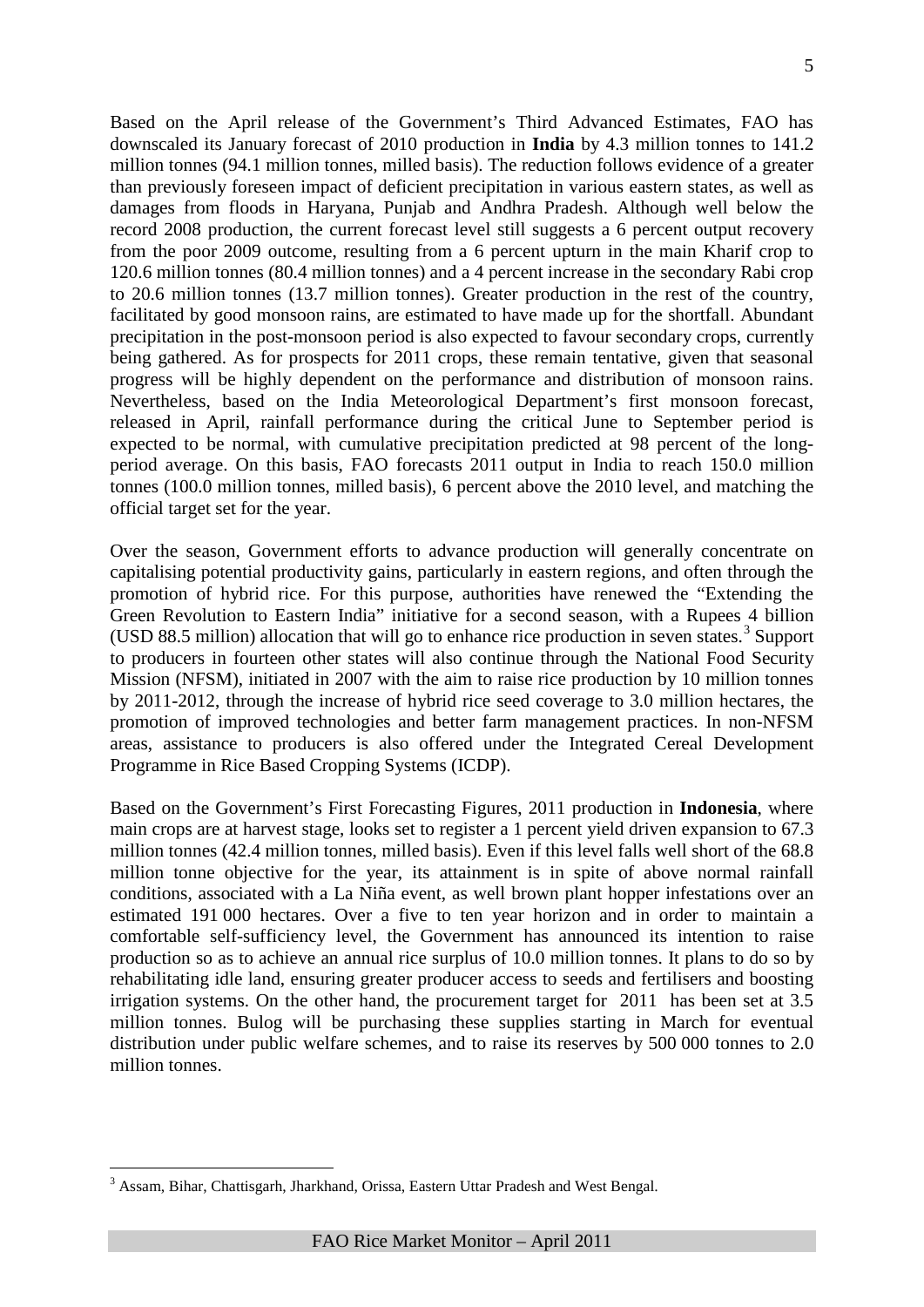| <b>Indonesia: Paddy Production 2007-2010</b> |        |        |        |        |         |
|----------------------------------------------|--------|--------|--------|--------|---------|
|                                              | 2007   | 2008   | 2009   | 2010   | $2011*$ |
| Area Harvested (000 ha.)                     | 12,148 | 12,327 | 12,883 | 13,244 | 13,259  |
| Dryland Paddy                                | 1,106  | 1,070  | 1,086  | 1,133  | 1,047   |
| <b>Wetland Paddy</b>                         | 11,041 | 11,258 | 11,797 | 12,111 | 12,211  |
| Yields (Mt/ha.)                              | 4.71   | 4.89   | 4.99   | 5.01   | 5.08    |
| Dryland Paddy                                | 2.67   | 2.95   | 2.97   | 2.98   | 3.10    |
| <b>Wetland Paddy</b>                         | 4.91   | 5.08   | 5.18   | 5.23   | 5.25    |
| <b>Production (000 Mt)</b>                   | 57,157 | 60,326 | 64,399 | 66,411 | 67,307  |
| Dryland Paddy                                | 2,958  | 3,156  | 3,221  | 3,448  | 3,244   |
| <b>Wetland Paddy</b>                         | 54,200 | 57,170 | 61,108 | 62,963 | 64,063  |
| *First Forecasting Figures                   |        |        |        |        |         |
| Source: Ministry of Agriculture              |        |        |        |        |         |

In **Japan**, officials estimate output from the 2010 paddy season, ended in October, largely unchanged from the previous year at 10.6 million tonnes (7.7 million tonnes, milled basis).

On 11 March, a month prior to the scheduled launch of the 2011 season, the country was struck by a massive 9.0 magnitude earthquake in the Richter scale, which devastated northeastern coastal regions of the nation's main island. The six prefectures that comprise the district of Tohoku, which accounts for close to a quarter of all rice production, stand as the most affected by what has been officially dubbed as the Great East Japan Earthquake.<sup>[4](#page-6-0)</sup> Further to inflicting immense loss of human life and causing widespread destruction to housing and infrastructure, enormous tsunami waves unleashed by the earthquake are estimated to have inundated close to 443 square kilometres. Nuclear facilities in the Fukushima prefecture were also severely crippled, releasing radioactive material into the environment and forcing the evacuation of inhabitants within a 20-30 kilometre radius.

Based on preliminary Government estimates, from a total cultivated land of 900 900 hectares, 23 600 hectares were damaged by the tsunami floods across the six most affected prefectures. Of these, 21 151 hectares were rice paddies, expected to be severely affected by salt water infiltration. Works to restore impacted areas and infrastructure were launched soon after the disaster, with measures put in place to provide financial assistance to affected farmers. Efforts to contain the spread of nuclear contamination are still ongoing, however, the detection of radioactive substances in various products has prompted the Japanese Government to preventively restrict the sale and distribution of certain foodstuffs.<sup>[5](#page-7-0)</sup> In respects to rice and given the imminent April launch of the 2011 season, the Government has encouraged farmers, particularly in Fukushima, to delay plantings until a clearer picture of the spread of nuclear contamination emerges. Officials have also indicated that cultivation in regions were soil samples showed traces of radioactive caesium above a 5 000 becquerels per kilogram threshold would be prohibited and affected farmers compensated. Results from tests conducted thus far, however, have shown concentration of caesium above this threshold level only in areas in the proximity of the impacted nuclear power plants.

<sup>&</sup>lt;sup>4</sup> The six prefectures are Aomori, Iwate, Miyagi, Akita, Yamagata and Fukushima.<br><sup>5</sup> Namely, vegetables and dairy products.

<span id="page-7-0"></span>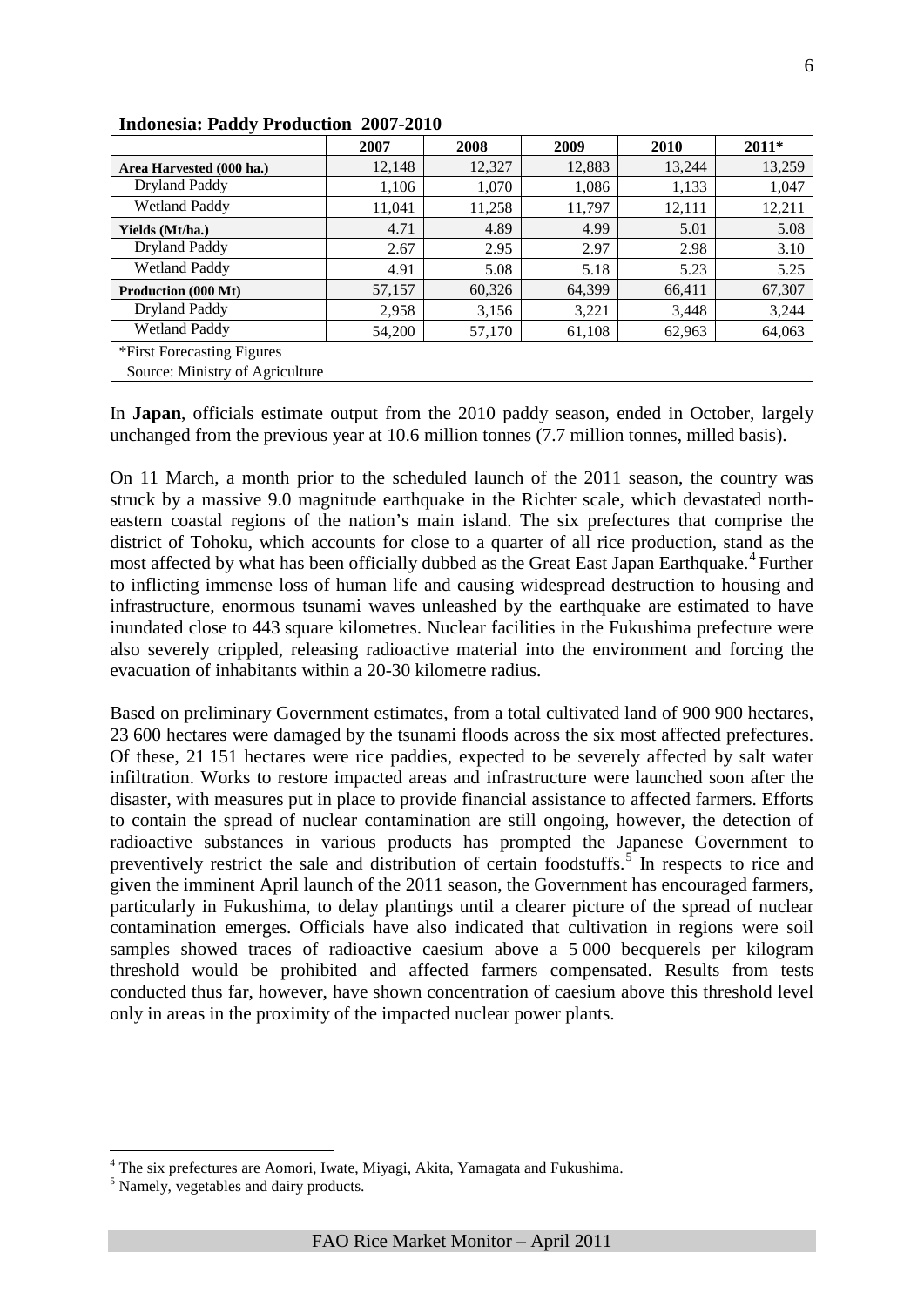|                   | Japan: Estimated Agricultural Land Damaged by Tsunami Washout and Floods |                        |              |                                  |                 |                    |                 |  |  |  |  |
|-------------------|--------------------------------------------------------------------------|------------------------|--------------|----------------------------------|-----------------|--------------------|-----------------|--|--|--|--|
|                   | <b>Total Agricultural</b>                                                |                        |              | <b>Damaged Agricultural Land</b> |                 |                    |                 |  |  |  |  |
| <b>Prefecture</b> | Land                                                                     |                        | <b>Total</b> | <b>Rice Fields</b>               |                 | <b>Other Crops</b> |                 |  |  |  |  |
|                   | ha.                                                                      | $%$ of<br>ha.<br>total |              | ha.                              | $%$ of<br>total | ha.                | $%$ of<br>total |  |  |  |  |
| <b>Total</b>      | 900,900                                                                  | 23,600                 | 2.6          | 20,151                           | 2.2             | 3.449              | 0.4             |  |  |  |  |
| Aomori            | 156,800                                                                  | 79                     | 0.1          | 76                               | 0.0             | 3                  | 0.0             |  |  |  |  |
| Iwate             | 153,900                                                                  | 1,838                  | 1.2          | 1,172                            | 0.8             | 666                | 0.4             |  |  |  |  |
| Miyagi            | 136,300                                                                  | 15,002                 | 11.0         | 12,685                           | 9.3             | 2,317              | 1.7             |  |  |  |  |
| Fukushima         | 149.900                                                                  | 5,923                  | 4.0          | 5,588                            | 3.7             | 335                | 0.2             |  |  |  |  |
| Ibaragi           | 175,200                                                                  | 531                    | 0.3          | 525                              | 0.3             | 6                  | 0.0             |  |  |  |  |
| Chiba             | 128,800                                                                  | 227                    | 0.2          | 105                              | 0.1             | 122                | 0.1             |  |  |  |  |
|                   | Source: Ministry of Agriculture, Forestry and Fisheries                  |                        |              |                                  |                 |                    |                 |  |  |  |  |

Taking account of these preliminary damage assessments, FAO has tentatively set its 2011 production forecast for Japan at 10.3 million tonnes (7.5 million tonnes, milled basis), a 300 000 tonne decline from the previous year. However, on the backdrop of large displacements of what was already an ageing farm population, the final outcome of the 2011 season will depend on whether officials encourage greater plantings in non-affected areas. Indeed, in spite of the scale of the disaster, there is much scope for expanding cultivations. In 2010, for instance, the area under paddy was 5 percent lower than in 2005, a reflection of the longstanding official policy to cap rice production.

The 2010 season in the **Democratic People's Republic of Korea** was concluded in October, with positive results. In spite of excess rains leading to localised floods and delayed transplanting activities due to low temperatures, paddy production is officially assessed to have expanded by 4 percent to 2.43 million tonnes (1.6 million tonnes, milled basis). Yield improvements resulting from greater water and energy availability for irrigation, as well as improved access to basic inputs drove this growth. While the 2011 season will not be launched until the May planting of crops, barring any major setbacks, FAO preliminarily anticipates production in the country to rise by a additional 1 percent to 2.5 million tonnes (1.6 million tonnes, milled basis).

Conversely, unfavourable weather significantly constrained 2010 production in the **Republic of Korea**, causing it to fall to 5.8 million tonnes (4.3 million tonnes, milled basis), 13 percent below the 2009 level and the lowest volume in three decades. The contraction was the result of area cuts and depressed yields from cold spring temperatures, which were followed by a summer characterised by low sunshine, heavy rains, typhoons and high temperatures. Assuming a return to more normal weather which may permit yields to recuperate, 2011 output in the country is foreseen to recover partially to 6.0 million tonnes (4.4 million tonnes, milled basis). Further to official incentives to restrict rice cultivation in favour of other crops, declining domestic rice consumption and consecutive bumper harvests have put considerable downward pressure on prices since early 2009. This is expected to promote additional area cuts during the coming season. Although recent months have witnessed a reversal of this trend, with domestic rice quotations rebounding, the Government has already announced that it will intervene by releasing 51 000 tonnes of rice from reserves starting in March, while an additional 100 000 tonnes are also to be readied in case the trend continues.

Following the release of official figures, FAO has downgraded the 2010 production estimate for **Malaysia** by nearly 150 000 tonnes to 2.46 million tonnes (1.6 million tonnes, milled basis), implying a 2 percent yield driven contraction from the previous year. On the other hand, 2011 main season crops are already at harvest stage. Notwithstanding reported incidents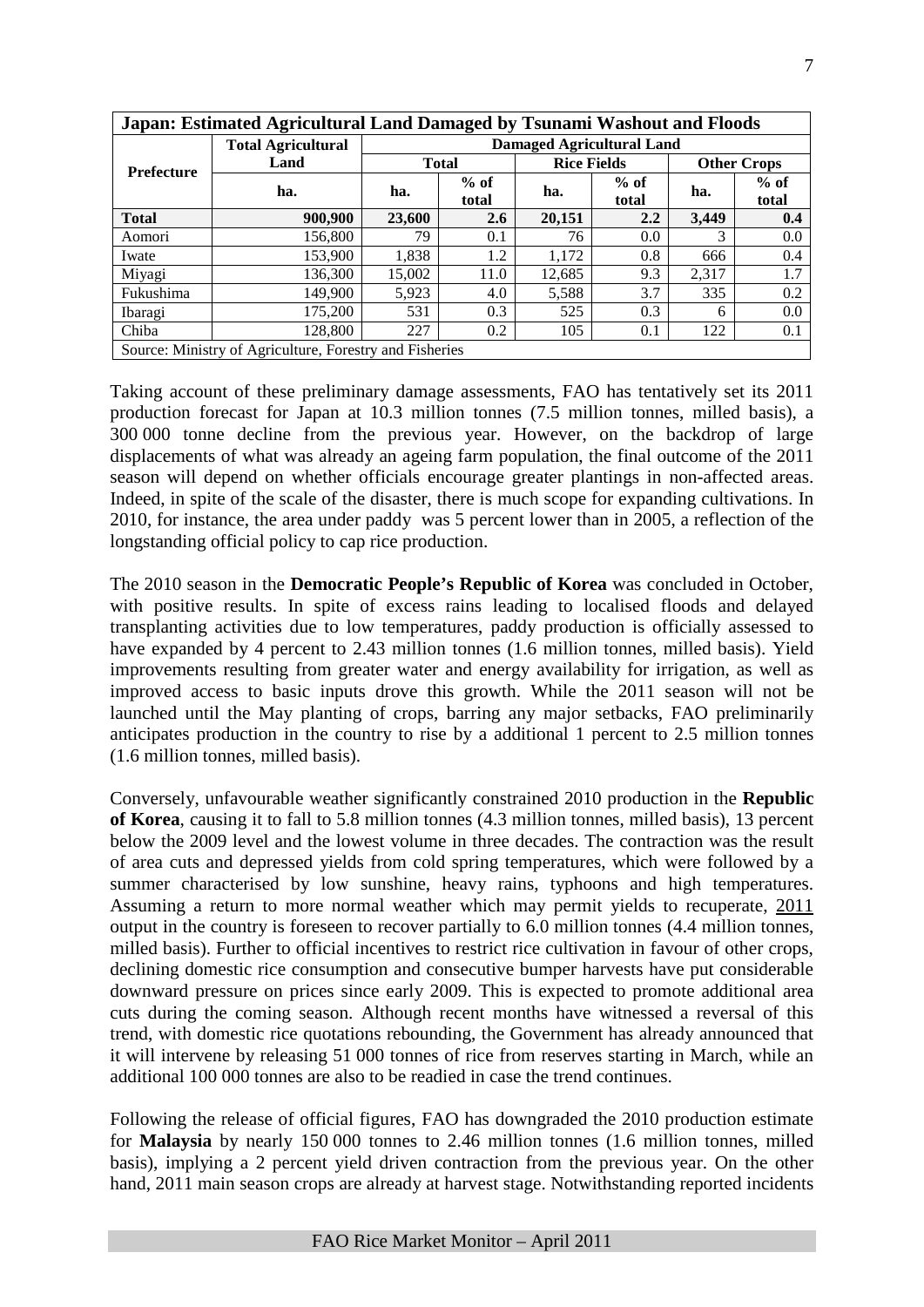of floods in northern regions, the outlook is favourable, with output forecast to fully recover to the 2009 level of 2.5 million tonnes (1.6 million tonnes, milled basis). For 2011 the Government has allocated a budget of RM 974 million (USD 322 million) to fund fertiliser and seed subsidies and the price subsidy programme. An additional RM 230 million (USD 76 million) will go to incentives to improve rice yields, while programmes to encourage use of high quality seeds and irrigation infrastructure upgrades in the MUDA and KEDA granaries will be supported through a RM 235 million fund (USD 78 million). Further to a reassessing the 75 percent self-sufficiency target set out under the  $10<sup>th</sup>$  Malaysia Plan, authorities would also be seeking the renewal of the 2008-2010 National Food Security Policy, established in the backdrop of the 2008 soaring price crisis.

In **Myanmar,** harvest of 2010 off-season crops is about to conclude. Production prospects for the country remain negative, much as a result of damages on main paddy crops caused by high temperatures, delayed onset of the seasonal rains and storms. Consequently, FAO estimates 2010 production to decline by 1 percent to 30.8 million tonnes (19.4 million tonnes, milled basis). As for the 2011 season, this will not open until June, when main crop sowing activities will begin. On expectations of a return to normal growing conditions, the country is preliminarily anticipated to recuperate much of the losses endured this season, with 31.0 million tonnes (19.5 million tonnes, milled basis) forecast to be gathered.

In **Nepal,** the 2010 season was concluded positively. Benefitting from good rainfall conditions and support to the sector in the form of subsidised fertiliser and seed distribution, officials estimate production at 4.47 million tonnes (2.9 million tonnes, milled basis), up 11 percent from the 2009 drought affected outcome and 360 000 tonnes more than previously anticipated. For 2011, FAO expects this volume to be topped by 1 percent to 4.5 million tonnes (3.0 million tonnes, milled basis).

Torrential monsoon rains leading to devastating floods severely affected the 2010 paddy season in **Pakistan**. With up to 871 000 hectares, or 33 percent of total plantings, assessed to have been affected, FAO estimates production in the country to have amounted to 8.3 million tonnes (5.5 million tonnes, milled basis), 20 percent below the previous year, but 2.0 million tonnes higher than previously foreseen. While the IRRI producing region of Sindh was the hardest hit by the inundations, losses in Punjab, a key Basmati growing region, are reported to have been partially offset by above-average yields in non-flood affected areas. Meanwhile, prospects for the 2011 season, opened with the April planting of crops, will be highly dependent on the restoration of key infrastructure, as well as water availability for irrigation. Although reports would have drainage of flood waters and rehabilitation of irrigation networks behind schedule in Sindh, good snow cover received during this winter season may prove beneficial in providing water supplies. As such and assuming no major setbacks are incurred, 2011 production in the country is tentatively forecast to partially recover to 10.0 million tonnes (6.7 million tonnes, milled basis), up 1.7 million tonnes year-on-year.

Harvesting activities of secondary paddy crops have just been launched in the **Philippines**. The 2010 production (July 2010 – June 2011) outlook for the country remains favourable, with output officially anticipated to surpass the 2009 drought and storm affected outcome by 8 percent to 16.8 million tonnes (11.0 million tonnes, milled basis). The expansion reflects a 3 percent growth in the main crop to 9.2 million tonnes (6.0 million tonnes, milled basis) and anticipation of a 15 percent upturn in the offseason harvest to 7.6 million tonnes (5.0 million tonnes, milled basis). Even if still provisional, given the Government's renewed commitment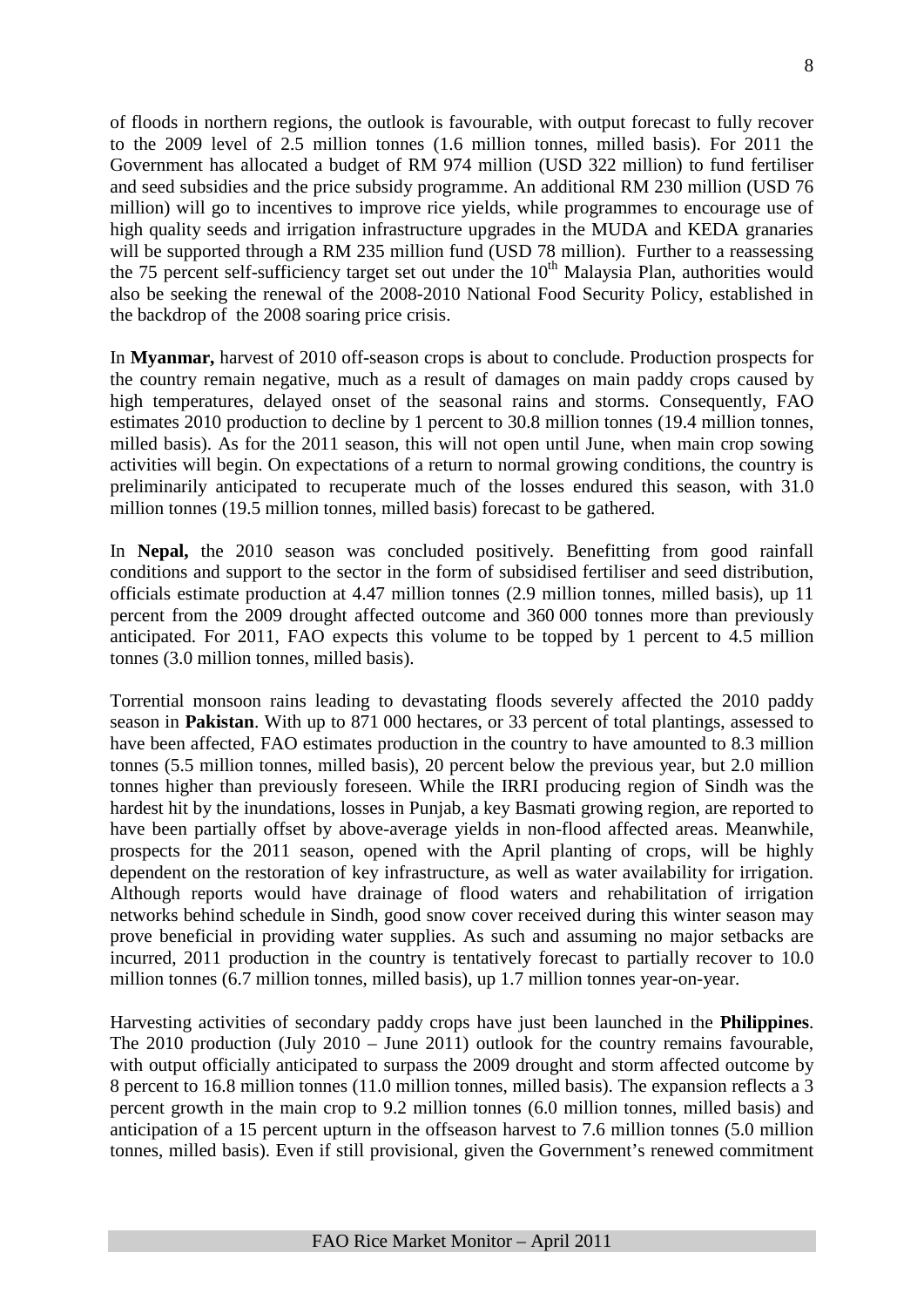to achieving self-sufficiency in rice, FAO's first forecast of 2011 production points to a 3 percent growth to a record 17.3 million tonnes (11.3 million tonnes, milled basis).

Although the specifics of a recently launched proposal to reduce reliance on imports towards 2016 are yet to be revealed, official statements would have the Filipino Government intensifying efforts to rehabilitate irrigation infrastructure, encouraging greater cultivation of high yielding varieties and boosting investment on post-harvest facilities to reduce losses and increase milling rates. This year alone an additional 156 000 hectares of land are expected to come under irrigation. Officials have also announced a paddy procurement target of 870 000 tonnes for 2011, to be purchased by the National Food Authority (NFA) at Pesos 17 per kilo (USD 391 per tonne). While this volume would only represent close to 5 percent of total projected production, by 2013 the Government would expect the share of overall domestic output absorbed by the NFA to rise to 10 percent.

In **Sri Lanka,** torrential north-easterly monsoon rains have caused successive rounds of floods across northern, north-central and eastern provinces. The inundations are estimated to have severely damaged over 233 000 hectares of main Maha crop plantings, from a total extension of 739 501 hectares. As a result of these area losses and with foreseeable yield declines from low sunshine conditions, the 2011 Maha harvest, concluded in March, is estimated to have yielded 2.0 million tonnes (1.4 million tonnes, milled basis), 23 percent less than its outstanding 2010 level. Part of the losses incurred are, nonetheless, anticipated to be compensated by greater production from the secondary Yala crop, currently at planting stage, which may be facilitated by good water availability for irrigation and renewed Government support. Indeed, officials have set aside a budget of Rupees 33 billion (USD 299 million) for rehabilitation works, which will include restoration of damaged irrigation networks and canals, fertiliser subsidies and for provision of seeds free of cost. FAO currently anticipates overall 2011 production in the country to amount to 3.75 million tonnes (2.6 million tonnes, milled basis), a 13 percent contraction from the record 2010 production level.

In **Thailand**, 2010 offseason crops are currently being gathered. Officials have upgraded the outlook by 220 000 tonnes since January, with total production now anticipated to contract to 31.6 million tonnes (20.9 million tonnes, milled basis), 2 percent below the 2009 outcome. Although partially offset by a record secondary crop of 9.4 million tonnes (6.2 million tonnes, milled basis), the reduction follows damages from extensive floods, which are estimated to have led a 5 percent decline in the main crop to 22.2 million tonnes (14.7 million tonnes, milled basis). Meanwhile, the Thai Government appears to be advancing previously announced plans to restrict rice cultivation to two crops per year, in a bid to boost yields and prevent further spreads of pest infestations. Insect attacks, namely brown plant hoppers, have affected crops with varying severity since mid 2009, being attributed to over-planting and disproportionate use of agro-chemicals. Nevertheless, FAO anticipates any potential area losses ensuing from the implementation of the plan to be offset by yield improvements, particularly in light of current climatic forecast foretelling normal to above-normal rainfall conditions over the country, through June. As a result, Thai production over the coming 2011 season is preliminarily anticipated to recover by 2 percent to 32.3 million tonnes (21.4 million tonnes, milled basis).

As harvest of offseason crops progressed and with a view to guarantee a 40 percent profit margin to farmers who have faced higher production costs, in March officials approved a 5 tonne increase in the maximum admitted tonnage per household under price insurance programme to 30 tonnes. Insured prices were additionally raised by 10 percent to Baht 11 000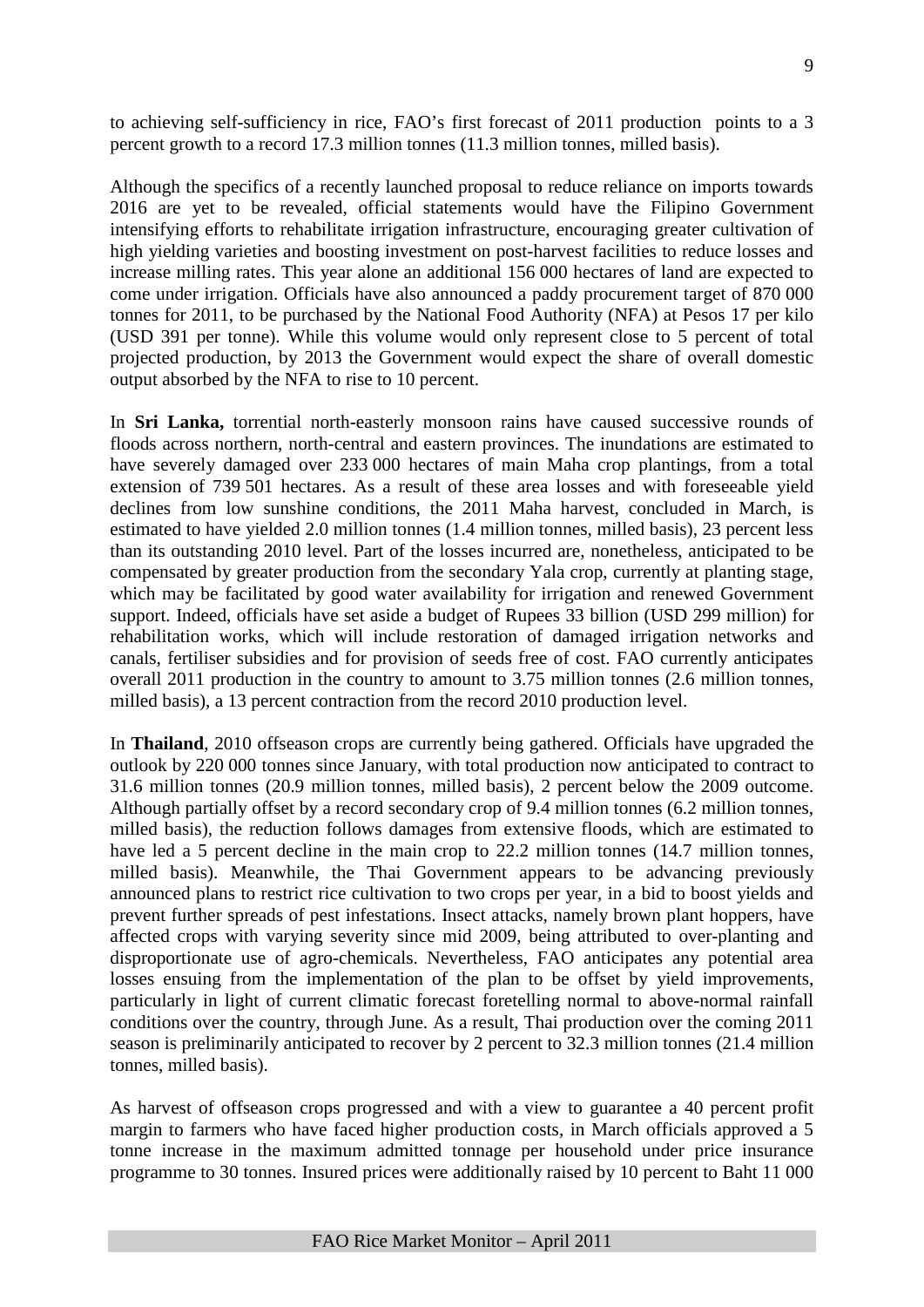per tonne (USD 363 per tonne) in the case of white rice, by 5 percent for Pathum Thani paddy to Baht 11 500 Baht per tonne (USD 379 per tonne), and by 5 percent for glutinous rice to Baht 10 000 per tonne (USD 330 per tonne). The Government will also be undertaking a supplementary direct purchase scheme, which will aim to buy 2.0 million tonnes of secondary paddy at insured prices.

In **Viet Nam,** harvest of 2011 winter-spring crops is in full swing. FAO currently forecast overall production in the country to expand by 2 percent to 40.7 million tonnes (27.15 million tonnes, milled basis), based on both larger area and yield improvements. In spite of damages reported from localised attacks of black dwarf disease, prospects are already favourable for this winter-spring crop, the first to be harvested and the most important for the export sector. Winter-spring plantings are reported to have reached 3.1 million hectares as of 15 March, up 0.7 percent from last year, on the back of greater cultivation in southern provinces. The Mekong Delta region has already harvested 991 800 hectares of this extension, 11 percent ahead of progress during the corresponding period a year ago, with early indications pointing to yields remaining close to last year's level.

For the full 2011 season, the Vietnamese Government is targeting a production increase of 1.0 million tonnes, over the 39.94 million tonnes (16.6 million tonnes, milled basis) gathered in 2010. Officials are to encourage farmers to reduce cultivation of the April planted summerautumn crop by up to 50 000 hectares, due to the crop's susceptibility to natural disasters and lower yields relative to other crops. Plantings of the smaller, but more productive, autumnwinter crop will instead be boosted by 100 000 hectares, particularly in the Mekong Delta, where works on bolstering infrastructure and irrigation systems have already begun. To support prices during this winter-spring harvest, between March and April, member companies of the Vietnam Food Association have also been purchasing 1.0 million tonnes paddy at a price of VND 5 000 per kilo (USD 250 per tonne).

## **B. AFRICA**

## **Greater production in Western African countries compensate for reduced output in Egypt**

The 2010 season in *Africa* concluded with favourable results. Overall production is estimated to have outdone the good 2009 performance by 1 percent to 24.7 million tonnes (16.1 million tonnes, milled basis). The achievement was in spite of a major contraction in Egypt, the leading producer in the region, and primarily owing to good harvests in Western African countries, although output also expanded in Southern and in Eastern parts of the continent. Turning to the 2011 season, which is already well advanced in southern parts, early prospects for the region point to a possible replication of the 2010 outcome. Indeed, while production in Egypt is expected to contract further, under policies that limit rice cultivation, gains in the Western countries may again make-up for the shortfall. A small output decline is also anticipated in Southern Africa, while production in Eastern parts of the continent may remain largely unchanged.

In *Northern Africa,* **Egypt** concluded the 2010 season with a significant output decline to 4.5 million tonnes (3.1 million tonnes, milled basis), 18 percent below the previous year's outturn. The reduction was consistent with the implementation of Government restrictions on rice cultivation, as water scarcity concerns prompted authorities to embark on a plan to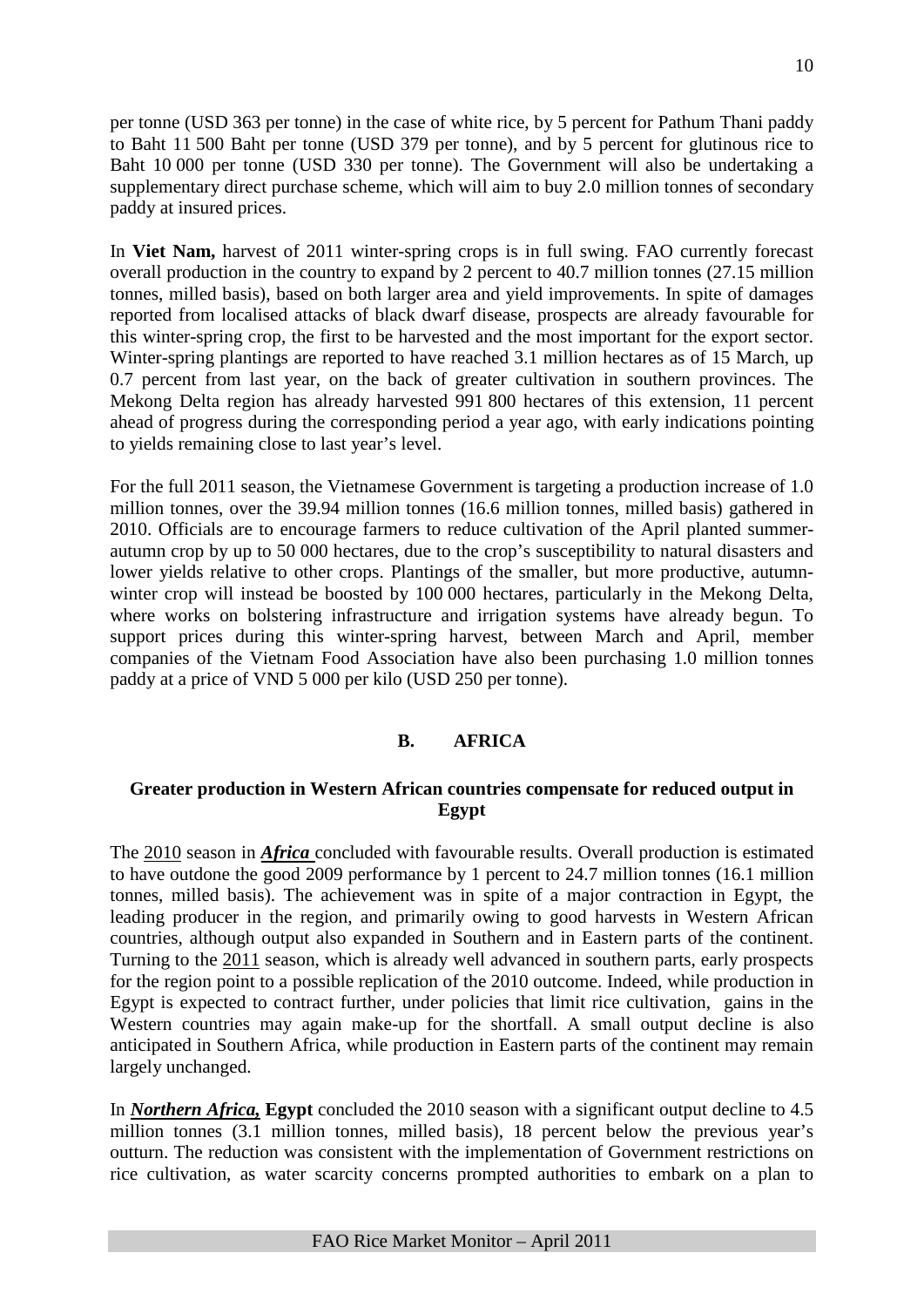substitute rice with other crops. Given possible additional area retrenchments over the coming season, FAO preliminarily anticipates the 2011 production in Egypt to fall by a further 4 percent to 4.3 million tonnes (2.97 million tonnes, milled basis).



The 2010 season in *Western Africa* has virtually concluded, as only a few countries are still harvesting off-season crops. Overall, the season ended with excellent results, as aggregate production in the region is estimated to have risen by 10 percent to 12.5 million tonnes (7.9 million tonnes, milled basis). Good growing conditions and strong public support to the sector sustained the achievement, with significant production gains witnessed in **Burkina Faso, Chad, Gambia, Guinea Bissau, Mali, Mauritania, Senegal** and **Sierra Leone.** Larger crops were also gathered in **Cote** 

**d'Ivoire, Ghana, Guinea, Liberia** and **Nigeria.** Conversely, much as a result of erratic precipitation and floods, **Benin, Niger** and **Togo** incurred declines.

Meanwhile, farmers in various countries are engaged in land preparation activities for 2011 crops, which will be planted with the arrival of seasonal rains over the sub-region. Although the outcome of the season will be highly dependent on rainfall performance, assuming normal growing conditions, FAO anticipates aggregate production in Western Africa to top the 2010 outstanding outcome by 2 percent to 12.7 million tonnes (8.1 million tonnes, milled basis). **Nigeria,** the second largest producer in the continent, is expected to account for much of this increase. Indeed, based on forecasts by the Nigerian Meteorological Agency, the 2011 agricultural season in the country could benefit from normal to above normal rainfall levels and a generally longer rainy season. This could in turn boost yields, driving a 2 percent production increase for the fourth consecutive year to 4.6 million tonnes (1.8 million tonnes, milled basis).

Amongst the other producers in the area, primarily relying on continued area expansions, FAO forecasts 2011 production in **Ghana** to amount to 430 000 tonnes (258 000 tonnes, milled basis), 4 percent above the 2010 harvest. As part of its plans to support the sector over the coming season, the Government has announced that the Buffer Stock Company will continue to procure local supplies at a minimum guaranteed price, expanding its reserves from 34 000 tonnes to 60 000 tonnes this year. In addition to a planned set up of an Agricultural Development Fund and continuing state subsidies on fertilisers, authorities would additionally be in the process of establishing a warehouse receipts programme along with a commodity exchange, that would also trade in rice.

The outlook is also favourable in **Guinea**, where FAO forecasts 1.7 million tonnes (1.1 million tonnes, milled basis) may be gathered, which compares to the record 1.6 million tonnes (1.1 million tonnes, milled basis) officially reported for 2010. Notwithstanding the good 2010 output performance, inflationary pressure remains a concern in the country, a situation that in January prompted authorities to institute a fixed retail price of Guinea Franc 160 000 per 50 kilo bag of rice (USD 480 per tonne). In a bid to ease pressure on prices, the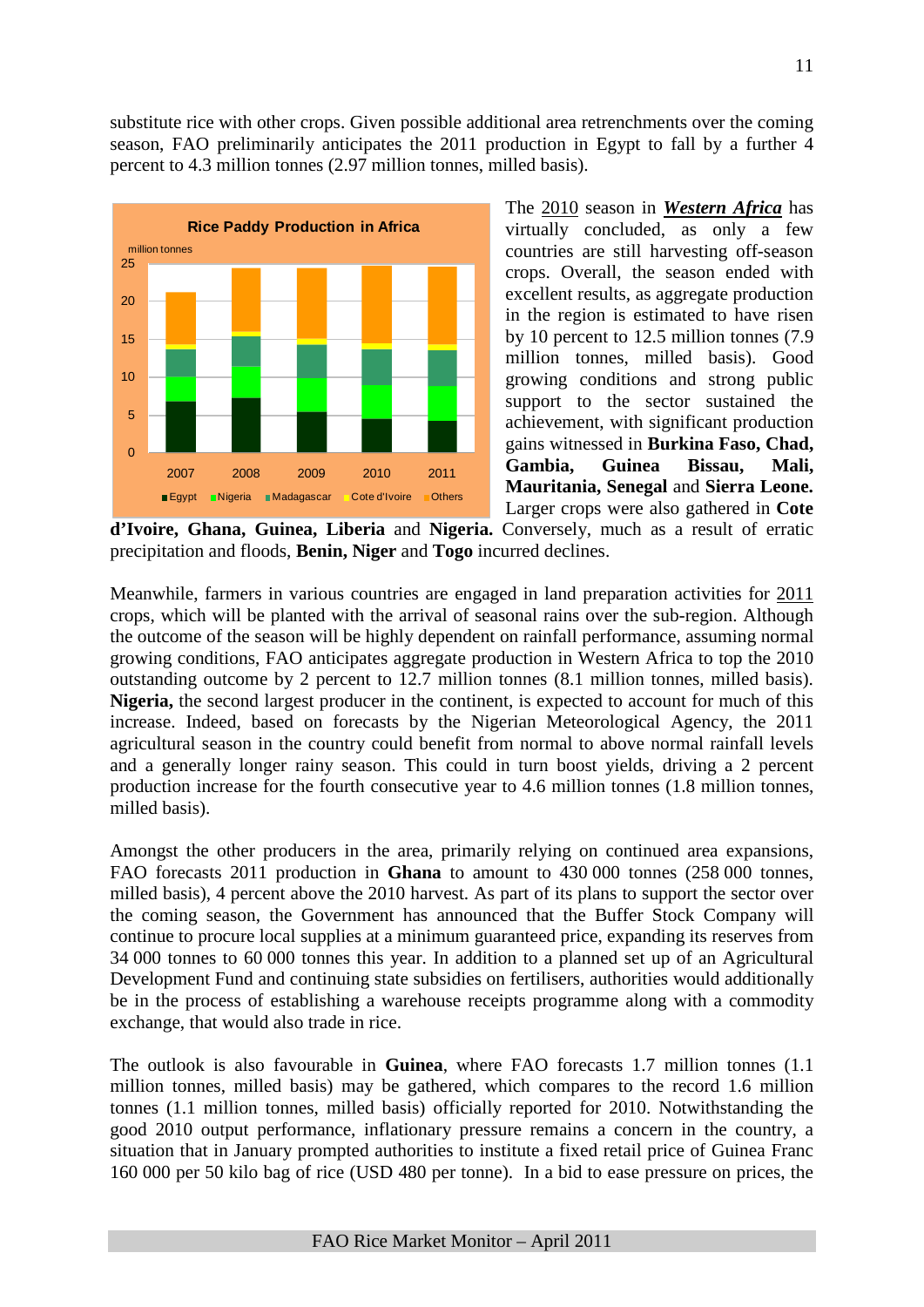Government is also reported to have imported rice for distribution in local markets, further to restricting outflows to neighbouring countries.

Assuming average growing conditions, greater area and yield improvements may also advance 2011 production in **Mali** by 1 percent to 2.3 million tonnes (1.6 million tonnes, milled basis). Over the forthcoming season, the main producing zone of the Office du Niger is targeting to increase production to 682 700 tonnes of paddy, in fields stretching over 108 000 hectares. The region will also benefit from a FCFA 9.5 billion fund (USD 20 million) availed by the West African Development Bank to extend land under irrigation, provide training and improve access to credit.

In **Senegal**, public efforts to expand irrigated land and improve drainage capacity have been supported by a Millennium Challenge Account project since 2010. The scheme seeks to expand irrigation coverage by 39 740 hectares in the Senegal River Valley, by bringing between 8 500-10 500 hectares of new land under irrigation and preventing abandonment of 26 000 hectares of already irrigated fields. In five year's time, the project expects to contribute to the production of an additional 263 000 of paddy. In 2011, FAO anticipates that the country could gather 610 000 tonnes (427 000 tonnes, milled basis), which would be 2 percent above the previous year's harvest, but below the 699 761 tonne target set for the season.

In *Eastern Africa,* as part of its efforts to reduce reliance on imports, **Rwanda** has launched a programme to rehabilitate irrigation schemes in the Eastern province, with support from the World Bank. The project is expected to boost rice cultivation in marshlands, facilitating the production of an additional 20 000 tonnes of paddy a year. For the 2011 season, largely driven by an increase in area coverage, FAO forecasts output on the country to recover by 22 percent from the poor 2010 harvest to 81 000 tonnes (54 000 tonnes, milled basis). Under the influence of a La Niña manifestation, rice transplanting activities in several central regions of the **United Republic of Tanzania** are reported to have been affected by below average precipitation since the onset of the year. With current climatic predictions pointing to a likely continuation of moisture deficits through June in these areas, FAO has provisionally maintained forecasts of 2011 output in the country unchanged from the previous year at 1.4 million tonnes (910 000 tonnes, milled basis).

The 2011 season is well underway in *Southern Africa*, where most countries completed planting of main crops in the latter part of 2010. In **Madagascar**, the February passage of cyclone Bingiza is reported to have caused localised damages on paddy crops. In addition, heavy rains and ensuing floods have affected southern regions since the start of the year, while a late arrival of the seasonal rains delayed planting activities in northern areas. As a result, FAO now anticipates output in the country at 4.7 million tonnes (3.15 million tonnes, milled basis), a modest decline, relative to the excellent 2010 performance.

Excessive rains leading to floods have also affected central and southern provinces of **Mozambique.** The abundant precipitation received this season is, nevertheless, expected to permit a partial recovery in plantings from the 2010 drought affected levels, as well as some yield improvements. Consequently, FAO forecasts the country to harvest 190 000 tonnes (127 000 tonnes, milled basis), up 6 percent from the previous year.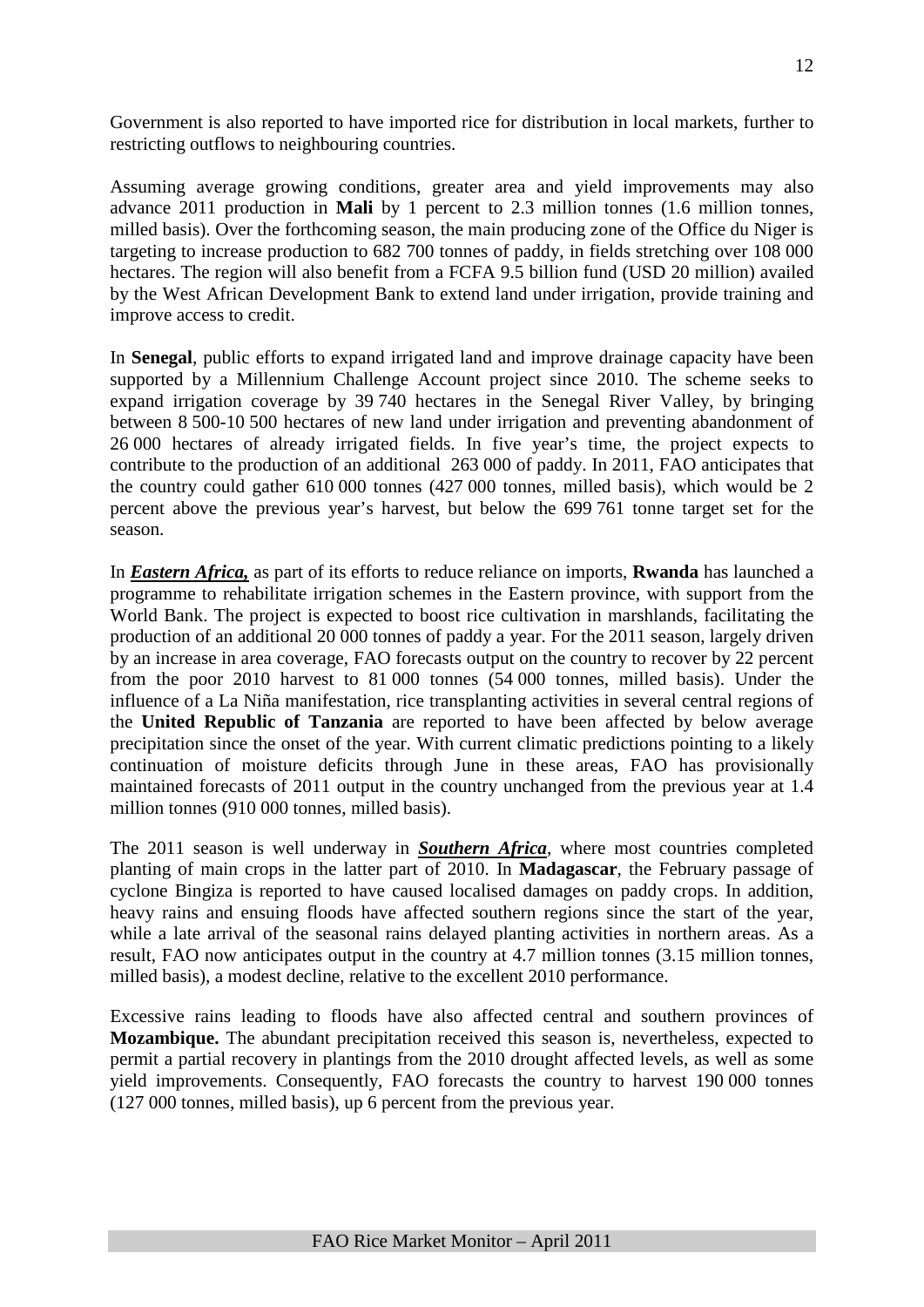#### **C. CENTRAL AMERICA AND THE CARIBBEAN**

#### **2010 production in the sub-region forecast to increase by 1 percent**

The 2010 season has been virtually concluded in *Central America and the Caribbean*, as only a few countries are still gathering secondary paddy crops. The production outlook for the sub-region has changed little since January, with output forecast at 2.86 million tonnes (1.89 million tonnes, milled basis), 1 percent above the 2009 outcome. Principally owing to favourable weather conditions, which permitted plantings to expand, **Costa Rica, El Salvador, the Dominican Republic, Haiti, Nicaragua** and **Panama** concluded the season with positive results. By contrast, damages to crops from floods and the passage of hurricane Karl are now estimated to have induced a 5 percent output contraction in **Mexico** to 250 000 tonnes (167 000 tonnes, milled basis). Storms also negatively impacted production in **Guatemala** and **Honduras**, while precipitation shortfalls at the start of the season resulted in an output shortfall in **Cuba**.

As to prospects for 2011 crops, much of their success will depend on the hurricane season, the timing of which coincides with the launch of planting activities in several countries. Nonetheless, a first forecast of production in the sub-region sees output increasing by a further 1 percent to 2.9 million tonnes (1.9 million tonnes, milled basis). The growth is mainly expected to result from additional gains in the **Dominican Republic** and **Nicaragua,** as well as recoveries in **Cuba, Guatemala** and **Honduras**, which may outweigh declines in **Costa Rica** and **Mexico.** 

In **Costa Rica,** under a new rice policy framework, the Government has announced its intentions of gradually removing fixed producer prices, in a bid to comply with its WTO commitments and maintain total agricultural subsidies below a USD 15.95 million annual ceiling. Public support to the sector will now concentrate on improving productivity and increasing the income of an estimated 727 small and medium size producers, with holdings of 50 hectares or less. To this end, authorities intend to avail Colones 5 billion (USD 10 million) for technical and business management training and Colones 4.1 billion (USD 8 million) for credit. In order to ensure access to supplies at affordable prices, the new framework also contemplates the maintenance of the consumer price ceiling for type 80-20 rice, which, effective May 2011, will be 6 percent lower at Colones 691 per kilo (USD 1.37 per kilo). While these various programmes are set to be implemented as of the second quarter of 2011 and following consultations with producer organisations, in November 2010 the Government authorised a 17 percent reduction in producer prices to Colones 20 050 per 73.6 kilogram (USD 539 per tonne). The measure was, however, rescinded by a January judicial decision in a court case initiated by farmers, which has temporarily established a producer price at a higher level of Colones 22 604 per 73.6 kilogram bag (USD 608 per tonne) until a final ruling is pronounced. As the phase-out of the price support programme is expected to foster a contraction of plantings, FAO now anticipates 2011 production in the country to decline by 5 percent to 270 000 tonnes (176 000 tonnes, milled basis).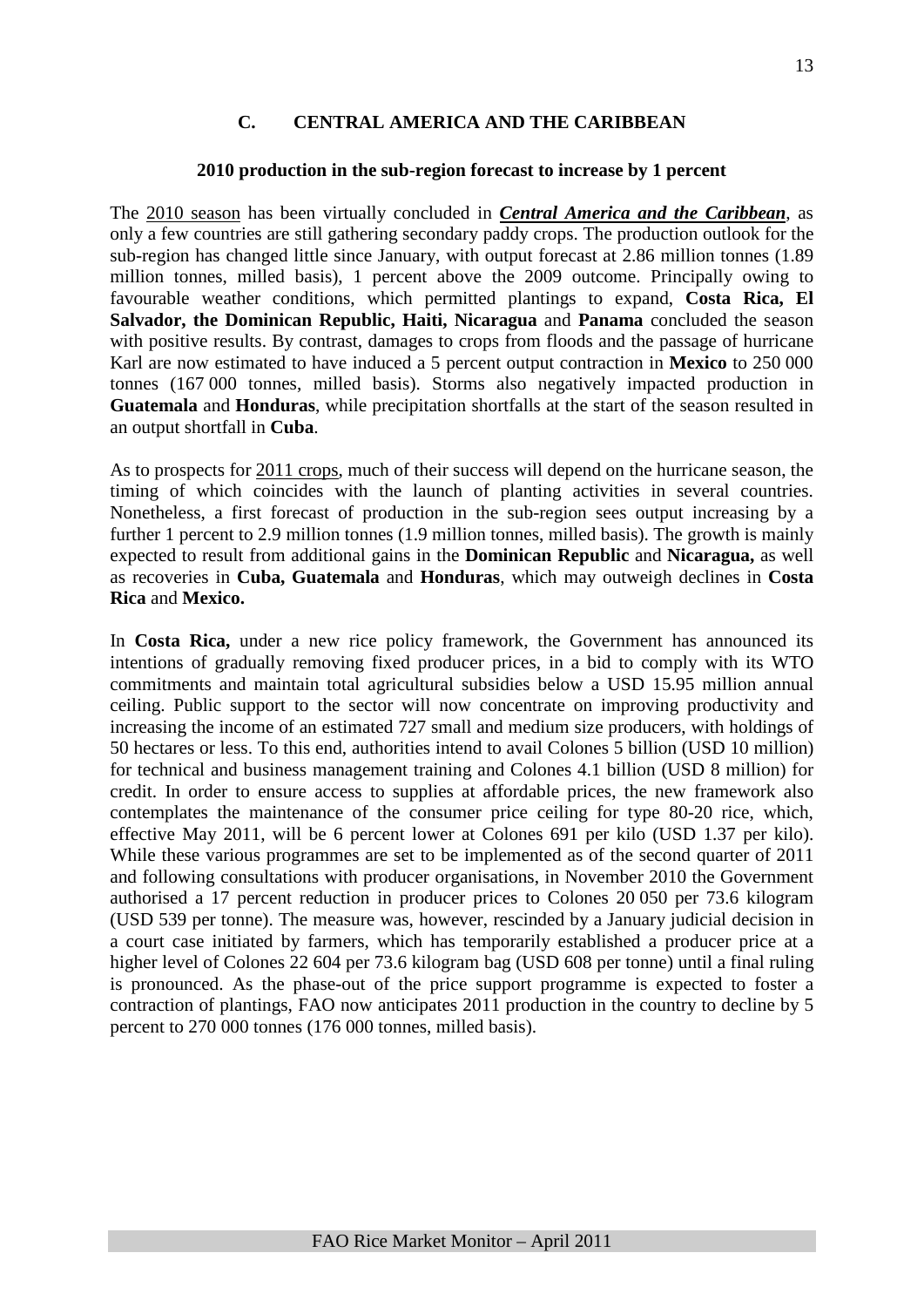|                       | <b>Costa Rica: Government Fixed Producer Prices</b> |                        |                    |  |  |  |  |  |  |  |  |  |
|-----------------------|-----------------------------------------------------|------------------------|--------------------|--|--|--|--|--|--|--|--|--|
| <b>Effective Date</b> | Colones / 73.6 kg. bag                              | <b>Colones / tonne</b> | <b>USD</b> / tonne |  |  |  |  |  |  |  |  |  |
| $15$ -Jun-03          | 7,240                                               | 98,370                 | 254                |  |  |  |  |  |  |  |  |  |
| $15-Nov-03$           | 7,900                                               | 107,337                | 259                |  |  |  |  |  |  |  |  |  |
| 06-Apr-04             | 8,152                                               | 110,761                | 258                |  |  |  |  |  |  |  |  |  |
| $03$ -Jun- $04$       | 8,926                                               | 121,277                | 278                |  |  |  |  |  |  |  |  |  |
| $19-Apr-05$           | 10,183                                              | 138,356                | 295                |  |  |  |  |  |  |  |  |  |
| 24-Mar-06             | 11,652                                              | 158,315                | 314                |  |  |  |  |  |  |  |  |  |
| 29-Nov-06             | 12,652                                              | 171,902                | 333                |  |  |  |  |  |  |  |  |  |
| 14-Mar-07             | 12,967                                              | 176,182                | 340                |  |  |  |  |  |  |  |  |  |
| $07-Sep-07$           | 13,514                                              | 183,614                | 354                |  |  |  |  |  |  |  |  |  |
| $30-Nov-07$           | 14,827                                              | 201,454                | 392                |  |  |  |  |  |  |  |  |  |
| $27-May-08$           | 17,981                                              | 244,307                | 478                |  |  |  |  |  |  |  |  |  |
| $23$ -Jul-08          | 21,370                                              | 290,353                | 541                |  |  |  |  |  |  |  |  |  |
| 14-Nov-08             | 24,315                                              | 330,367                | 597                |  |  |  |  |  |  |  |  |  |
| $01$ -Jan-11          | 20,050                                              | 272,418                | 539                |  |  |  |  |  |  |  |  |  |
| $31$ -Jan-11          | 22,604                                              | 307,120                | 608                |  |  |  |  |  |  |  |  |  |
| Source: CONARROZ/FAO  |                                                     |                        |                    |  |  |  |  |  |  |  |  |  |

Assuming normal growing conditions, production in **Cuba** is forecast to recover from the 2010 weather reduced level by 3 percent to 510 000 tonnes (340 000 tonnes, milled basis). The upturn is expected to be primarily sustained by an expansion in plantings, facilitated by increased access to state-owned idle land. Efforts to boost production over the season are also reported to concentrate around improving access to machinery, drying and milling equipment, whose scarcity has been identified as another driving factor behind the previous season's poor result. Meanwhile, in February, a Government resolution included imported rice amongst the list of products to be sold in the parallel food markets. According to the dispositions, it is to be marketed at a price of Pesos 5.0 per pound (USD 0.216 per kg), while local produce will remain available at a price of 3.5 per pound (USD 0.151 per kg) through the state rationing system. The outlook is also positive in the **Dominican Republic**, where FAO anticipates the 2011 harvest to amount to 900 000 tonnes (594 000 tonnes, milled basis), up 3 percent from the previous year. By contrast, the prospects are negative in **Mexico,** where additional cuts to area planted to paddy are expected to result in an 8 percent output to 230 000 tonnes (153 000 tonnes, milled basis). Indeed, producers are reported to be faced with increased financial constraints, following the closure of a major rice marketing entity, which accounted for up to 35 percent of all rice distributed in the country.

## **D. SOUTH AMERICA**

#### **Brazil behind an expected 10 percent recovery in 2011 output in the sub-region**

The 2011 season is well advanced in *South America,* where several countries are already gathering main season crops. Based on current expectations, paddy output in the sub-region looks set to rebound to 26.3 million tonnes (17.6 million tonnes, milled basis) this season, 10 percent or 2.4 million tonnes above the poor 2010 harvest. **Brazil** is expected to account for much of this recovery, as favourable growing conditions, associated with a La Niña event, are anticipated to translate into a record 2011 crop in the country. Nevertheless, gains are expected to be widespread, with **Argentina, Chile, Colombia, Guyana, Paraguay, Uruguay**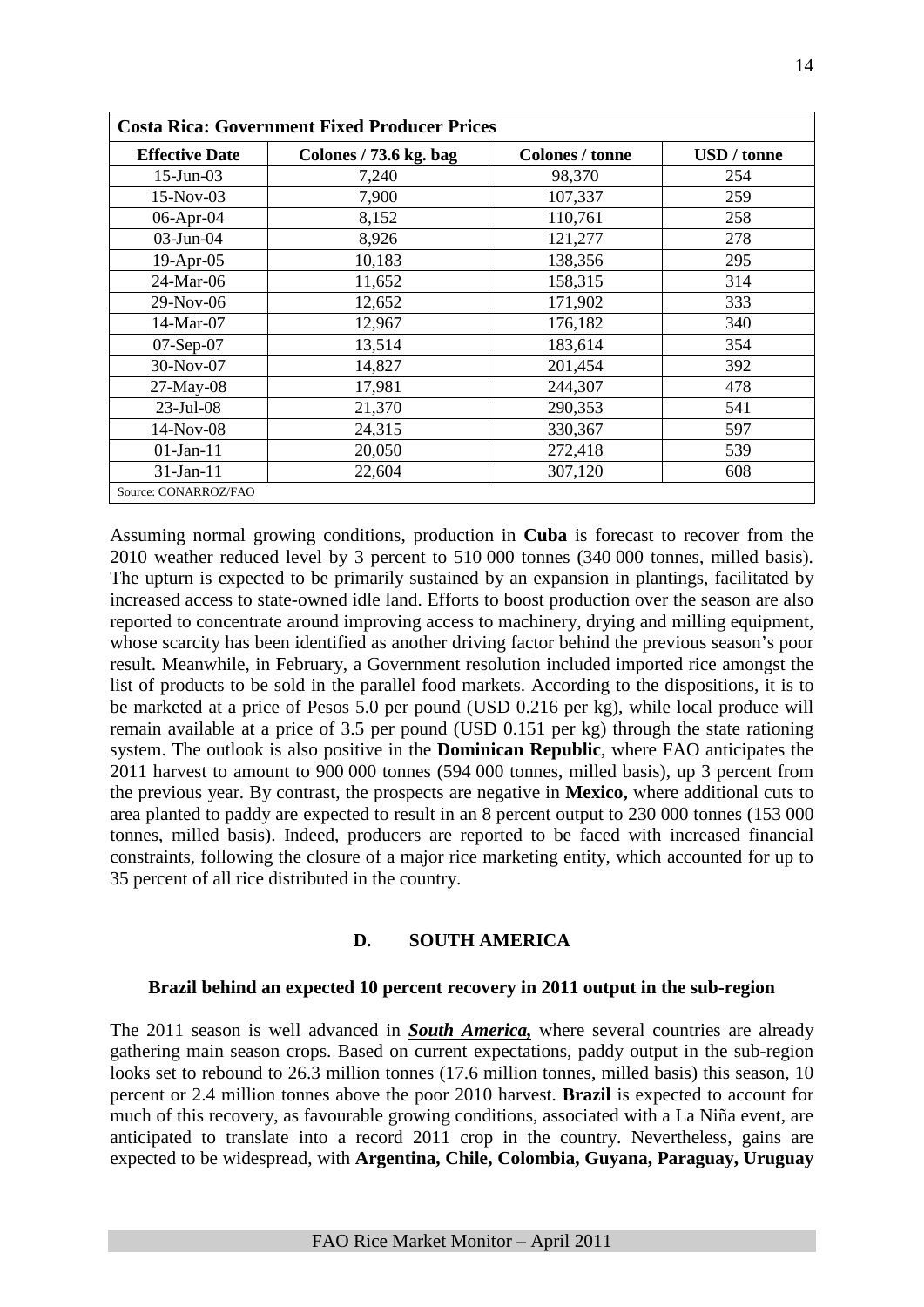and **Venezuela** all forecast to harvest larger crops, more than compensating for an output decline in **Bolivia, Ecuador** and **Peru**.



Harvesting activities of 2011 crops are underway in **Argentina.** Based on the latest official reports, 256 000 hectares were sown to paddy across the country, implying a 16.5 percent expansion from the previous year. In addition, owing to a sufficient availability of water for irrigation and generally favourable weather conditions, early indications from producers in key growing areas point to productivity gains this season. As a result, FAO anticipates 2011 paddy production in the country to reach 1.5 million tonnes (1.0 million tonnes, milled basis), a 21 percent recovery from the 2010 weather affected crop.

Prospects are negative in **Bolivia**, where the 2011 harvest is forecast to contract to 450 000 tonnes (309 000 tonnes, milled basis), 10 percent below the previous year's result. The reduction follows climatic setbacks incurred, in the form of early season dryness and some floods, which are reported to have delayed plantings.

According to CONAB's April crop assessment, 2011 production in **Brazil** may rebound by 15 percent to 13.5 million tonnes (9.0 million tonnes, milled basis). The southern state of Rio Grande do Sol is foreseen to account for the bulk of this 1.8 million tonne recovery, with production in the region rising by 21 percent to 8.8 million tonnes (5.9 million tonnes, milled basis). Contrary to the adverse weather prevailing over the previous season, paddy crops, particularly those grown under irrigated conditions, have benefitted from ample water supplies and a good climate this season. Meanwhile, with domestic prices coming under pressure, the Brazilian Government has allocated a budget of Real 303 million (USD 186 million) to fund price support measures in southern producing regions through its Prêmio Equalizador Pago ao Produtor, (PEPRO) and Prêmio e Valor de Escoamento de Produto (PEP) programmes. Under the schemes, producers will be guaranteed a minimum price of Real 25.8 per 50 kilogram bag of paddy (USD 317 per tonne)

In **Colombia** the 2010 paddy season was closed in February, with the harvest of secondary winter crops. FAO has downgraded its production forecast for the country by 100 000 tonnes to 2.8 million tonnes (1.9 million tonnes, milled basis). This would represent a 6 percent contraction from the previous year, reflecting area losses due to early season rainfall deficits and widespread floods. Over the 2011 season, which was launched with the March sowing of main summer crops, the country is preliminarily expected to recover much of these losses, with paddy output rising to 2.9 million tonnes (2.0 million tonnes, milled basis). Indeed, improved price prospects may encourage producers to plant more. The Colombian Government has also announced support measures to the sector, which will come in the form of funds to construct drying and storage facilities, credit lines for works on irrigation infrastructure and an intensification of border controls.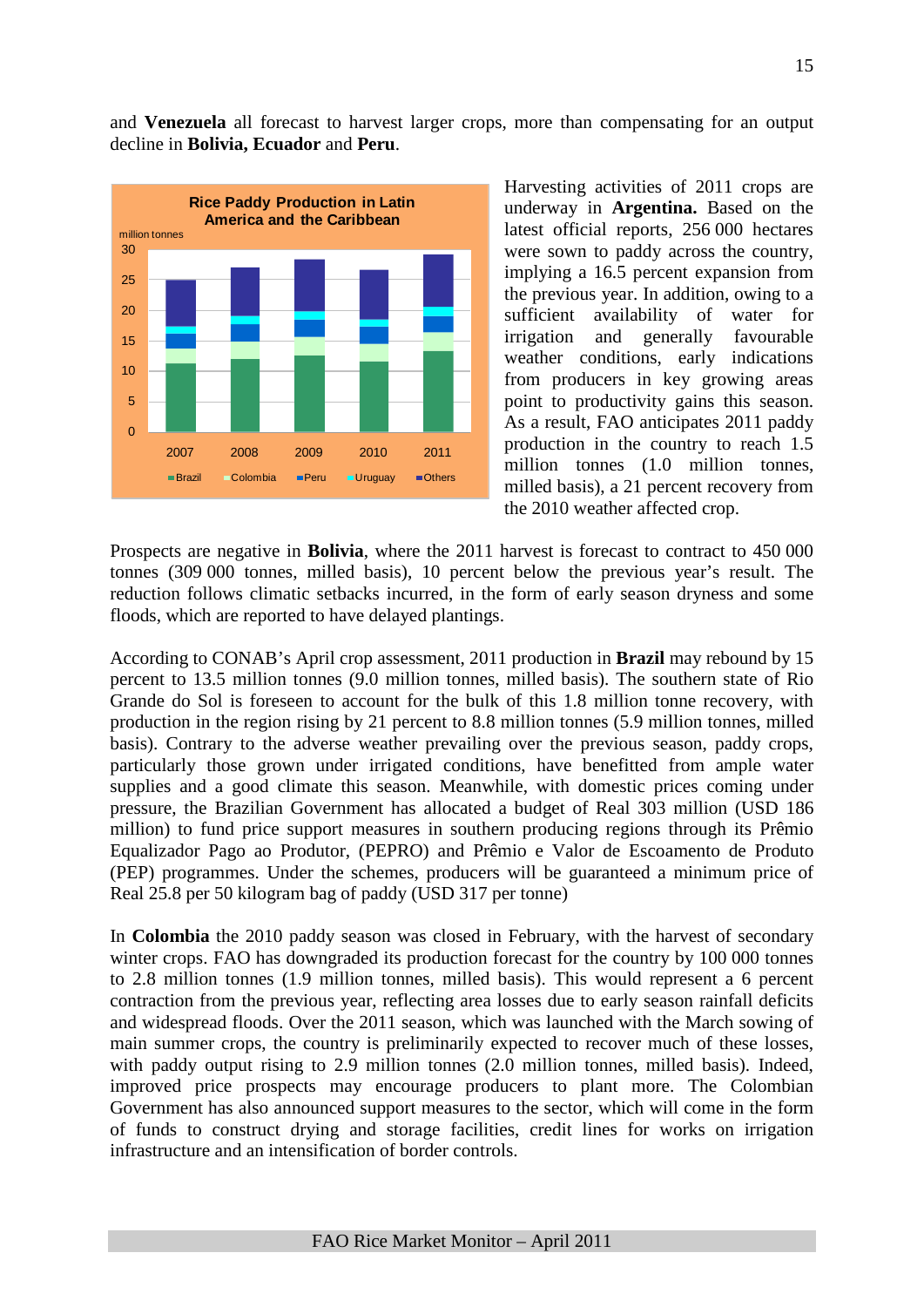Main winter crops are on the ground in **Ecuador.** Driven by both area and yield losses, FAO's first forecast of production in the country sees output over the 2011 season falling by 13 percent to 1.4 million tonnes (798 000 tonnes, milled basis). The sector has been adversely impacted by prolonged rainfall deficits, with coastal areas of the country, including the important growing regions of Los Rios and Guayas amongst the most affected. To mitigate potential losses, the Government is reported to have availed a budget of USD 46 million for supplementary irrigation.

On expectations of good weather conditions, which may facilitate an expansion in area sown to paddy, officials expect 2011 production in **Guyana** to rise to a record of 584 000 tonnes (380 000 tonnes, milled basis). The 7 percent year-on-year increase is also anticipated to derive from boosted yields, following greater adoption of improved varieties. To support the achievement, the Government has announced that it will step up efforts to improve drainage and irrigation infrastructure, while providing seed facilities and training on better farming practices.

The outlook is negative in **Peru,** where 2011 crops have already been planted. Prolonged precipitation deficits over northern coastal areas are reported to have led to delays in sowing activities and unfulfilled planting intentions. The important producing regions of Lambayeque, Piura and Cajamarca have been most affected by the dry climate and depleted water levels in major reservoirs. Although the dry climate is reported to have put 25 000 hectares at risk, part of these losses are expected to be compensated by greater plantings in non-affected areas. As a consequence, FAO anticipates 2011 output in the country to contract by 5 percent to 2.7 million tonnes (1.8 million tonnes milled basis).

By contrast prospects are favourable in **Uruguay.** On ample water availability for irrigation and positive price prospects, 2011 plantings are estimated to have expanded by an impressive 22 percent to 195 000 hectares. Although some producing regions are reported to have required supplementary irrigation, the dry and sunny conditions which have prevailed this season are also anticipated to benefit yields, which may rebound by 10 percent to an average of 7.9 tonnes per hectare. As a result, 2011 production is forecast to reach a new high of 1.5 million tonnes (1.1 million tonnes, milled basis), up 31 percent from the previous year.

In **Venezuela,** severe drought conditions and widespread floods are estimated to have depressed 2010 output by 25 percent to 900 000 tonnes (630 000 tonnes, milled basis). Assuming a return to more favourable weather, FAO anticipates these losses to be recovered over the 2011 season, with 1.1 million tonnes of paddy forecast to be gathered (770 000 tonnes, milled basis), up 22 percent year-on-year. The recovery may be assisted by greater public support to the sector. Indeed, under the "Misión Agro Venezuela" initiative launched in January, the Government intends to avail agricultural inputs and machinery to producers of basic foodstuffs, with a view to boosting the country's food self-sufficiency level. In the case of rice, officials would be aiming to raise production by 33 percent to 1.39 million tonnes during the year. Under a February decree, the Venezuelan Government has also laid out debt relief measures for agricultural producers affected by the torrential rains that swept the country in the latter part of 2010.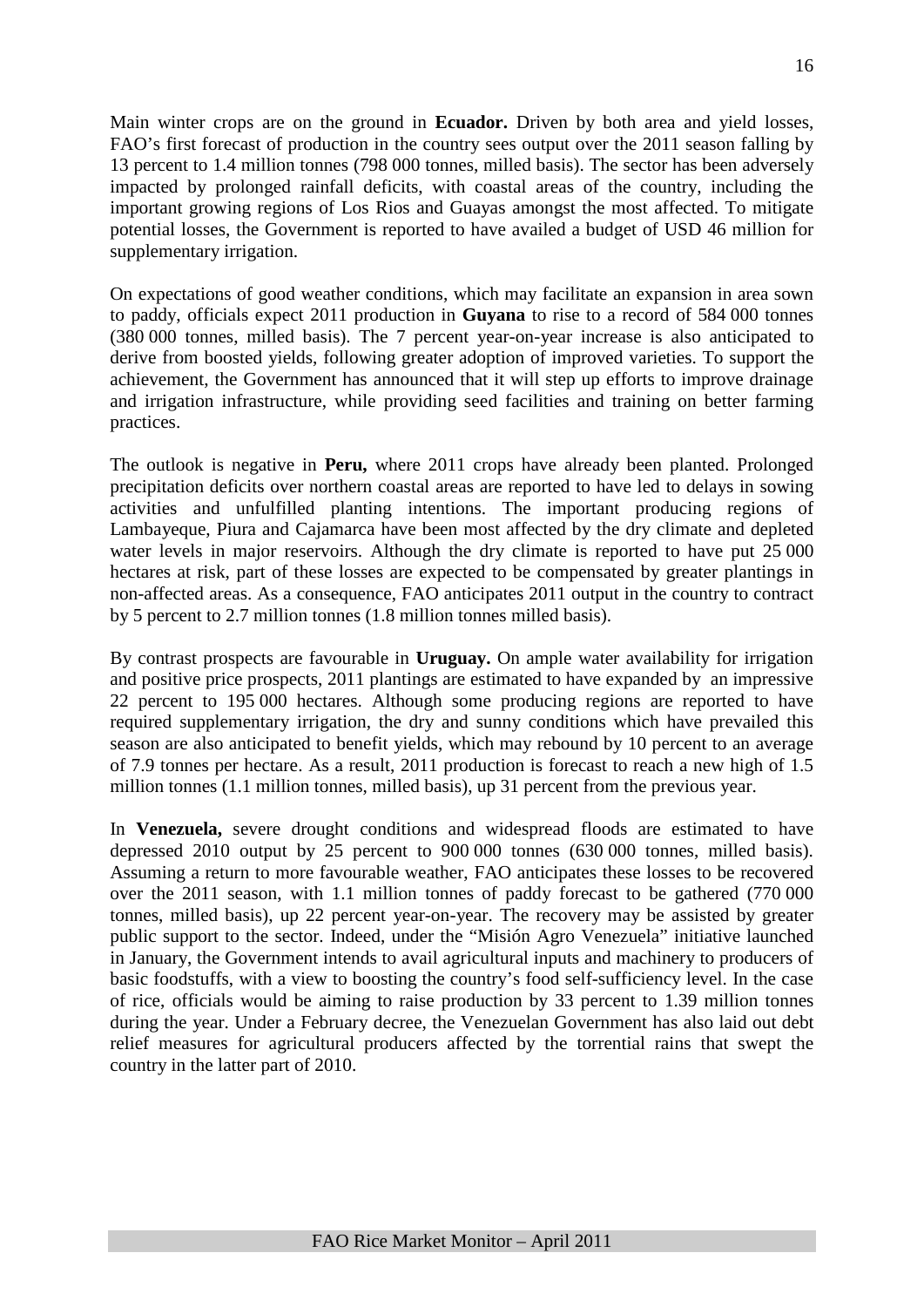## **E. NORTH AMERICA, EUROPE AND OCEANIA**

#### **Prospects of 2011 crops negative in the United States, while Australia is set to harvest its largest crop since 2006**

In *North America,* the 2010 season in the **United States** was completed with a record harvest of 11.03 million tonnes (7.5 million tonnes, milled basis), up 11 percent from the previous year. Despite the excellent result, several setbacks were endured, particularly in Southern producing states, where above average temperatures and delayed plantings resulted in depressed yields and the lowest milling rates observed in fifty years. As to prospects for 2011 crops, according to the USDA's Prospective Plantings report, area planted to paddy may contract by 17 percent to 1.22 million hectares over the coming season, as farmers replace rice in favour of more profitable crops, such as soybeans, maize or cotton. Area retrenchments are expected to concern only long-grain varieties, which may dip by 24 percent to 876 000 hectares, while plantings of medium grain rice could increase by 8 percent to 329 000 hectares. As a result, and anticipating yields to return to more normal levels, 2011 production in the country is currently forecast to contract by 15 percent to 9.4 million tonnes (6.5 million tonnes, milled basis).

| USA – 2011 Rice Prospective Plantings: Area by Class and State $1$ |                                       |                        |                       |       |               |                        | $(000 \text{ ha.})$   |       |  |  |  |  |
|--------------------------------------------------------------------|---------------------------------------|------------------------|-----------------------|-------|---------------|------------------------|-----------------------|-------|--|--|--|--|
|                                                                    |                                       | 2010                   |                       |       |               | 2011                   |                       |       |  |  |  |  |
|                                                                    | Long<br>Grain                         | <b>Medium</b><br>Grain | <b>Short</b><br>Grain | All   | Long<br>Grain | <b>Medium</b><br>Grain | <b>Short</b><br>Grain | All   |  |  |  |  |
| <b>Total</b>                                                       | 1,150                                 | 304                    | 17                    | 1,471 | 876           | 329                    | 17                    | 1,221 |  |  |  |  |
| <b>Arkansas</b>                                                    | 645                                   | 79                     | 0                     | 725   | 478           | 89                     | $\Omega$              | 567   |  |  |  |  |
| <b>California</b>                                                  | $\overline{c}$                        | 206                    | 17                    | 226   |               | 214                    | 16                    | 233   |  |  |  |  |
| Louisiana                                                          | 202                                   | 16                     | 0                     | 219   | 170           | 20                     | $\mathbf{0}$          | 190   |  |  |  |  |
| Mississippi                                                        | 123                                   | $\overline{0}$         | $\Omega$              | 123   | 81            | $\Omega$               | $\mathbf{0}$          | 81    |  |  |  |  |
| <b>Missouri</b>                                                    | 101                                   |                        | $\Omega$              | 102   | 79            | 3                      | $\mathbf{0}$          | 82    |  |  |  |  |
| <b>Texas</b>                                                       | 75                                    | $\overline{c}$         | $\Omega$              | 76    | 67            | 2                      | $\mathbf{0}$          | 69    |  |  |  |  |
|                                                                    | <sup>1/</sup> Released March 31, 2011 |                        |                       |       |               |                        |                       |       |  |  |  |  |

Source: National Agricultural Statistics Service (NASS), Agricultural Statistics Board, USDA.

In *Europe,* 2010 paddy output in the **EU-27** zone is estimated to have incurred a 3 percent decline to 3.1 million tonnes (1.9 million tonnes, milled basis). Although production also fell in France, Hungary and Romania, the contraction was mainly imputable to Italy, where colder and wetter than normal conditions depressed yields. As the April launch of the 2011 season approaches, a survey of planting intentions in Italy reveals that area sown could see a slight decline to 244 000 hectares over the coming year, principally due to lower plantings of Indica varieties. However, should normal weather prevail, permitting yields to rebound, FAO anticipates 2011 paddy output in the country to recover by 2 percent to 1.6 million tonnes (960 000 tonnes, milled basis). Spain, the second largest producer in the region, is also foreseen to expand production by 2 percent to 945 000 tonnes (567 000 tonnes, milled basis). Largely on the back of gains in these two countries, FAO's first forecast of 2011 output in the EU-27 zone sees a modest production increase to 3.2 million tonnes (1.9 million tonnes, milled basis).

The outlook is also favourable in the **Russian Federation,** where continued expansions in area planted are expected to boost production to 1.1 million tonnes (734 000 tonnes, milled basis), 4 percent above the 1.06 million tonne (708 000 tonnes, milled basis) record gathered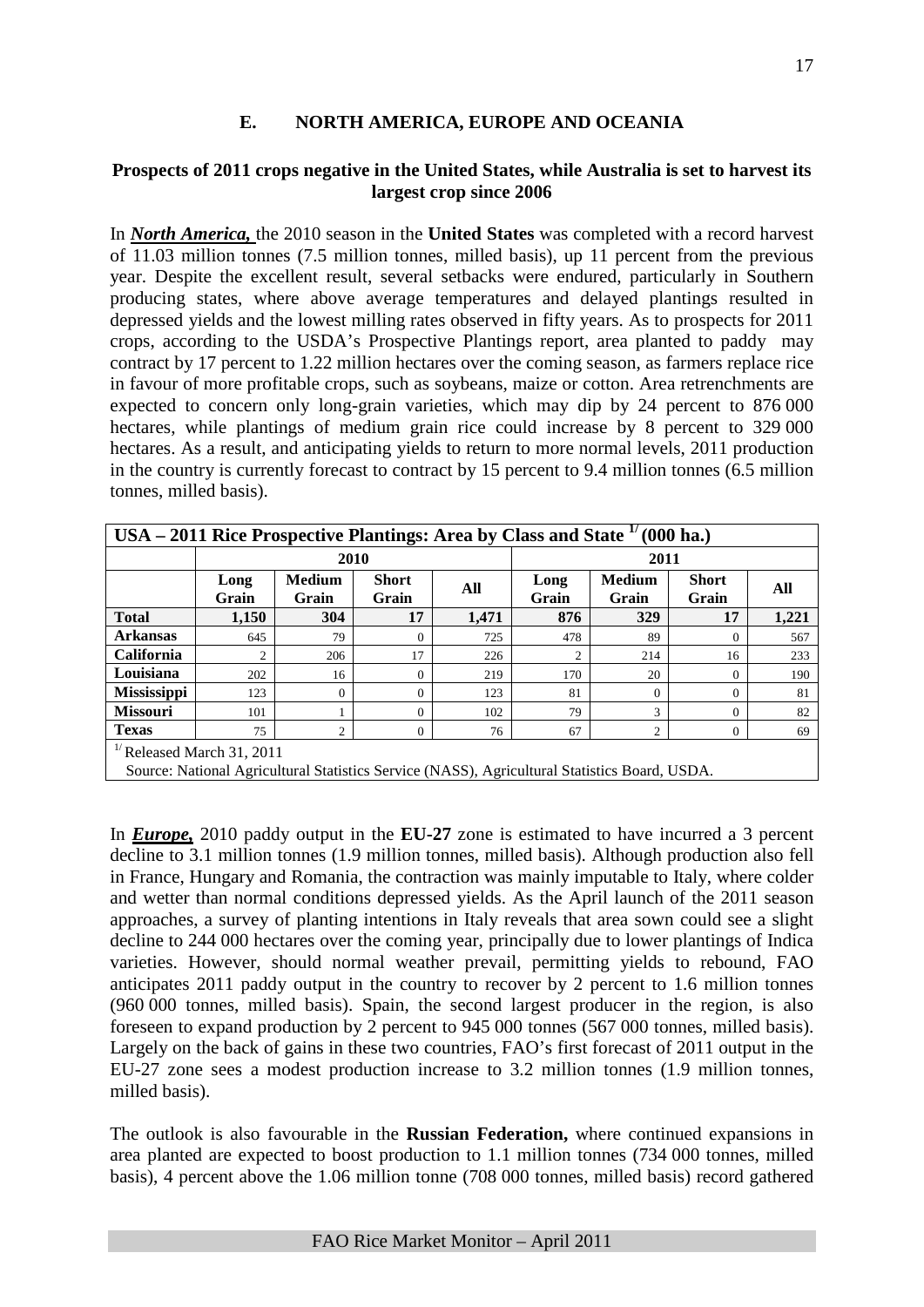in 2010. Indeed, sustained by public support, recent production gains have also permitted the country to ship small volumes abroad, primarily to Turkey.

In *Oceania,* 2011 crops are already at harvest stage in **Australia.** Based on the latest assessment from ABARE, a bumper crop of 802 000 tonnes (535 000 tonnes, milled basis) is set to be collected this season. This level would imply a near 600 000 tonne increase from the previous year and the highest level achieved since 2006, when a prolonged drought began crippling the sector. Plentiful water supplies this season, from abundant rains in New South Wales, have permitted plantings to quadruple to 89 000 hectares. However, some crops are reported to have been negatively impacted by cold temperatures, a situation that is likely to translate into lower yields, relative to the record level of 10.8 tonnes per hectare registered in 2010.

## **II. INTERNATIONAL TRADE IN RICE**

#### **Forecasts of 2011 international trade in rice upgraded, now pointing to a small increase relative to 2010**

Since the January issue of the RMM, the FAO forecast of world trade in 2011 has been adjusted upwards by 350 000 tonnes to 31.8 million tonnes. The revision reflects expectations of higher imports by Asian countries, particularly Bangladesh, the Chinese Province of Taiwan and Malaysia, which more than offset reductions in Cameroon, China (Mainland), the Democratic People's Republic of Korea, Nigeria and the Philippines. On the export side, forecast were raised for Pakistan, Uruguay and Viet Nam but lowered in the case of Cambodia, China (Mainland), Egypt, India, Myanmar and the United States.



The current forecast level of 31.8 million tonnes has reversed earlier expectations of a slight decline in world trade in rice in 2011, with revised figures now pointing to a likely expansion of 1 percent. Greater demand from African countries is anticipated to sustain this small increase, while volumes delivered to North America and Europe also expected to rise. Larger shipments to these regions are now anticipated to more than compensate for reduced demand in Asia and in Latin America and the Caribbean, where prospects of larger crops are likely to depress

purchases. On the export side, Thailand is still expected to account for much of the expansion, but volumes delivered by Viet Nam as well as Brazil, Cambodia, China (Mainland), India and Uruguay are also foreseen to rise in 2011, offsetting reduced consignments from Egypt, Pakistan and the United States.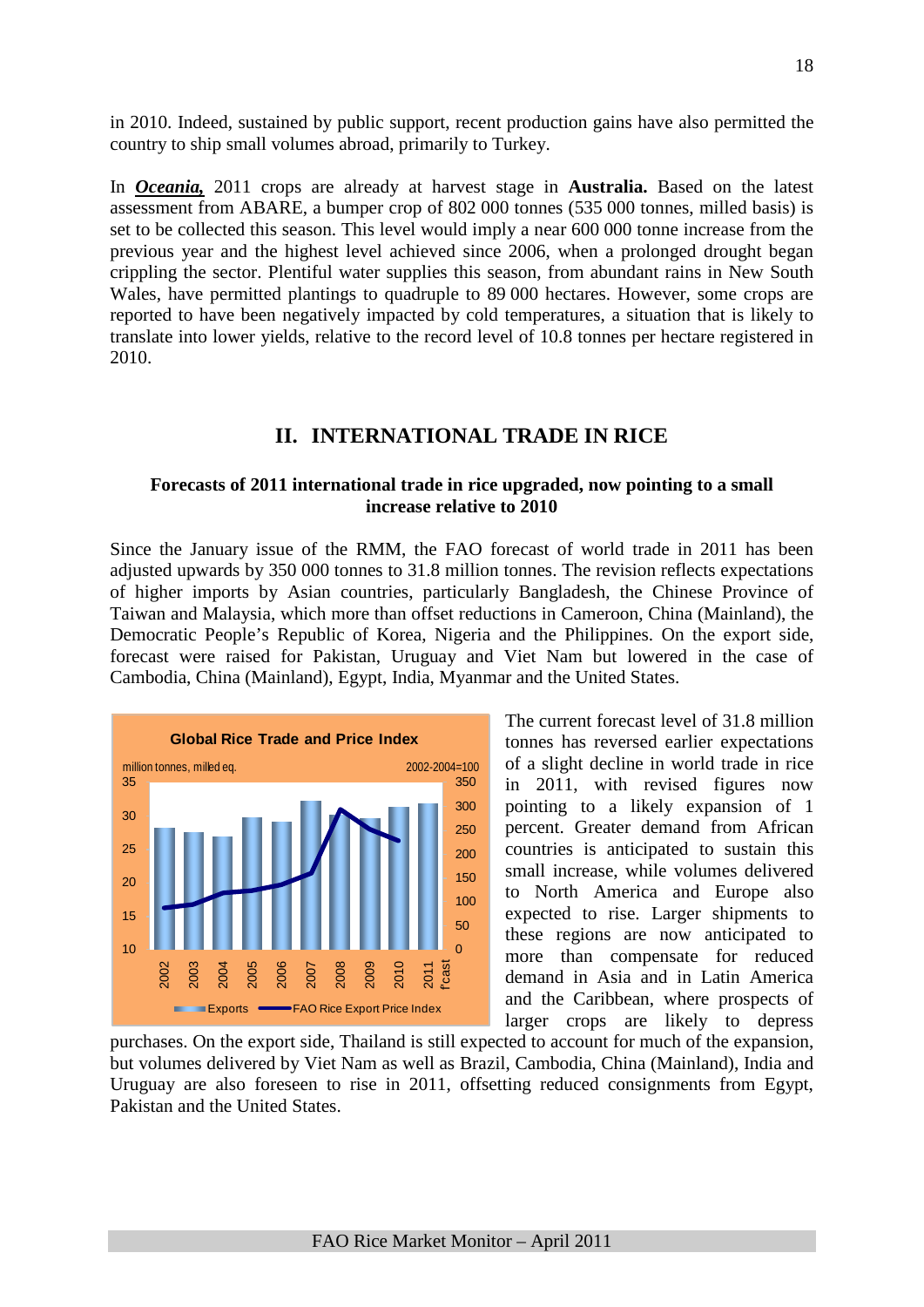|                      | 2011 IMPORTS             |             |                 |              |                 |                            | 2011 EXPORTS             |           |                 |                           |                 |
|----------------------|--------------------------|-------------|-----------------|--------------|-----------------|----------------------------|--------------------------|-----------|-----------------|---------------------------|-----------------|
|                      | <b>January</b><br>f'cast |             | April<br>f'cast |              | <b>Revision</b> |                            | <b>January</b><br>f'cast |           | April<br>f'cast |                           | <b>Revision</b> |
| <b>WORLD</b>         | 31.4                     |             | 31.8            |              | $+0.4$          | <b>WORLD</b>               | 31.4                     |           | 31.8            |                           | $+0.4$          |
| <b>ASIA</b>          | 15.1                     |             | 15.5            |              | $+0.5$          | <b>ASIA</b>                | 24.4                     |           | 24.7            |                           | $+0.3$          |
| Bangladesh           | 0.7                      | $\mathbf F$ | 1.2             | F            | $+0.5$          | Cambodia                   | 1.6                      | F         | 1.4             | $\boldsymbol{\mathrm{F}}$ | $-0.2$          |
| China (Mainland)     | 0.5                      | F           | 0.4             | F            | $-0.1$          | China (Mainland)           | 1.0                      | ${\bf F}$ | 0.7             | F                         | $-0.3$          |
| China (Taiwan Prov.) | 0.2                      | F           | 0.4             | F            | $+0.2$          | India                      | 2.5                      | F         | 2.3             | F                         | $-0.2$          |
| Korea DPR            | 0.4                      | F           | 0.2             | F            | $-0.2$          | Myanmar                    | 0.8                      | F         | 0.4             | F                         | $-0.4$          |
| Malaysia             | 0.9                      | F           | 1.1             | F            | $+0.3$          | Pakistan                   | 1.8                      | F         | 2.7             | F                         | $+0.9$          |
| Philippines          | 1.7                      | F           | 1.3             | F            | $-0.4$          | Viet Nam                   | 6.5                      | F         | 7.1             | F                         | $+0.6$          |
| <b>AFRICA</b>        | 9.8                      |             | 9.8             |              | $-0.1$          | <b>AFRICA</b>              | 0.6                      |           | 0.3             |                           | $-0.3$          |
| Nigeria              | 2.0                      | F           | 1.9             | $\mathbf{F}$ | $-0.1$          | Egypt                      | 0.3                      | F         | 0.1             | $\boldsymbol{\mathrm{F}}$ | $-0.2$          |
| Cameroon             | 0.5                      | $\mathbf F$ | 0.4             | F            | $-0.1$          | <b>NORTH AMERICA</b>       | 3.5                      |           | 3.4             |                           | $-0.1$          |
|                      |                          |             |                 |              |                 | <b>United States</b>       | 3.5                      | G         | 3.4             | G                         | $-0.1$          |
|                      |                          |             |                 |              |                 | <b>LATIN AMERICA &amp;</b> | 2.5                      |           | 2.6             |                           | $+0.1$          |
|                      |                          |             |                 |              |                 | <b>THE CARIBBEAN</b>       |                          |           |                 |                           |                 |
|                      |                          |             |                 |              |                 | Uruguay                    | 0.7                      | F         | 0.9             | ${\bf F}$                 | $+0.2$          |

# **Imports in 2011**

## **Greater demand from Africa to sustain expansion in 2011 trade in rice**

*Asia* is expected to remain a key destination of international trade in rice in 2011, absorbing virtually half of globally traded volumes over the year. However, on current expectations of large 2010 harvests in the region, shipments to Asian countries are forecast to decline by 1 percent to 15.5 million tonnes, overall. The reduction is mainly imputable to the **Philippines,**  where the government has confirmed its intentions of sharply reducing purchases. The **Chinese Province of Taiwan, Indonesia, the Islamic Republic of Iran, Turkey** and **the United Arab Emirates** are also foreseen to take fewer deliveries, more than outweighing larger imports by **Bangladesh, China (Mainland), Iraq, the Democratic People's Republic of Korea, the Republic of Korea, Malaysia** and **Saudi Arabia.** 

In a bid to replenish stocks and contain surging domestic prices, **Bangladesh** has been one of the most active buyers in the market in recent months and is now forecast to take delivery of 1.2 million tonnes in 2011, twice the 2010 level and 500 000 tonnes more than previously anticipated. The bulk of this volume is expected to consist of purchases contracted under government-to-government channels. Indeed, the Government has already struck several supply deals with India, Thailand and specially Viet Nam, with whom it has also entered into a three-year trading agreement. Under an April memorandum of understanding signed between the two countries, Viet Nam will prioritize Bangladesh in the provision of up to 1.0 million tonnes annually, at negotiable prices.

Based on the release of official statistics, FAO has downgraded estimates of 2010 imports by **China (Mainland)** by 100 000 tonnes to 388 000 tonnes, implying a 9 percent increase from deliveries a year earlier. Over the course of 2011, the country is now anticipated to raise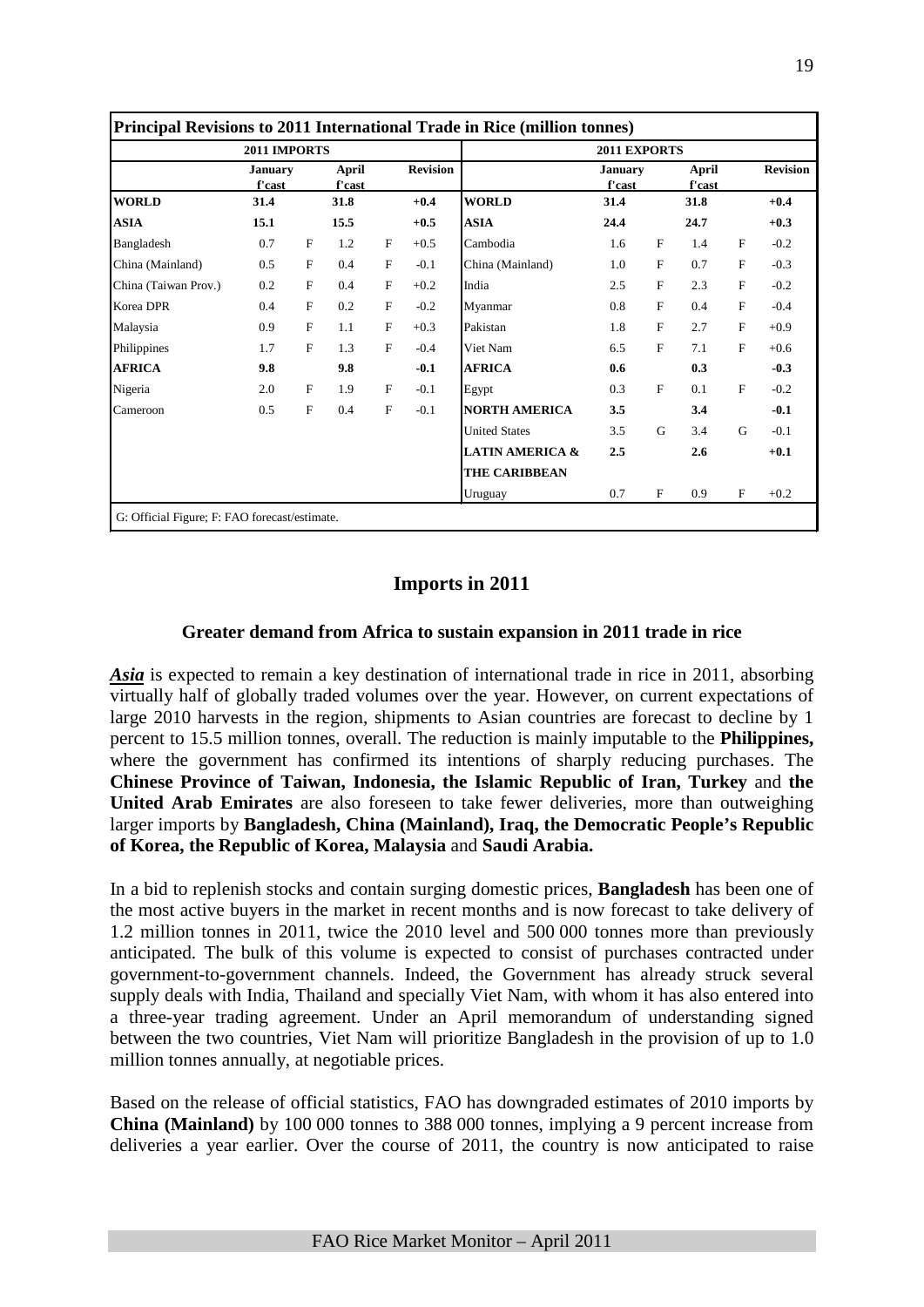volumes purchased to 400 000 tonnes, chiefly consisting of high quality varieties from Thailand.

Based on exporter delivery reports, estimates of 2010 imports by **Indonesia** have also been revised to 1.0 million tonnes, 750 000 tonnes more than the previous year and the highest volume since 2007. Since October last year, Bulog has been in the international market to source large quantities of supplies, reportedly to reconstitute stocks to a 1.5 million tonne level. Purchases by the state agency were further facilitated by a January removal of a Rupiah 450 per kilo import duty (USD 50 per tonne), with authorities expecting close to 900 000 tonnes already contracted to be delivered before the harvest of main crops. Indeed, in line with previously announced intentions, on 1 April, the import duties were reinstituted. Officials have further declared that, should 2011 production results prove positive, no further rice would not be imported beyond first quarter deliveries. As a result and based on current production prospects, FAO anticipates the country to limit its purchases to 900 000 tonnes, 8 percent below the revised 2010 level.

Overall imports by **Japan** in calendar 2011 are anticipated to remain steady at 700 000, in line with the its minimum access commitments to the WTO. In spite of a forecast decline in 2011 production from damages to the devastating earthquake and tsunami, the country is anticipated to rely on ample reserves to outweigh any potential domestic shortfall. In fact, according to official reports, Government inventories at the end of the 2010-2011 marketing year, which do not include minimum access quantities, may reach 834 000 tonnes. Yet, little is known over the damage to rice reserves caused by the triple disaster the country suffered in March. Should these losses be important, Japan may resort to additional imports.



Based on information provided by a joint FAO/WFP field assessment concerning Government commercial import intentions, estimates of 2010 deliveries to the **Democratic People's Republic of Korea** have been adjusted to 90 000 tonnes, significantly down from a previously reported FAO estimate of 400 000 tonnes. Over calendar 2011, the country is now expected to take consignment of 155 000 tonnes. The bulk of this volume is likely to continue being sourced on commercial bases, given the considerable reduction of food aid deliveries to the country in recent years.

Conversely, in line with its obligations to the WTO, purchases by the **Republic of Korea** are anticipated to rise by 13 percent to 348 000 tonnes and in **Malaysia** to a more normal level of 1.1 million tonnes, up from an officially reported 2010 low of 931 000 tonnes. On the other hand, largely on the back of production gains achieved in 2010, **Nepal** is forecast to maintain purchases steady and in the order of 250 000 tonnes.

In the **Philippines**, ample rice inventories and favourable prospects for 2010 crops have encouraged the authorities to seek a large reduction in foreign rice purchases, in line with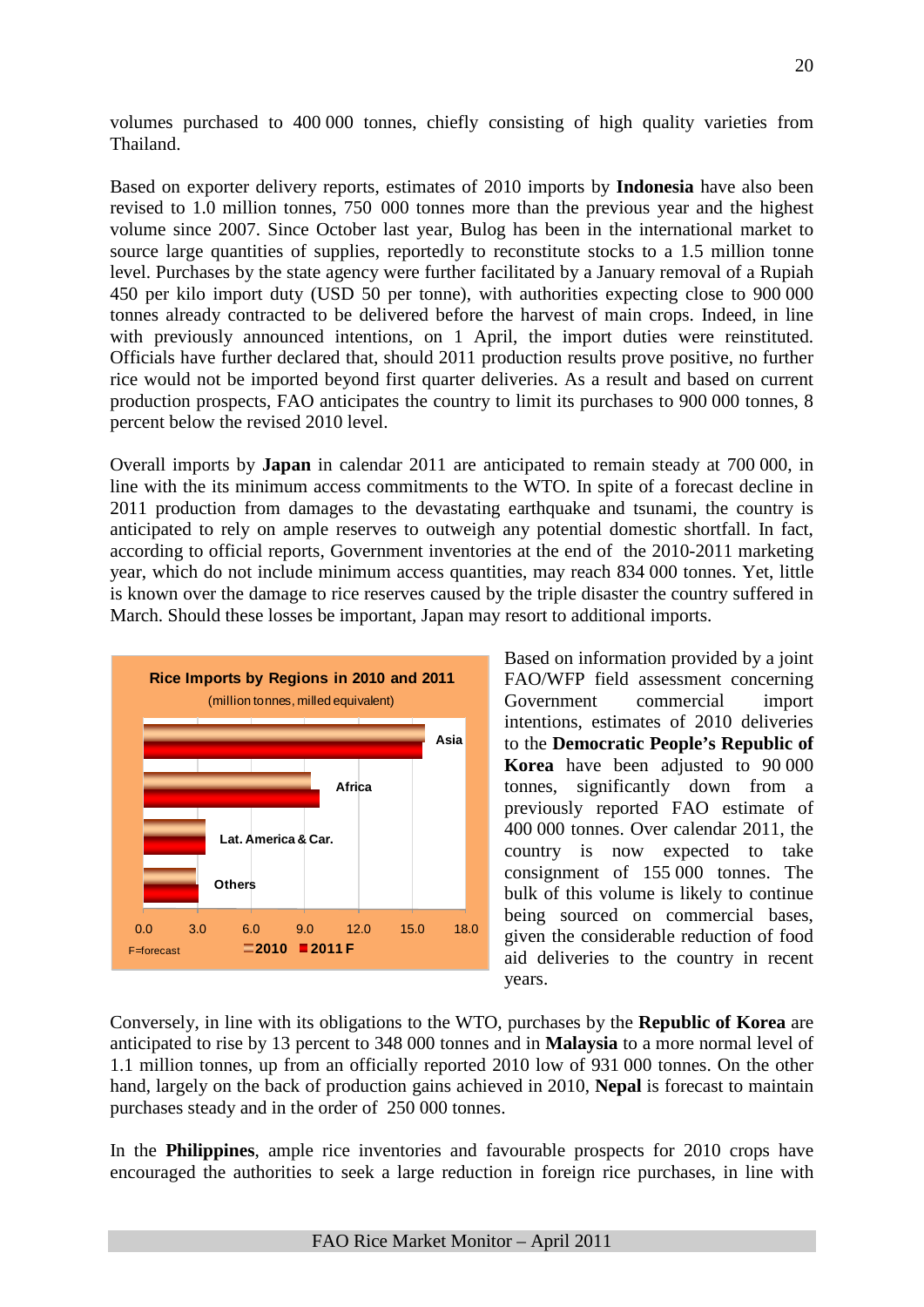renewed efforts to boost the country's self-sufficiency level. While imports of up to 1.3 million tonnes have been approved for calendar 2011, officials have sought to keep purchases below this level, announcing an initially import target of 886 000 tonnes. What is more, private sector participation in rice trade has been significantly boosted, with a duty free import quota of 660 000 tonnes allocated to traders and farm cooperatives, subject to a minimum service fee of Pesos 100 per 50 kilo bag (USD 46 per tonne). This share comes on top of a more limited contingent of 200 000 tonnes for the National Food Authority (NFA), already secured from Viet Nam through a March deal. On these basis, FAO has downscaled forecasts overall imports by the country by 400 000 tonnes to 1.3 million tonne, matching the ceiling of officially authorised imports for the year and implying a 900 000 tonne retrenchment from 2010 volumes delivered.

Notwithstanding an anticipated decline in 2011 output owing to damages from floods, **Sri**  Lanka is expected to count on sufficient reserves from a record 2010 harvest. As a result, 2011 rice purchases by the country are forecast to remain in the order of 110 000 tonnes, which compares to an estimate of 105 000 tonnes the previous year.

By contrast, FAO anticipates imports by the two leading rice exporters, **Thailand** and **Viet Nam,** mainly in the form of unofficial flows from neighbouring countries, to increase over the course of the year. These are expected to reach 400 000 tonnes in the case of Thailand and 600 000 tonnes in the case of Viet Nam, up 33 and 20 percent from the previous year, respectively.

In *Near East Asia*, plentiful domestic supplies in the **Islamic Republic of Iran** may lead to an 8 percent decline in deliveries to 1.1 million tonnes. The contraction could also result from recent reported problems in settling payments with India, one of its major suppliers. In order to meet requirements under its food distribution system, **Iraq** is, instead, forecast to maintain 2011 purchases at 1.2 million tonnes, up slightly from the 1.19 officially reported the previous year. Growing consumption in **Saudi Arabia** may also result in a 15 percent increase to 1.15 million tonnes. Deliveries to **Syria** are forecast to amount to 350 000 tonnes, unchanged from 2010. Over the course of the year purchases will, nevertheless, be facilitated by a lower import duty of 1 percent, down from a previous applicable level of 3 percent. The country has reportedly encountered several difficulties in contracting rice after its main provider, Egypt, imposed restrictions on shipments abroad. This has disrupted the flow of supplies to its rationing card system and mounting domestic prices. Meanwhile, deliveries to the **United Arab Emirates** may decline by 2 percent to 600 000 tonnes.

Aggregate imports by *African countries* in calendar 2011 are set to reach 9.8 million tonnes, up 5 percent from a revised 2010 estimate of 9.3 million tonnes. Within the region, a significant reduction in domestic output due to caps on rice cultivation may require **Egypt** to raise purchases to 100 000 tonnes. Supply shortages in **Cameroon** and **Mozambique** are equally foreseen to result in higher imports of 400 000 and 380 000 tonnes, up 29 and 47 percent, respectively. Amongst the major buyers in the continent, in the absence of a local industry, **South Africa** is anticipated to raise purchases by 19 percent to 950 000 tonnes, in order to meet growing consumption needs, while consignment to **Cote d'Ivoire** could remain steady and in the order of 900 000 tonnes. This is notwithstanding obstacles to delivery associated with recent strife in the country, which have necessitated that shipments be redirected to neighbouring countries' ports. With domestic output gains still assessed insufficient to cater to growing rice consumption, FAO forecasts **Senegal** to take delivery of 720 000 tonnes, 11 percent more than in 2010.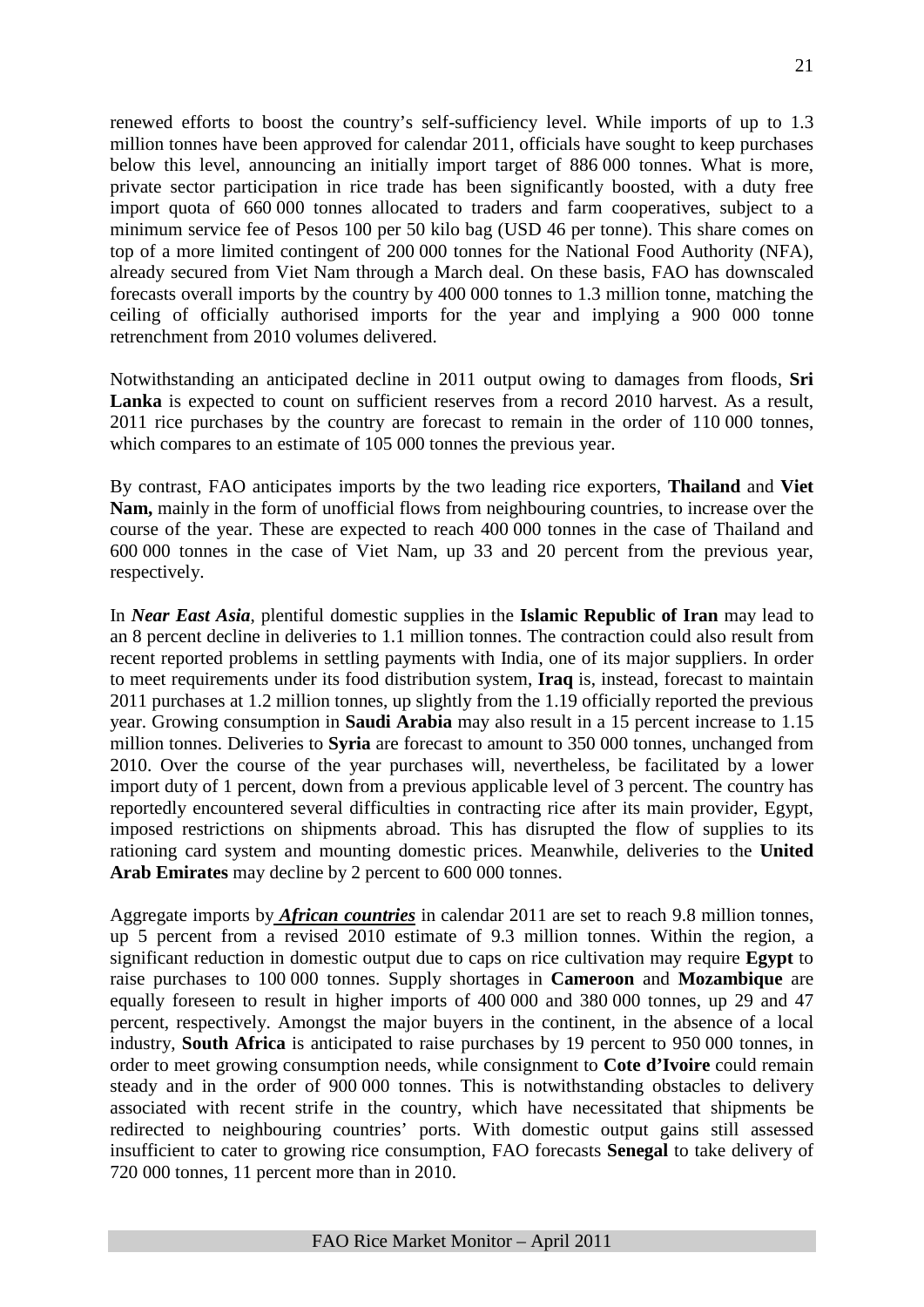By contrast, mirroring good production results and refurbished stocks, several African countries may find themselves in a position to cut purchases over the course of the year. This is expected to be the case of **Burkina Faso, Chad, Gambia, Guinea Bissau, Mauritania, Nigeria** and **Sierra Leone.** To a lesser extent, the reduction may also reflect the institution of policies geared at containing regional cross-border flows. This has been the case in **Nigeria**, where further to reducing the benchmark price used for customs valuation to from USD 640 to USD 560 per tonne, the Government prohibited importation of rice through land borders, in a bid to contain unofficial imports through its porous boundaries, resulting from large disparities with neighbours' customs regimes. FAO now anticipates deliveries to Nigeria to amount to 1.9 million tonnes, which, while standing 13 percent below the previous year's level, would make the country the largest single global destination for traded rice. Mounting domestic rice prices since early 2009 have also prompted **Madagascar** to impose restrictions on outflows this year. The Government has additionally waived duties and taxes on imports, have fixed retail price levels, while sourcing a contingent of 20 000 tonnes since December to distribute in open markets at subsidised costs. Under similar circumstances, both **Guinea** and **Sierra Leone** are reported to be limiting deliveries abroad, while, in the former, the state has also imported rice to undertake sales operations at set prices.

Combined volumes delivered to *Latin America and the Caribbean* are expected to amount to 3.4 million tonnes in 2011, 1 percent below the 2010 level. Countries in *Central America and the Caribbean* are forecast to absorb the bulk of this volume, taking delivery of 2.1 million tonnes over the year. Amongst these, consistent with growing domestic demand and output declines over the 2010 season, **Mexico** is anticipated to step up imports to 620 000 tonnes, up 2 percent from the estimate for the previous year. The need to compensate for output shortfalls is also expected to drive **Cuba** to purchase 530 000 tonnes, 6 percent above the 2010 level. An agreement with Viet Nam has already secured delivery of 250 000 tonnes from this volume under preferential terms, while up to 58 000 tonnes are also reported to have been sourced from Brazil.

By contrast, overall consignments to countries in *South America* look set to fall by 8 percent to 1.3 million tonnes. The reduction primarily reflects an expected 23 percent drop in volumes shipped to **Brazil** to 600 000 tonnes, following prospects of a record level crop and declining domestic quotations. On the other hand, 2011 deliveries to **Colombia** may rise by 30 000 tonnes to 110 000 tonnes. Last December, officials had already announced that they would permit purchase of 40 000 tonnes of paddy from Andean Community countries, in a bid to mitigate any potential supply shortfall resulting from widespread floods. In **Peru,** though still subject to applicable levies under the price band system, late in 2010, duties on broken rice and certain types of paddy were lowered to 0 percent, from a previous level of 9 percent. For 2011, deliveries to the country, virtually all comprised of milled rice, are expected to reach 130 000 tonnes, up 40 000 tonnes from the previous year to offset losses from a drought reduced 2011 crop. Domestic supply constraints from weather affected output are also expected to encourage **Venezuela** to maintain purchases high and in the order of 300 000 tonnes. Public sector imports, undertaken to supply state marketing chains, are likely to account for the bulk of this volume. In this connection, the Venezuelan Government is already reported to have sealed an agreement with Argentina that will provide it with 150 000 tonnes of paddy and 15 000 tonnes of milled rice over the year.

In *Europe*, volumes shipped to the **EU-27** zone are foreseen to recover to 1.2 million tonnes, 100 000 tonnes above imports officially reported in 2010. For the second half of the 2010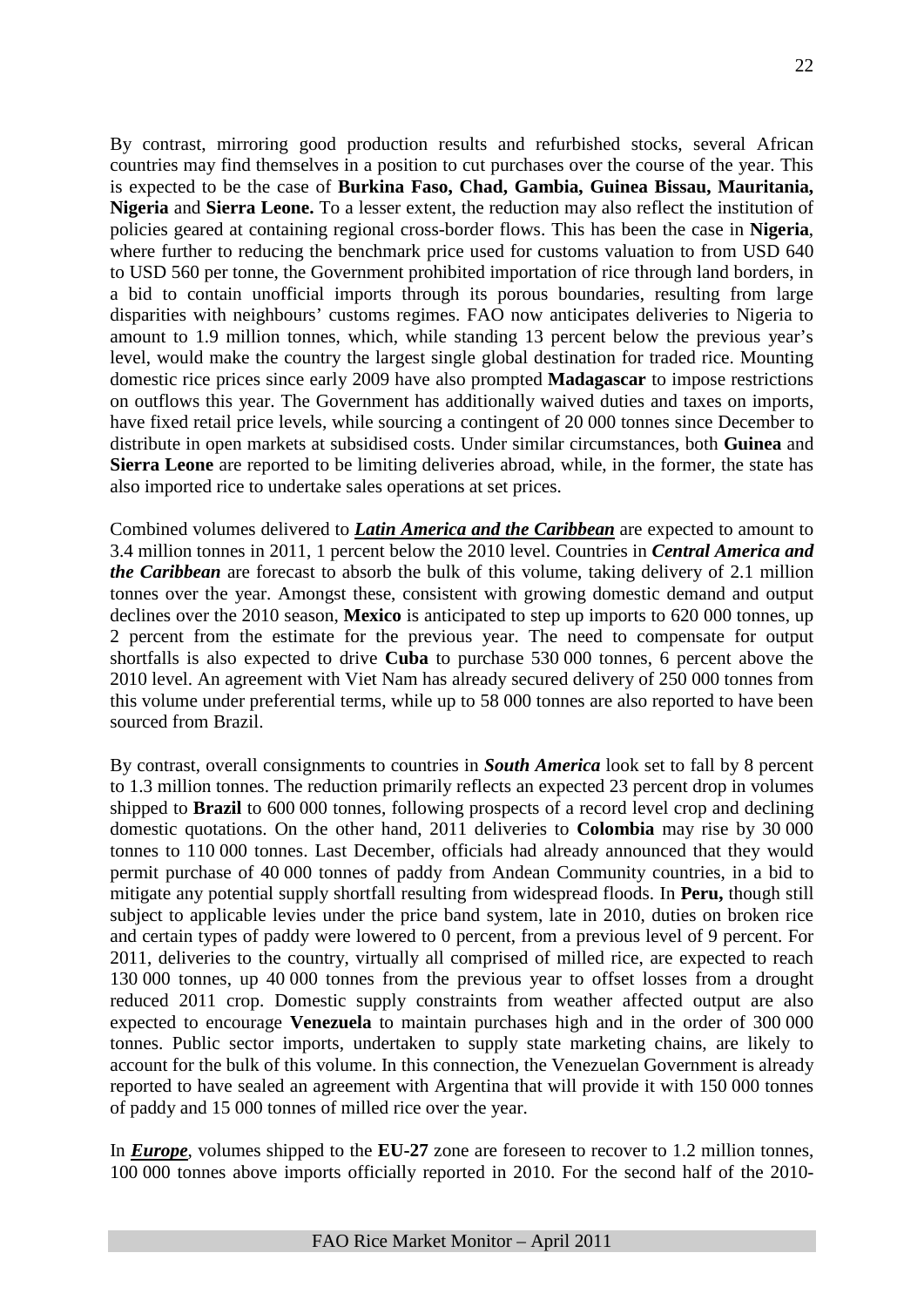2011 marketing year ending on 31 August 2011, import duties on husked rice (excluding Basmati) and on semi/wholly milled rice will remain pegged at Euro 30 and Euro 175 per tonne, respectively. Indeed, non-Basmati husked rice imports between September 2010 and February 2011 are reported to have remained rather subdued, totalling 133 993 tonnes, well below the 382 226 tonne maximum import level permissible under the lower range duty. Conversely, with 192 891 tonnes contracted, deliveries of semi/wholly milled during the reference period continued to surpass the threshold of 182 239 tonnes.

| <b>European Union -Husked and Semi/Wholly Milled Rice Imports (tonnes)</b> |                                                         |          |         |           |           |         |           |           |         |  |  |  |
|----------------------------------------------------------------------------|---------------------------------------------------------|----------|---------|-----------|-----------|---------|-----------|-----------|---------|--|--|--|
|                                                                            |                                                         | 2008/09  |         |           | 2009/10   |         |           | 2010/11   |         |  |  |  |
|                                                                            | Total<br>$1$ Sep -<br>1 Mar -                           |          |         |           | $1$ Mar - |         | $1$ Sep - | 1 Mar -   | Total   |  |  |  |
|                                                                            | $28$ -Feb                                               | $31-Aug$ |         | $28$ -Feb | $31-Aug$  | Total   | $28$ -Feb | $31-Au^*$ |         |  |  |  |
| <b>Husked</b><br>(excluding<br>basmati)                                    | 221,765                                                 | 228,017  | 449,782 | 168,642   | 150.897   | 319,539 | 133,993   | 43.719    | 177,712 |  |  |  |
| Semi-milled or<br>wholly milled                                            | 160.203                                                 | 183.619  | 343.822 | 207,074   | 192.591   | 399.665 | 192.891   | 40.451    | 233,342 |  |  |  |
| <b>Total</b>                                                               | 381,968                                                 | 411,636  | 793,604 | 375,717   | 343,488   | 719,204 | 326,884   | 84,170    | 411,054 |  |  |  |
|                                                                            | * As of 13 April 2011                                   |          |         |           |           |         |           |           |         |  |  |  |
|                                                                            | Source: EU Commission, based on import licenses issued. |          |         |           |           |         |           |           |         |  |  |  |

In the **Russian Federation**, largely on the back of excellent seasonal results in 2010, which have also permitted the country export some supplies, imports are anticipated to fall by 6 percent to 200 000 tonnes. On the other hand, the **United States** is officially forecast to stepup 2011 purchases by 10 percent to 620 000 tonnes.

## **Exports in 2011**



#### **Global rice exports forecast to rise by 1 percent in 2011**

Based on the latest estimates, world rice trade in calendar 2011 looks set to expand by 1 percent 31.8 million tonnes. **Thailand** is still expected to play a significant role this year, counting on a comfortable supply situation also thanks to large government stock releases. Nonetheless, competitive prices in **Viet Nam** are now also foreseen to raise the country's shipments to a new record. Based on current expectations of favourable seasonal results, **Argentina**, **Australia**, **Brazil**, **Cambodia, China (Mainland), India** and **Uruguay** may also expand deliveries. By contrasts, the

outlook is negative in the **United States** and **Pakistan**, while restrictions on exports in **Egypt** and **Myanmar** look set to significantly constrain shipments by the two countries this year.

A considerable surplus from a record 2010 crop is anticipated to enable **Cambodia** to step up 2011 exports by 8 percent to 1.4 million tonnes, the bulk of which will is expected to flow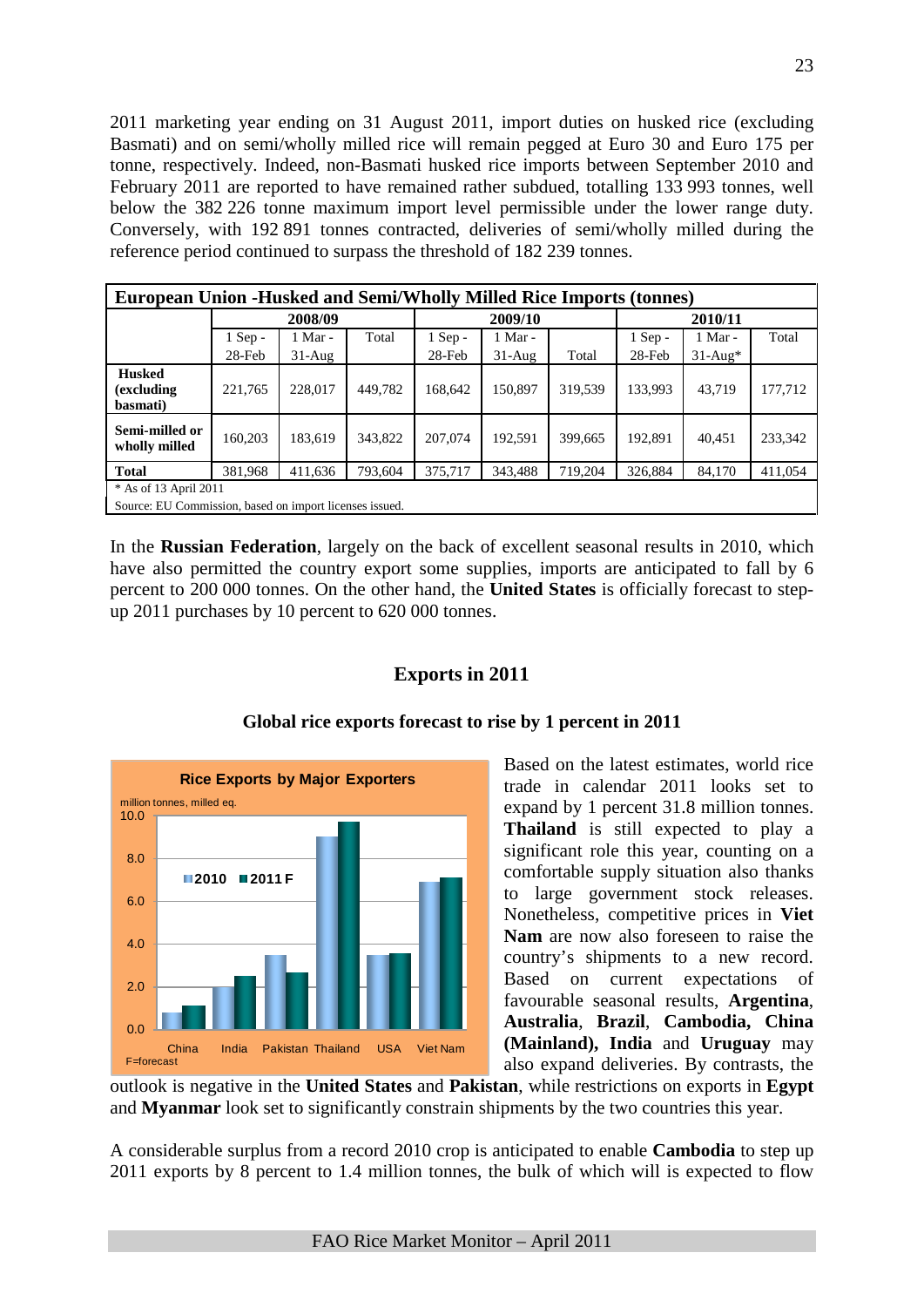unrecorded, mainly to Viet Nam and Thailand. Indeed, officials have recently estimated that the country would require investment worth USD 350 million to raise milling capacity and ease financial constraints on procurement, in order to meet the 1.0 million tonne target for official exports by 2015.

Shipments by **China (Mainland)** are also foreseen to rise to 700 000 tonnes, up 12 percent from the low 2010 level, but 300 000 tonnes less than previously anticipated. Chinese rice shipments are undertaken exclusively by state trading agencies and mainly consisting of lower quality varieties destined to African countries and higher quality volumes to Far-eastern markets, such as Japan and the Republic of Korea.

FAO has downgraded estimates of 2010 exports by **India** by 400 000 tonnes to 2.0 million tonnes, now pointing to a 5 percent decline in consignments from the previous year. The reduction follows the postponement into 2011 of a 300 000 tonne shipment of parboiled rice to Bangladesh, which was exempted from the existing ban on non-Basmati rice exports in August last year. Staunch competition with Pakistan over some traditional Basmati markets has also been faced, as has been the case in the European Union, where reports of found presence of agrochemicals<sup>[6](#page-7-0)</sup> above arbitrary maximum residue limits, also depressed shipments. Of late, payment disruptions with the Islamic Republic of Iran have also been cause of concern to the sector, as official December directives have instructed that transactions with the country be settled outside the Asian Clearing Union, a long standing regional payment mechanism. Meanwhile, in February, the Indian Government approved additional exceptions to the ban on common rice exports by permitting 150 000 tonnes of Sona Masoori, Ponni Samba and Matta varieties to be shipped to any destination, subject to a minimum export price of USD 850 per tonne. Based on improved supply prospects, FAO now anticipates 2011 deliveries by the country to rebound by 300 000 tonnes to 2.3 million tonnes.

In **Myanmar**, a February decision by Government suspended rice exports over concerns on domestic inflationary pressure. The measure is, however, reportedly in place on a temporary basis, or at least until April harvested secondary crop supplies ease local market constraints. Nevertheless, given the timing of the prohibition, which coincides with the months during which large consignments are generally made, FAO has downscaled forecasts of exports by the country to 400 000 tonnes, which would match the 2010 low level of deliveries, when delays in the issuance of export licences also kept shipments small.

Consistent with upward revisions to 2010 production figures, forecast of 2011 exports by **Pakistan** have been raised by 900 000 tonnes to 2.7 million tonnes. This level would still imply a 25 percent contraction from the 2010 high of 3.6 million tonnes, attributable to supply constraints from losses to devastating floods. Lately, the industry has also voiced unease over potential increases in the cost of procuring supplies, which may be associated with a recent imposition of higher levies on buying agents' commissions and the withdrawal of exemptions on fiscal payments for persons selling produce, other than farmers themselves.

Notwithstanding an anticipated reduction in 2010 domestic output, **Thailand** is forecast to ship 9.7 million tonnes in 2011, 670 000 tonnes more than in 2010 and above the official 9.5 million tonne target. The good performance is anticipated to be enabled by large availability of exportable supplies due to the release of close to 4.0 million tonnes of rice from government reserves since mid last year. Nonetheless, the country is still expected to face

<sup>&</sup>lt;sup>6</sup> More specifically, carbendazim and isoprothiolane.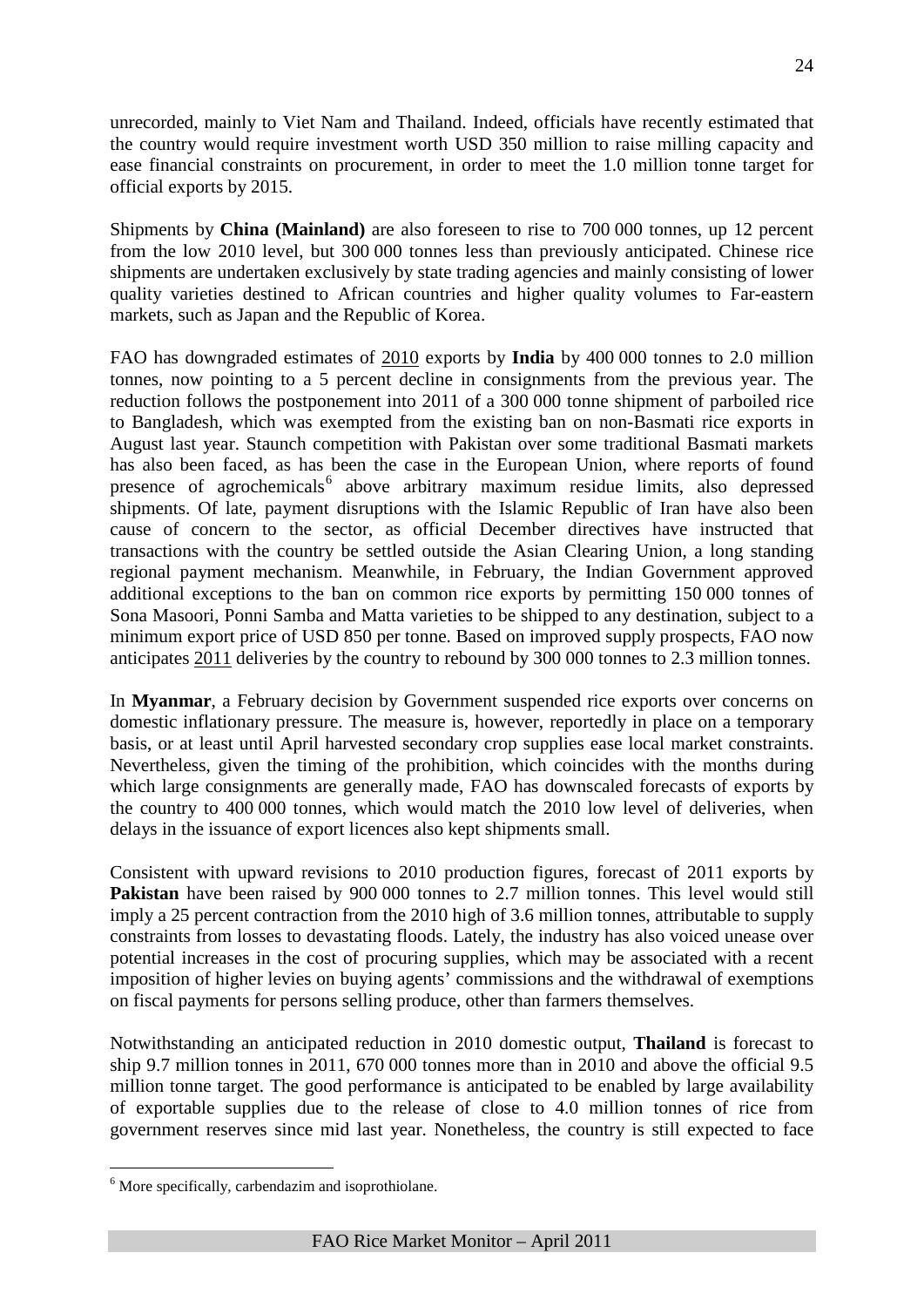strong competition from other regional suppliers, namely Viet Nam, prospects of which have already prompted authorities to advance a strategy to improve quality of supplies and reaffirm the country's stronghold in the premium variety market. Over the mid-term, strengthening ties with Myanmar and Cambodia, to draw advantage from its large milling capacity for re-export, has also been proposed as avenues to maintain the country's leading position as a global supplier of rice.

Based on favourable 2011 production prospects and a dynamic pace of shipments held to date, FAO has raised its January forecast of 2011 exports by **Viet Nam** by 600 000 tonnes to 7.1 million tonnes, implying a 3 percent increase from the previous year and a new record. Indeed, abundant supplies from a good winter-spring harvest have permitted 1.7 million tonnes to be delivered in first quarter of 2011 alone, up 17 percent year-on-year, with up to 1.6 million tonnes already contracted for shipment between April and June. Further aided by another significant currency devaluation in February, Viet Nam continues to maintain a competitive edge over other regional suppliers. In spite of prospects of smaller consignments to its major buyer, the Philippines, the country has been actively seeking new contracts, having already signed agreements to supply Cuba and Indonesia, in addition to entering into a long-term deal to provide Bangladesh with up to 1.0 million tonnes annually.

In an effort to secure sufficient domestic supplies and quell pressure on local rice prices, in September 2010, the **Egyptian** Government renewed the export ban on rice for an additional year. However, unlike previous years, when export licenses were granted in return for delivery of equal amounts for the public distribution system, to date only small shipments of broken rice are reportedly permitted for sale abroad. As a result, overall 2011 exports by the country are now anticipated to amount to 100 000 tonnes, 200 000 tonnes less than previously foreseen and a mere quarter of the previous year's level.

The USDA has upgraded estimates of 2010 exports by the **United States** to 3.8 million tonnes, 315 000 tonnes more than previously reported and 28 percent above deliveries the previous year. As to prospects for 2011, the latest official forecast points to a likely 10 percent decline in shipments by the country to 3.4 million tonnes. The reduction is expected to result from strong competition with other suppliers. Indeed, while the country is anticipated to benefit from Egypt's continued restrictions on rice exports, the return of Australia to the market may weigh on sales of medium grade rice. Concerns also exist over the reduced quality of 2010 harvested crops, which in recent months have, however, led to increased sales of brokens to some west African markets.

A considerable recovery from consecutive drought-reduced harvests is anticipated to permit **Australia** to resume deliveries abroad. FAO forecasts exports by the country to amount to 250 000 tonnes, the highest since 2006 when deliveries reached 479 000 tonnes. On expectations of favourable 2011 season results, several South American countries are also anticipated to count on sufficient supplies to step up exports over the year. This is primarily expected to be the case of **Brazil** where shipments may rebound by 40 percent to 600 000 tonnes. A large share of this volume will likely be destined to West African countries, which already in 2010 accounted for virtually all supplies shipped abroad. Consignments by **Argentina** and **Guyana** are also foreseen to rise by 3 percent to 530 000 tonnes and in by 5 percent to 280 000 tonnes, respectively. Likewise, a record level crop, may enable **Uruguay**  to increase shipments by 22 percent to 900 000 tonnes.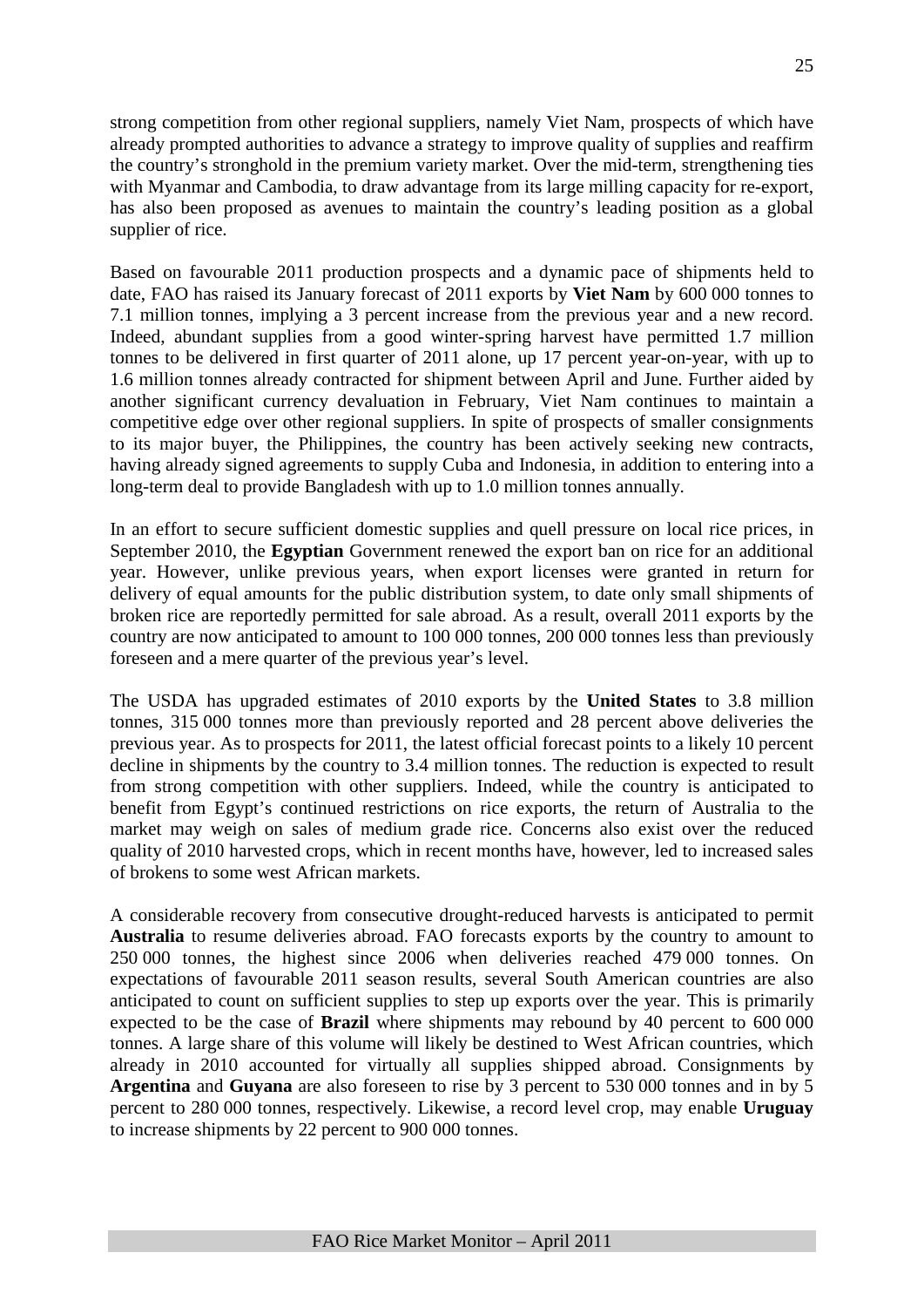## **III. RICE UTILIZATION AND DOMESTIC PRICES**



Reflecting current prospects for 2010 crops, much of which will be consumed over the course of 2011, **global rice utilization in 2011** is forecast to rise by 2 percent to 459.5 million tonnes (milled basis). The majority of this volume, or some 389.2 million tonnes, is anticipated to be consumed as food, 6.7 million tonnes more than in 2010. Use of rice as seed, non-food uses and post-harvest losses, are also forecast to increase to 58.4 million tonnes, while small volumes channelled to the animal feed industry may amount to 12.0 million tonnes, 2 percent above the previous year's level.

Based on current estimates, this would result in a modest increase in **global per caput consumption** to 56.4 kilos, mirroring a relatively stable average rice intake in developing countries, of close to 67.4 kilos, and an increase in developed countries to 12.0 kilos per person.

Meanwhile, **domestic rice quotations** in several *Asia countries* have continued on an upward trend during the first quarter of 2011. This has been the case specially in Bangladesh, China (Mainland), the Republic of Korea, Myanmar, Pakistan and Thailand, where several governments have again intervened to keep rice at affordable prices. In the case of **Bangladesh**, official measures to contain domestic rice quotations have involved the resumption of open market sales of up to 5 kilos per person at a subsidised price of Taka 24 per kilo (USD 325 per tonne). A supplementary Fair Price Card programme will also provide eligible household with up to 20 kilos of rice at the same cost, while targeted distributions to fourth class government workers are also being undertaken. In **China (Mainland)** efforts to quell inflationary pressure have generally involved the release of rice from state reserves through weekly auctions. Over the course of 2010 alone, the government is reported to have discharged 13.43 million tonnes of rice from reserves to the market, in this manner.

In **India,** further to a maintenance of a ban on exports of non-basmati rice, authorities continue to provide assistance to vulnerable groups through the Targeted Public Distribution System (TPDS). Under the scheme, households in the Antyodaya Anna Yojana and Below Poverty Line groups receive up to 35 kilos of foodgrains per month at a price of Rupee 2.0 and 4.15 per kilo (USD 92 and USD 44 per tonne), respectively; while between August 2010 and February 2011 Above Poverty Line households have received a higher allocation of 15 kilos per month at Rupees 7.95 per kilo (USD 176 per tonne). In addition, the Indian Government has also released supplies under open market operations. However, progressive increases in official procurement prices over recent years and the maintenance of TPDS issue prices unchanged since 2002 have entailed a surge in food subsidy costs to the state, which according to recent official estimates, based on data to December 2010, reached Rupees 512 billion (USD 11.3 billion) in 2010-2011, up from Rupees 120 billion (USD 2.7 billion) in 2000-2001.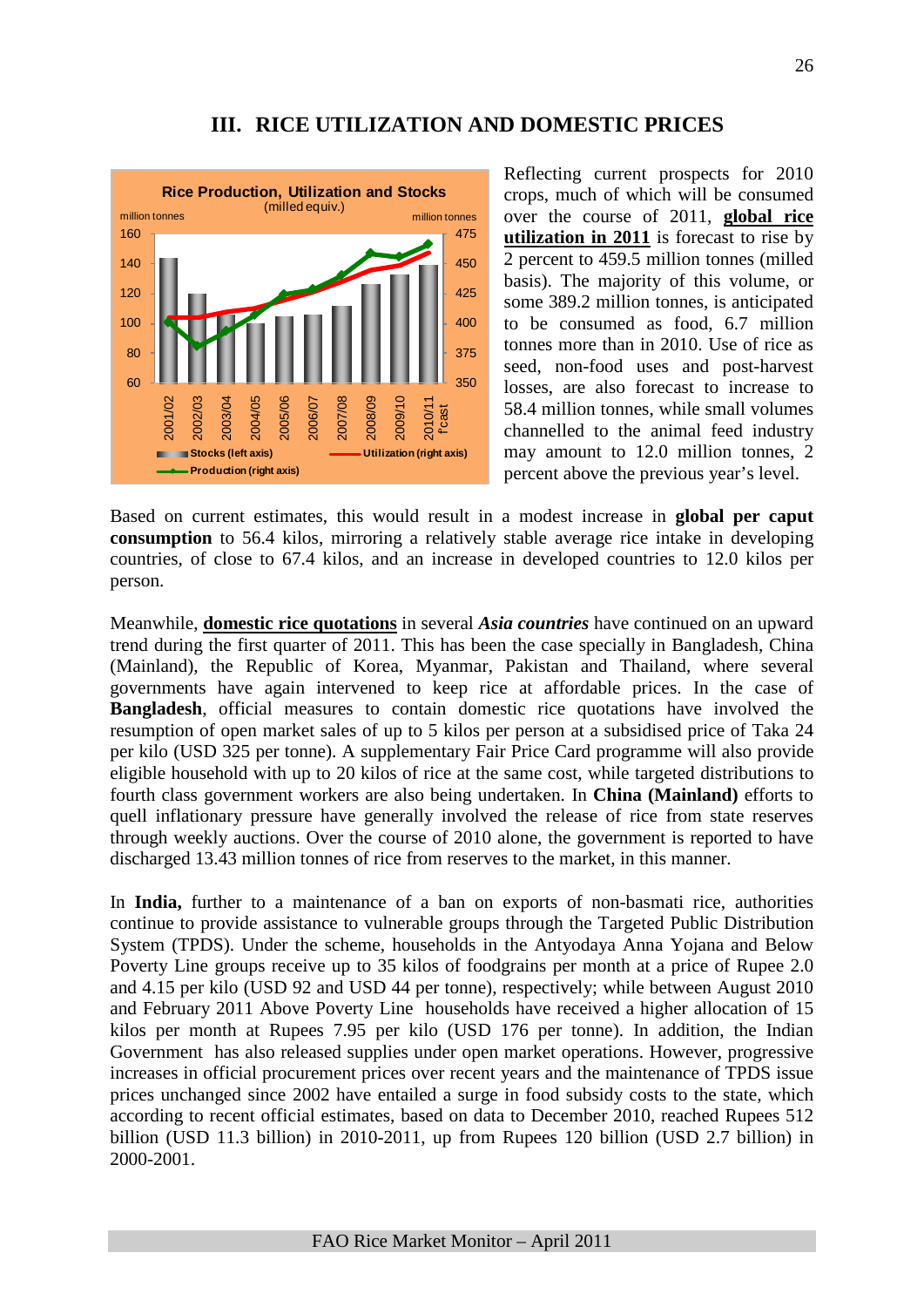During marketing year 2010-2011, **Indonesia** is expected to channel 3.15 million tonnes of rice to 17.5 million households under its public distribution system. Eligible families will receive monthly rations of up to 15 kilos at a price of Rupiah 1 600 per kilo (USD 176 per tonne). In addition to undertaking large foreign purchases this year to sustain its welfare schemes and market operations, authorities would also be reportedly targeting to diminish overall rice consumption in the country by 1.5 percent annually, by encouraging the population to diversify their diets.

In the **Republic of Korea,** a sudden pick-up in domestic rice quotations after nearly two years of progressive declines, prompted authorities to announce the release of 150 000 tonnes of rice from reserves to the market, starting in March. On the other hand, a February Government decision in **Myanmar** imposed a ban on rice exports to avoid domestic shortages and ease pressure on prices. This year, the **Philippines** is, instead, reorienting assistance to vulnerable groups through a conditional cash transfer programme managed by the Department of Social Welfare and Development. The measure follows official attempts to progressively disengage state agencies, namely the National Food Authority (NFA), from sale of rice at below market costs, which in December entailed an 8 percent increase in prices of NFA rice to Pesos 27 per kilo (USD 621 per tonne). In **Sri Lanka,** authorities reinstated retail price controls in December 2010, requiring one kilo of Samba rice to be marketed at no more than Rupees 70 (USD 631 per tonne) and at Rupees 60 per kilo (USD 541 per tonne) in the case of Nadu rice. With losses to floods anticipated to lead to output declines, officials have recently declared their readiness to continue releasing supplies from buffer stocks to ease any potential market tightness. Meanwhile, under an agreement reached between the Government of the **United Arab Emirates** and a marketing chain, effective from April 2011 to the end of the year, rice will be sold at 2004 price levels.

Based on available price information for *Africa* during the first quarter of 2011, retail/wholesale prices of rice in the region registered considerable increases, relative to their levels three months earlier, in Burkina Faso, Chad, the Democratic Republic of Congo, Mali, Rwanda, Somalia, Uganda and the United Republic of Tanzania. Conversely, price declined mainly in Benin and Mozambique. Although domestic quotations in **Guinea** and **Sierra**  Leone are not readily available, concern over mounting domestic prices is reported to have prompted authorities in both countries to institute restrictions on rice outflows. In Guinea, the measure was further supplemented in January by the institution of a fixed retail price of Guinea Franc 160 000 per 50 kilo bag of rice (USD 480 per tonne) and by the distribution of imported rice in local markets. A similar initiative has been adopted in **Madagascar**, where a fixed retail rice price of Airy 1 180 per kilo (USD 555 per tonne) was set in January. In addition to suspending duties and levies on imported rice, and sourcing a contingent of 20 000 tonnes from abroad to be distributed at low prices, the Government has also restricted rice exports.

In *Latin America and the Caribbean,* significant increases in domestic rice quotations in the first three months of 2011 have mainly concerned Costa Rica, Mexico and Peru. Instead, prices tended to decline in Bolivia, Haiti and Honduras. *Elsewhere,* rice quotations have increased considerably in Italy.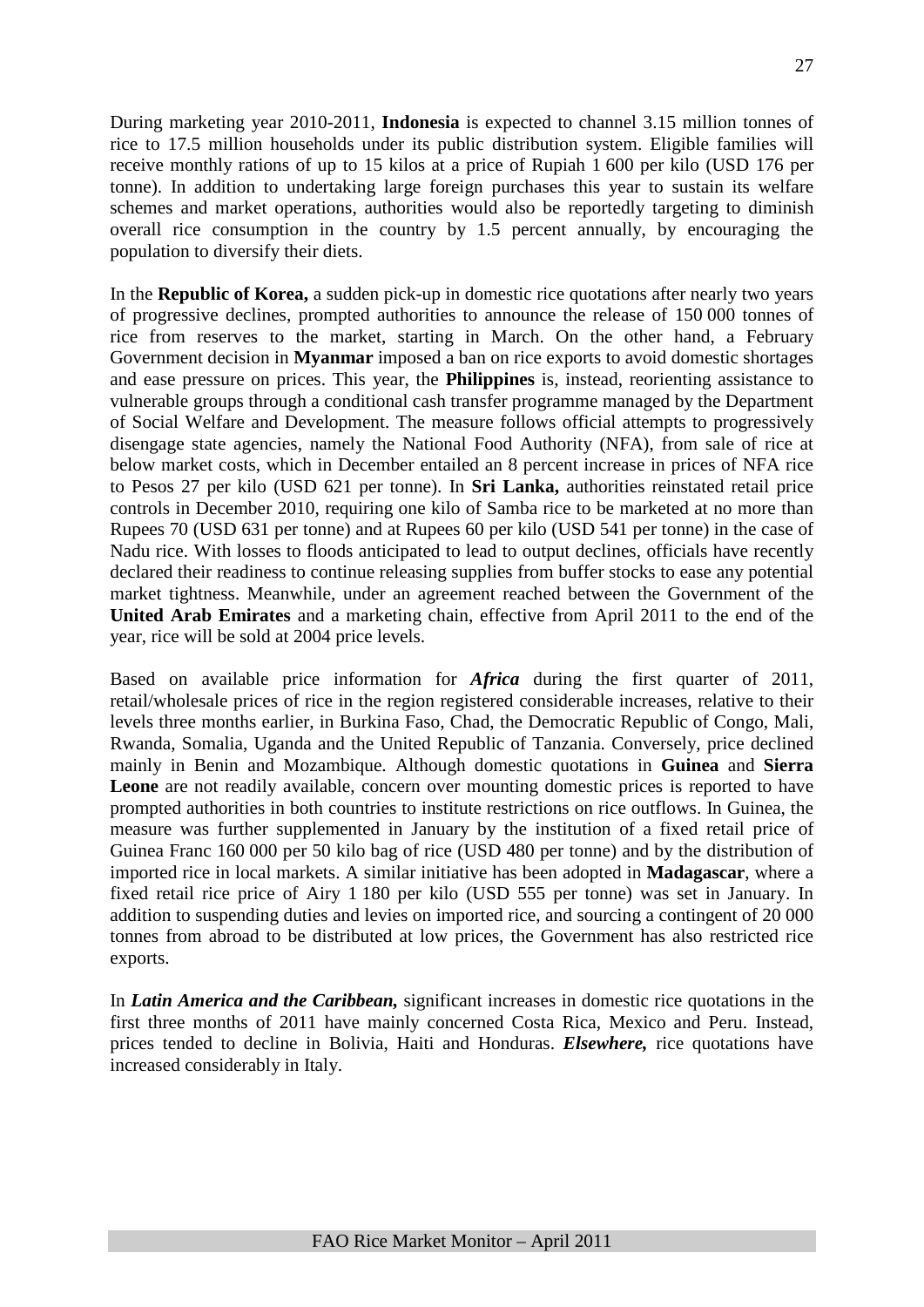#### **MONTHLY RETAIL PRICES OF RICE IN SELECTED MARKETS**

*Latest available quotation: Latest available quotation compared to: /1*

| Asia                                                                                  | Month    | USD/Kg | 3 months earlier | 6 months earlier | 1 year earlier | 2 years earlier |
|---------------------------------------------------------------------------------------|----------|--------|------------------|------------------|----------------|-----------------|
| Bangladesh: Ntl. Avg. (coarse)                                                        | Feb-11   | 0.46   | 6%               | 13%              | 25%            | 40%             |
| Bhutan: Samdrup Jongkhar (white)                                                      | $Mar-11$ | 0.40   | 0%               | $-10%$           | 13%            | 20%             |
| Cambodia: Phnom Penh (mix)*                                                           | $Mar-11$ | 0.41   | $-8%$            | $-4%$            | $-14%$         | 10%             |
| China: Hubei (indica first quality)*                                                  | $Jan-11$ | 0.49   | 12%              | 14%              | 21%            | 21%             |
| India: Delhi                                                                          | $Mar-11$ | 0.51   | 0%               | 2%               | 0%             | 7%              |
| Indonesia: Ntl. Avg.                                                                  | $Mar-11$ | 1.00   | $-3%$            | 4%               | 17%            | 31%             |
| Japan: Tokyo Ku-area (non-glutinous)                                                  | $Mar-11$ | 4.91   | $-1%$            | $-7%$            | $-8%$          | $-10%$          |
| Republic of Korea: Ntl. Avg.                                                          | $Mar-11$ | 1.94   | 6%               | 5%               | 3%             | $-7%$           |
| Lao PDR: Vientiane (ordinary first quality)                                           | $Mar-11$ | 1.12   | 0%               | $-3%$            | 13%            | 13%             |
| Mongolia: Ulaanbaatar                                                                 | $Mar-11$ | 1.36   | $-6%$            | $-5%$            | 13%            | 25%             |
| Myanmar: Ntl. Avg.                                                                    | $Jan-11$ | 0.51   | 3%               | 8%               | 21%            | 26%             |
| Pakistan: Karachi (irri)                                                              | $Mar-11$ | 0.49   | 14%              | 18%              | 20%            | 32%             |
| Philippines: Ntl. Avg. (well-milled)                                                  | $Mar-11$ | 0.80   | 1%               | 1%               | 0%             | 0%              |
| Sri Lanka: Colombo (white)                                                            | $Mar-11$ | 0.54   | 2%               | 22%              | 12%            | $-3%$           |
| Thailand: Bangkok (5% broken)*                                                        | Feb-11   | 0.48   | 4%               | 14%              | $-8%$          | $-19%$          |
| Viet Nam: Dong Thap (25% broken)                                                      | $Mar-11$ | 0.39   | $-7%$            | 8%               | 29%            | 29%             |
| Western Africa                                                                        | Month    | USD/Kg | 3 months earlier | 6 months earlier | 1 year earlier | 2 years earlier |
| Benin: Cotonou (imported)                                                             | $Mar-11$ | 1.02   | $-9%$            | $-9%$            | $-9%$          | 0%              |
| Burkina Faso: Ouagadougou (imported)*                                                 | $Mar-11$ | 0.82   | 4%               | 20%              | 20%            | 5%              |
| Cape Verde: Santiago (imported)                                                       | Feb-11   | 1.17   | $-1%$            | 3%               | $-2%$          | 10%             |
| Chad: N'Djamena (imported)                                                            | Feb-11   | 0.90   | 24%              | $-6%$            | $-6%$          | $-13%$          |
| Mali: Bamako (imported)*                                                              | $Mar-11$ | 0.69   | 5%               | 0%               | 14%            | 3%              |
| Senegal: Dakar (imported)                                                             | $Jan-11$ | 0.81   | 0%               | 0%               | 8%             | $-11%$          |
| <b>Central Africa</b>                                                                 | Month    | USD/Kg | 3 months earlier | 6 months earlier | 1 year earlier | 2 years earlier |
| Dem. Rep. Congo: Kinshasa (imported)                                                  | $Mar-11$ | 1.17   | 4%               | 7%               | 5%             | 11%             |
| Eastern Afirca                                                                        | Month    | USD/Kg | 3 months earlier | 6 months earlier | 1 year earlier | 2 years earlier |
| Burundi: Bujumbura                                                                    | $Mar-11$ | 1.08   | 0%               | 2%               | $-1%$          | 3%              |
| Rwanda: Kigali*                                                                       | $Mar-11$ | 0.84   | 10%              | 3%               | $-20%$         | $-21%$          |
| Somalia: Mogadishu (imported)                                                         | $Mar-11$ | 0.77   | 10%              | 11%              | 16%            | 9%              |
| Uganda: Kampala*                                                                      | $Mar-11$ | 0.75   | 18%              | 22%              | $-11%$         | 2%              |
| United Rep. of Tanzania: Dar es Salaam*                                               | $Mar-11$ | 0.80   | 7%               | 22%              | $-13%$         | $-13%$          |
| Southern Africa                                                                       | Month    | USD/Kg | 3 months earlier | 6 months earlier | 1 year earlier | 2 years earlier |
| Mozambique: Maputo                                                                    | $Dec-10$ | 0.88   | $-4%$            | 9%               | 20%            | 53%             |
| <b>Central America and the Caribbean</b>                                              | Month    | USD/Kg | 3 months earlier | 6 months earlier | 1 year earlier | 2 years earlier |
|                                                                                       | Feb-11   | 1.74   | 9%               | 16%              | 15%            | 47%             |
| Costa Rica: Ntl. Avg. (first quality)<br>Dominican Rep: Santo Domingo (first quality) | $Mar-11$ | 1.24   | $-2%$            | 2%               | $-3%$          | $-1%$           |
| El Salvador: San Salvador                                                             | $Mar-11$ | 1.09   | 0%               | 4%               | 4%             | $-23%$          |
| Guatemala: Ntl. Avg. (second quality)                                                 | Mar-11   | 1.13   | 0%               | 1%               | 1%             | 0%              |
| Haiti: Port-au-Prince (imported)                                                      | $Mar-11$ | 1.06   | $-6%$            | 18%              | -18%           | $-6%$           |
| Honduras: Tegucigalpa (second quality)*                                               | $Mar-11$ | 0.84   | $-4%$            | 15%              | 2%             | $-16%$          |
| Mexico: Mexico City (sinaloa)*                                                        | $Mar-11$ | 0.88   | 14%              | 29%              | 12%            | $-8%$           |
| Nicaragua: Ntl. Avg. (second quality)                                                 | Feb-11   | 0.89   | $0\%$            | 2%               | $0\%$          | $-9%$           |
| Panama: Panama City (first quality)                                                   | $Mar-11$ | 1.09   | $0\%$            | $0\%$            | 4%<br>ш        | 0%              |
| <b>South America</b>                                                                  | Month    | USD/Kg | 3 months earlier | 6 months earlier | 1 year earlier | 2 years earlier |
| Bolivia: La Paz (grano de oro)*                                                       | $Mar-11$ | 0.89   | $-4%$            | 3%               | 5%             | $-20%$          |
| Brazil: Ntl. Avg.                                                                     | $Mar-11$ | 1.13   | $-1%$            | $-6%$            | $-8%$          | $-18%$          |
| Colombia: Bogotá (first quality)*                                                     | $Mar-11$ | 1.11   | 1%               | 15%              | 9%             | $-10%$          |
| Peru: Lima (corriente)                                                                | $Mar-11$ | 0.84   | $8\%$            | 13%              | 15%            | $-17%$          |
| Uruguay: Ntl. Avg.                                                                    | Feb-11   | 0.97   | 1%               | $0\%$            | 1%             | $-5%$           |
| <b>North America</b>                                                                  | Month    | USD/Kg | 3 months earlier | 6 months earlier | 1 year earlier | 2 years earlier |
| United States: City Avg. (long grain, uncooked)                                       | $Mar-11$ | 1.64   | $2\%$            | $3\%$            | $-2\%$         | $-4\%$          |
| <b>Europe</b>                                                                         | Month    | USD/Kg | 3 months earlier | 6 months earlier | 1 year earlier | 2 years earlier |
| Italy: Milan (arborio volano)*                                                        | $Mar-11$ | 2.01   | 29%              | 33%              | 58%            | 34%             |

*/1 Quotations in the month specified in the second column were compared to their levels in the preceding* 

 *three, six, twelve and twenty-four months. Price comparisons were made in nominal local currency units. \* Wholesale prices.*

 *Sources: FAO/GIEWS National Food Price database; Monthly Report on the Retail Price Survey, Japan Ministry of Internal Affairs and Communications; Korea Agricultural Marketing Information Service (KAMIS); U.S. Bureau of Labor Statistics (BLS); Associazione Industrie Risiere Italiane (AIRI).*

*Percentage price increase Percentage price decrease*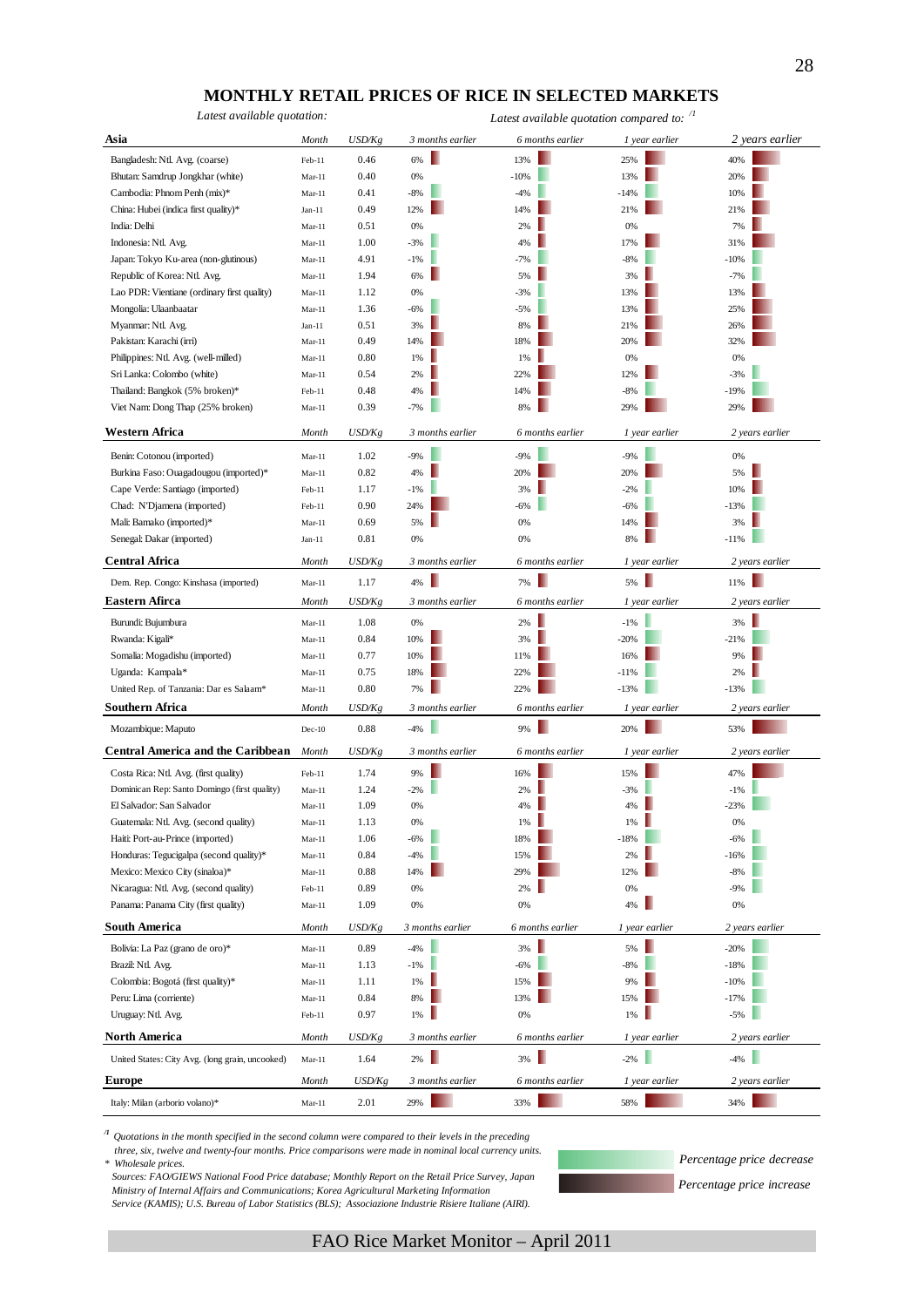# **IV. CLOSING STOCKS**

#### **Global rice inventories at the close of marketing years ending in 2011 set to reach 139 million tonnes**



Following revisions to 2010 production and stocks figures and 2011 trade projections, FAO has upgraded forecasts of global rice reserves at the close of the 2010-2011 marketing year by 1.7 million tonnes to 138.9 million tonnes. The upward revision primarily reflects larger than previously foreseen closing inventories in Bangladesh, China (Mainland), Egypt, Japan, Myanmar and Pakistan, which served to compensate for downscaled estimates mainly in India, the Philippines and Viet Nam. The current forecasts level of 138.9 million tonnes implies a 5 percent rebuilding of

global rice carry-overs, to a level that would be sufficient to meet 30 percent of projected needs over the year. **Developing countries** are anticipated to be responsible for much of this increase, refurbishing stocks by nearly 6.0 million tonnes to 134.0 million tonnes. A 10 percent rise in reserves held by **China (Mainland)** to 77.2 million tonnes, accounts for the bulk of this increase. Nonetheless, **developed countries** are also foreseen to boost reserves by 17 percent to 5.0 million tonnes.

|                  | <b>January</b><br>f'cast |              | April<br>f'cast |   | <b>Revision</b> |               | January<br>f'cast |   | April<br>f'cast |   | <b>Revision</b> |
|------------------|--------------------------|--------------|-----------------|---|-----------------|---------------|-------------------|---|-----------------|---|-----------------|
| <b>WORLD</b>     | 137.2                    |              | 138.9           |   | $+1.7$          | Myanmar       | 4.7               | F | 5.1             | F | $+0.4$          |
| <b>ASIA</b>      | 131.1                    |              | 132.4           |   | $+1.3$          | Nepal         | 0.1               | F | 0.2             | F | $+0.1$          |
| Bangladesh       | 6.2                      | $\mathbf{F}$ | 6.4             | F | $+0.2$          | Pakistan      | 0.1               | F | 0.4             | F | $+0.3$          |
| Cambodia         | 1.2                      | $\mathbf{F}$ | 1.3             | F | $+0.2$          | Philippines   | 3.0               | F | 2.7             | F | $-0.3$          |
| China (Mainland) | 77.0                     | F            | 77.2            | F | $+0.2$          | Viet Nam      | 3.2               | F | 2.8             | F | $-0.4$          |
| India            | 20.0                     | $\mathbf{F}$ | 19.1            | F | $-0.9$          | <b>AFRICA</b> | 2.6               |   | 2.8             |   | $+0.2$          |
| Indonesia        | 5.3                      | $\mathbf{F}$ | 5.4             | F | $+0.1$          | Egypt         | 0.5               | F | 0.8             | F | $+0.3$          |
| Japan            | 1.4                      | $\mathbf{F}$ | 2.6             | F | $+1.3$          | Madagascar    | 0.3               | F | 0.2             | F | $-0.1$          |

Rice stocks held by the five **major exporting countries**, as a group, are now projected to close the 2010/2011 marketing year with a 3 percent decline to 29.2 million tonnes. A brisk pace of shipments during the year may result in a 9 percent fall in inventories in **Thailand** to 5.2 million tonnes. The decline is also expected to mirror the gradual reduction of government held reserves to a 100 000 tonne desired emergency level, which began mid last year with the release of up to 4.0 million tonnes of rice. Similarly, on expectations of another record export performance, rice inventories held by **Viet Nam** may contract by 16 percent to 2.8 million tonnes. Crop losses endured from floods are also likely to require **Pakistan** to draw on reserves to meet export commitments during the year, leading to a near 60 percent decline in stocks held by the country to 380 000 tonnes. By contrast, rice carry-overs in **India** are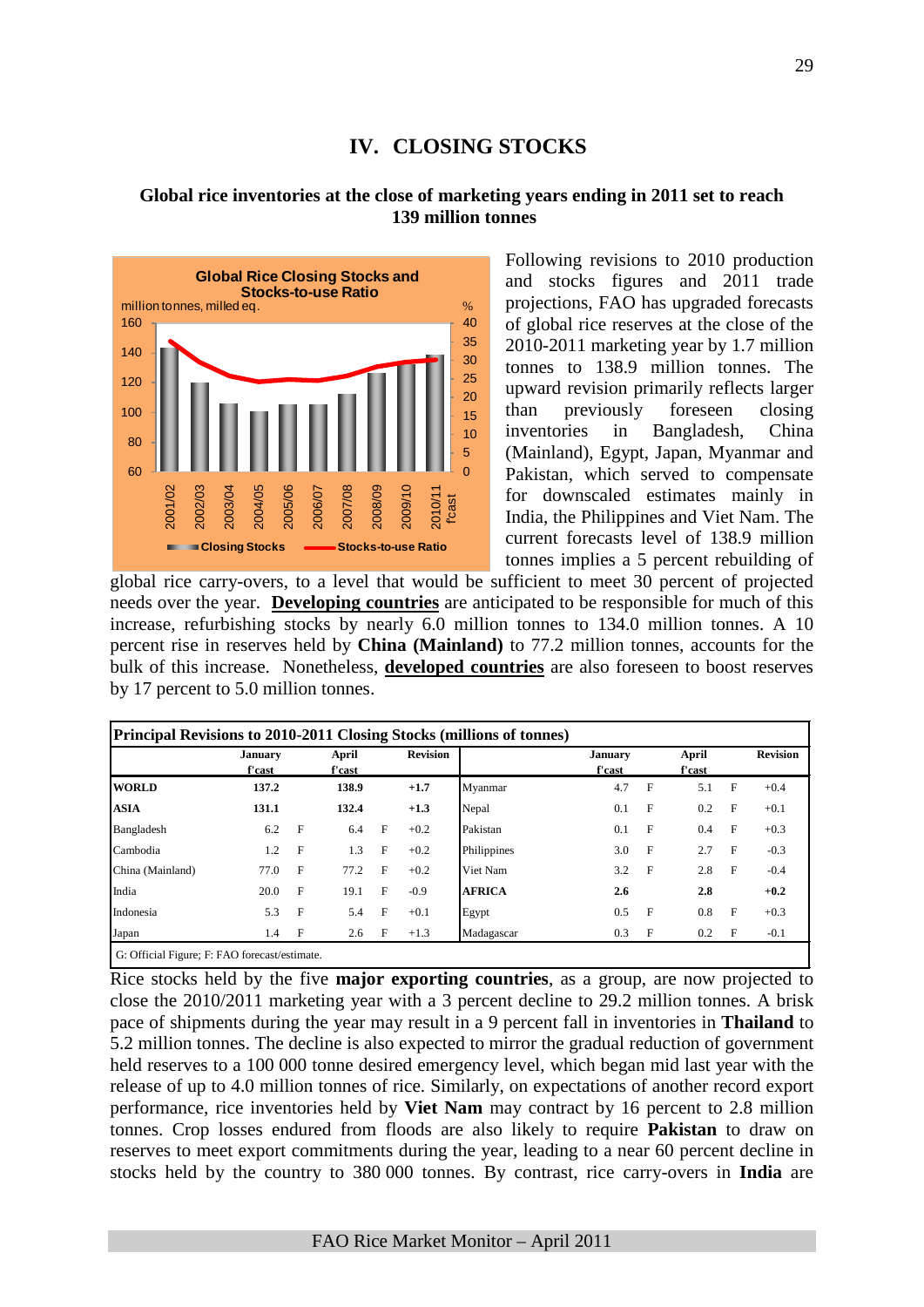expected to rise, but to a much smaller extent than previously foreseen, given less buoyant production prospects for the 2010 season. These are now projected in the order of 19.1 million tonnes, 1 percent above their opening level. A much higher replenishment is being forecast in the **United States,** where a record 2010 crop is officially expected to lead to an all time high carry-over of 1.7 million tonnes, up 530 000 from the previous year.

Rice **importing countries** are now forecast to rebuild their inventories by 7 percent to 26.1 million tonnes, up from a January forecast of 24.6 million tonnes. The increase primarily follows adjustments to historical estimates of stocks in **Japan,** which now take account of volumes purchased under its minimum access commitments to the WTO. Total inventories held by the country, inclusive of an 834 000 tonne government reserve, are estimated in the order of 2.6 million tonnes in 2010-2011, 200 000 tonnes above their opening level. Consistent with official efforts to replenish stocks through large imports, end of season inventories in **Bangladesh** are foreseen to rise by 21 percent to 6.4 million tonnes and in Indonesia by 20 percent to 5.4 million tonnes. Conversely, as the country strives to significantly limit foreign purchases over the year, the **Philippines** is forecast to close the year with a 12 percent stock-draw down to 2.7 million tonnes. Amongst other major rice importers, **Brazil,** the **Republic of Korea, Malaysia** and **Nigeria** are also expected to incur declines, while, by contrast, reserves held by the **European Union**, the **Islamic Republic of Iran** and **Saudi Arabia** are forecast to increase.

On the other hand, based on very preliminary expectations for 2011 crops, FAO's first forecast of **global inventories at the end of the 2011-2012 marketing year** points to an additional 8 percent world stock replenishment to 149.5 million tonnes. On the back of eight consecutive years of increases, this level would imply an even higher global stock-to-use ratio of 32 percent. **China (Mainland)** is anticipated to be responsible for much of this increase, amassing a further 8.8 million tonnes by the end of the season to 86.0 million tonnes. Rice inventories held by the major exporters are also forecast to rise to 31.5 million tonnes, implying an 8 percent recovery from their opening level. Based on prospects of a good 2011 season, the increase mainly mirrors anticipated gains in **India**, which is expected to reconstitute stocks by 10 percent to 21.0 million tonnes. Carry-overs may also rebound in **Thailand** to 5.7 million tonnes and in **Viet Nam** to 3.1 million tonnes. On the other hand, while FAO anticipates inventories in **Pakistan** to rise modestly to 400 000 tonnes, officials predict inventories held by the **United States** to decline by 26 percent to 1.25 million tonnes. On the import side, on the back of Government efforts to raise reserves to a desired 2.0 million tonne level, stocks in **Indonesia** are expected to surpass their opening level by 7 percent to 5.8 million tonnes, while in the **Philippines** they are foreseen to continue declining to 2.6 million tonnes.

## **V. INTERNATIONAL PRICES**

#### **International rice export prices under continued downward pressure from ample supply availability**

In contrast to what has been the case for other cereals, international rice export prices have continued to recede since January, pressured by the arrival of secondary crop harvests in northern hemisphere countries. By the fourth week of April, the FAO All Rice Price Index (2002-2004=100) stood 3 percent below its January value at 245 points. Weakening prices in the high quality indica segment contributed most to this fall, with their corresponding index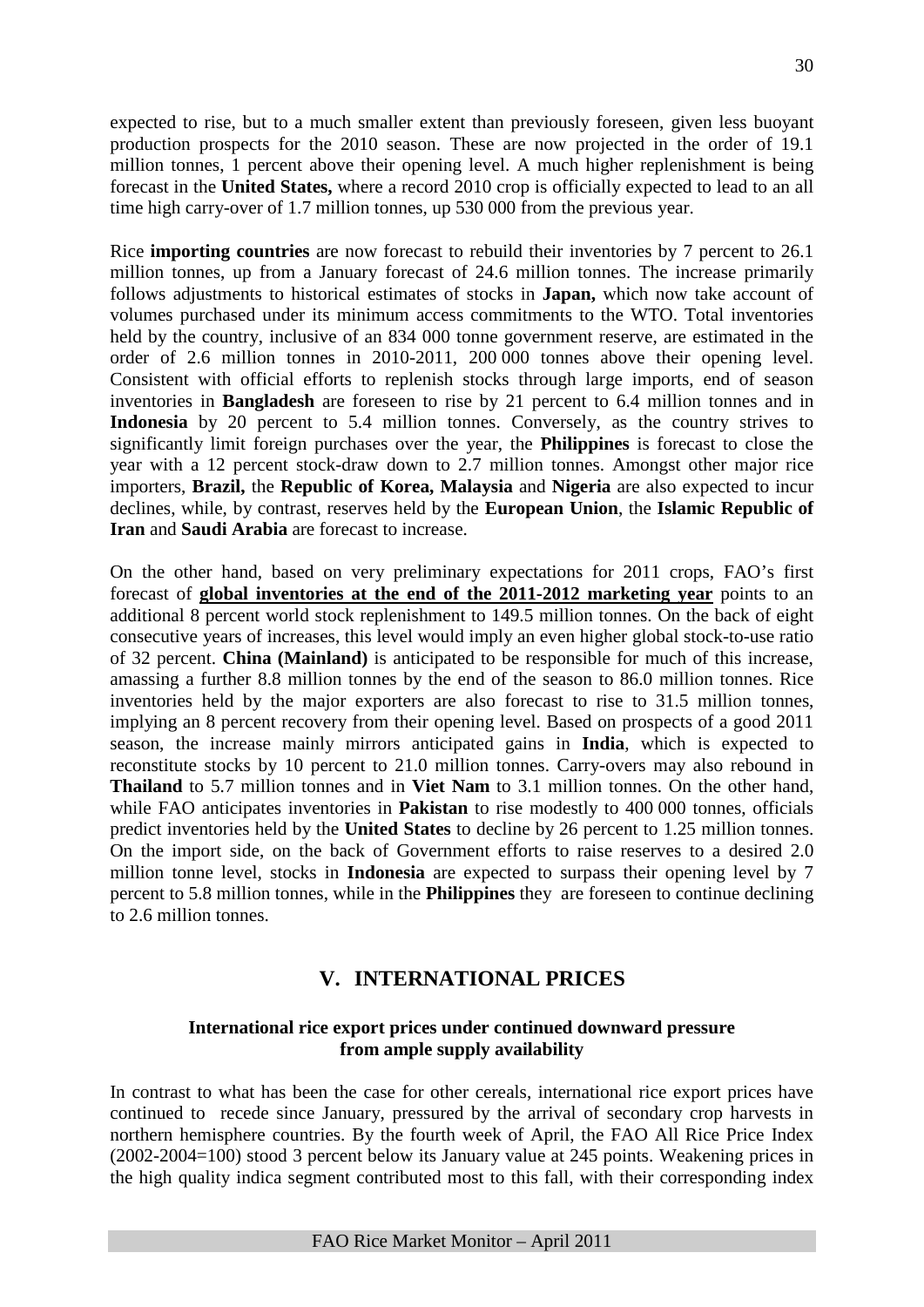passing from a January average of 237 to 218 by April. Fragrant and small/medium grain prices have also tended to decline, resulting in the Aromatic and Japonica indices shedding 3 and 4 points, respectively, to 237 and 284. Meanwhile, the low quality indica Index has passed from a January average of 240 to 236 by April. Yet, on an annual basis and in spite of the overall downward tendency, the FAO All Rice Price Index still stood 9 percent above its 2010 value. This chiefly reflects some resilience manifested by the low quality indica segment due to high purchasing interest and continued supply constraints in the Japonica segment, owing to Egypt's and Australia's absence from the market.



Viewed from an origin perspective, benchmark **Thai** 100% B prices rose by 2 percent in February to USD 554 per tonne, supported by high buying interest. As secondary crop harvests gathered momentum, however, the trend was inverted in March when quotations slid by 5 percent and again in April by 3 percent to USD 507 per tonne, prompting the Government to approve a supplementary direct purchase programme for 2.0 million tonnes. Indeed, the newly harvested crops have added to an ample supply situation, following the release of up to 4 million tonnes of rice from government reserves since mid 2010. Quotations were also subdued in the **United States,** where US N.2 4% was priced at USD 532 per tonne in April, down 11 percent from January, as knowledge of large availabilities and unease over the quality of 2010 harvested long grain crops tended to weigh on prices. Declines were slightly less pronounced in **Viet Nam,** with 25% broken traded at USD 423, down from USD 455 tonnes in January. The weakening was consistent with improved supply availability following the harvest of winter-spring crops, and with the third devaluation of Dong in twelve months. During the period, the Viet Nam Food Association has also repeatedly altered minimum export prices to cater to perspective sales. Since 25 March, floor prices stand at USD 490 per tonne in the case of 5% broken rice and at USD 470 per tonne of 25% broken, down USD 30 and USD 28 since their January level, respectively. Export quotations for IRRI 25% broken in **Pakistan** have fallen by 1 percent since January to USD 424 per tonne.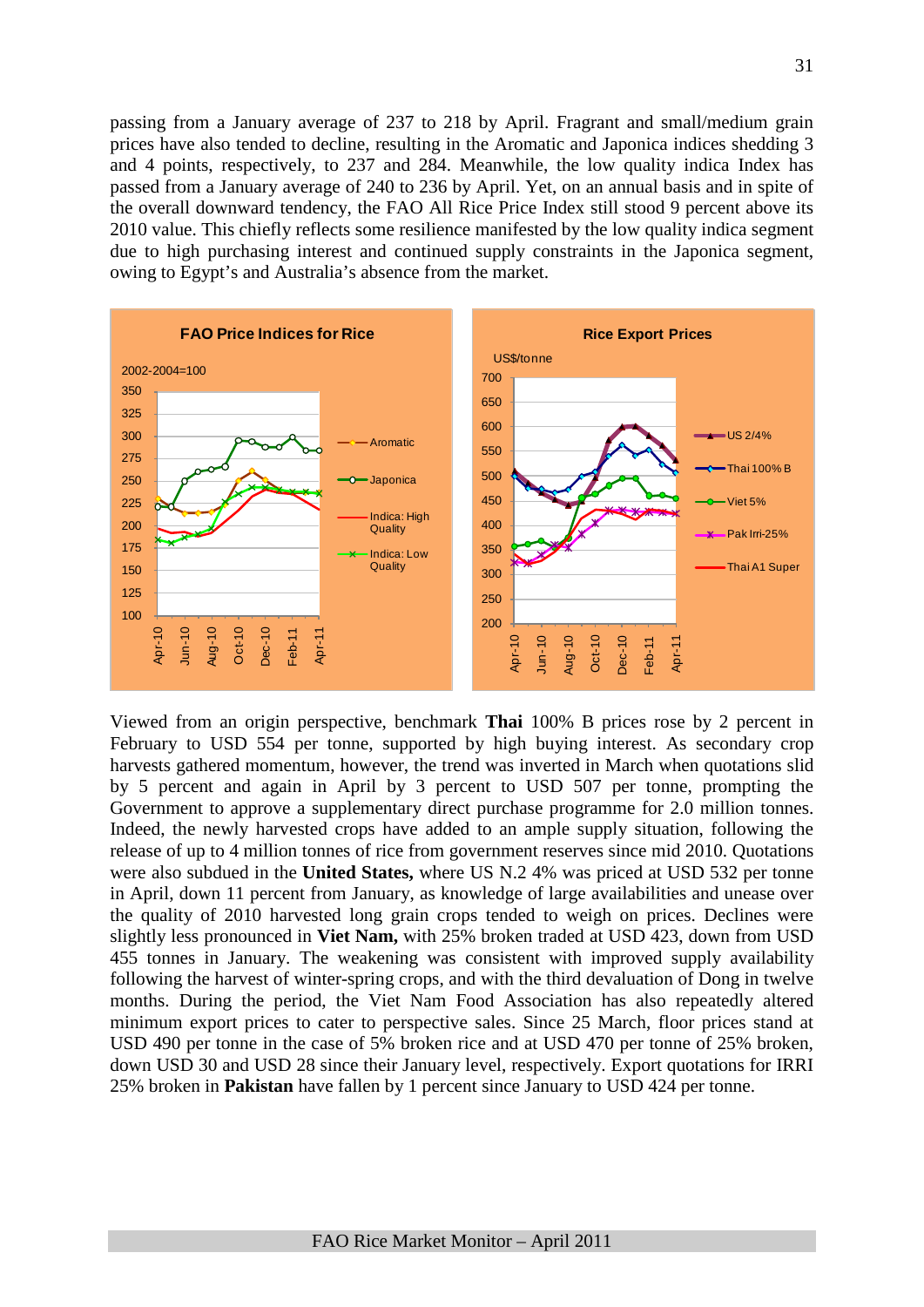Prices in the coming months will likely feel the pressure of the anticipated abundant secondary crop harvests in major northern hemisphere suppliers and of the main 2011 crops in southern hemisphere countries. Nonetheless, the tendency for prices to fall is likely to be checked by the higher production costs farmers are facing. On the other hand, amid rising inflation, there is already evidence that governments are reacting to contain the increases in rice consumer prices, through export restrictions, import facilitation, retail price controls and a widening of subsidized rice distribution schemes. Together with currency factors, such moves will also influence world rice quotations.

|          |           |     |                        |                | FAO Rice Price Indices (2002-2004=100) |                 |
|----------|-----------|-----|------------------------|----------------|----------------------------------------|-----------------|
|          |           | All | <b>Indica</b>          |                | <b>Japonica</b>                        | <b>Aromatic</b> |
|          |           |     | <b>High</b><br>quality | Low<br>quality |                                        |                 |
| 2006     |           | 137 | 135                    | 129            | 153                                    | 117             |
| 2007     |           | 161 | 156                    | 159            | 168                                    | 157             |
| 2008     |           | 295 | 296                    | 289            | 315                                    | 251             |
| 2009     |           | 253 | 229                    | 197            | 341                                    | 232             |
| 2010     |           | 229 | 211                    | 213            | 264                                    | 231             |
| 2010     | April     | 204 | 197                    | 185            | 221                                    | 230             |
|          | May       | 200 | 192                    | 181            | 221                                    | 221             |
|          | June      | 210 | 193                    | 187            | 250                                    | 214             |
|          | July      | 214 | 189                    | 191            | 261                                    | 214             |
|          | August    | 217 | 192                    | 197            | 263                                    | 216             |
|          | September | 232 | 205                    | 227            | 266                                    | 224             |
|          | October   | 249 | 217                    | 235            | 296                                    | 250             |
|          | November  | 257 | 233                    | 243            | 294                                    | 261             |
|          | December  | 256 | 240                    | 243            | 288                                    | 251             |
| 2011     | January   | 253 | 237                    | 240            | 288                                    | 240             |
|          | February  | 255 | 235                    | 238            | 299                                    | 237             |
|          | March     | 248 | 227                    | 238            | 284                                    | 237             |
|          | April*    | 245 | 218                    | 236            | 284                                    | 237             |
| 2010     | Jan.-Apr. | 229 | 217                    | 211            | 257                                    | 231             |
| 2011     | Jan.-Apr. | 250 | 229                    | 238            | 289                                    | 238             |
| % Change |           | 9.4 | 5.6                    | 12.4           | 12.2                                   | 2.7             |

*Source: FAO* 

*N.B. - The FAO Rice Price Index is based on 16 rice export quotations. "Quality" is defined by the percentage of broken kernels, with high (low) quality referring to rice with less (equal to or more) than 20 percent brokens. The Sub-Index for Aromatic Rice follows movements in prices of Basmati and Fragrant rice.* \* Four weeks only.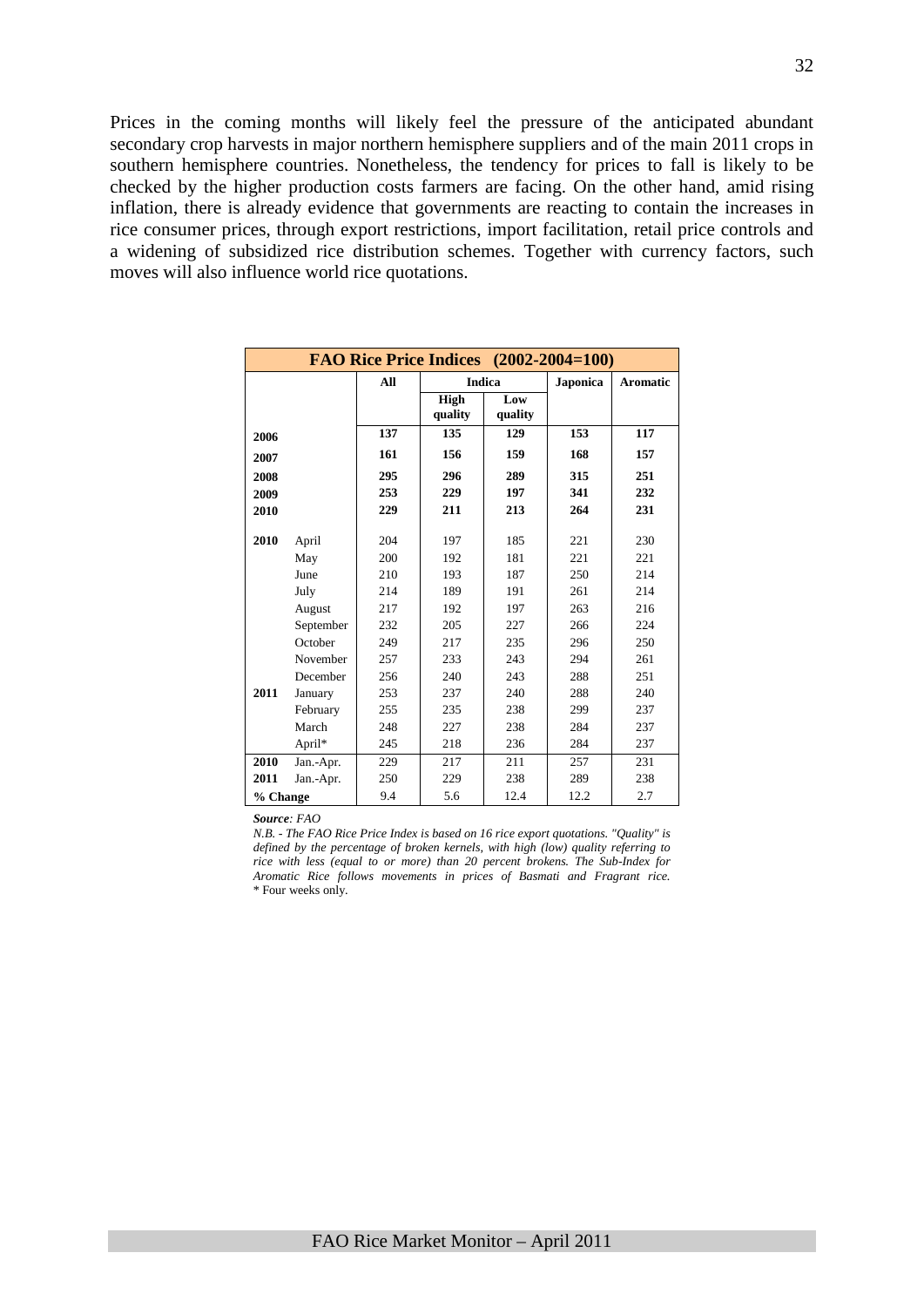|                    | <b>RICE EXPORT PRICES</b>                                                               |                           |                               |            |                   |             |                    |            |                                          |                                                    |                                                                  |                                   |                          |  |
|--------------------|-----------------------------------------------------------------------------------------|---------------------------|-------------------------------|------------|-------------------|-------------|--------------------|------------|------------------------------------------|----------------------------------------------------|------------------------------------------------------------------|-----------------------------------|--------------------------|--|
|                    | Thai<br>White<br>100% B<br><b>Second</b><br>grade                                       | Thai<br>Parboiled<br>100% | U.S.<br>Long<br>Grain<br>2,4% | Thai<br>5% | <b>Viet</b><br>5% | Thai<br>25% | <b>Viet</b><br>25% | Pak<br>25% | Thai<br>${\bf A1}$<br><b>Super</b><br>1/ | U.S.<br>California<br><b>Medium</b><br>Grain<br>2/ | Egypt<br><b>Short</b><br>Grain,<br>Grade<br>2,5% 178<br>Camolino | Pak<br><b>Basmati</b><br>Ordinary | Thai<br>Fragrant<br>100% |  |
|                    | (US \$/tonne, f.o.b.)                                                                   |                           |                               |            |                   |             |                    |            |                                          |                                                    |                                                                  |                                   |                          |  |
| 2006               | 304<br>470<br>311<br>300<br>394<br>266<br>269<br>249<br>217<br>512<br>353<br>516<br>230 |                           |                               |            |                   |             |                    |            |                                          |                                                    |                                                                  |                                   |                          |  |
| 2007               | 335                                                                                     | 332                       | 436                           | 325        | 313               | 305         | 294                | 290        | 275                                      | 557                                                | 404                                                              | 677                               | 550                      |  |
| 2008               | 695                                                                                     | 722                       | 782                           | 682        | 614               | 603         | 553                | 498        | 506                                      | 913                                                | n.a.                                                             | 1077                              | 914                      |  |
| 2009               | 587                                                                                     | 619                       | 545                           | 555        | 432               | 460         | 384                | 351        | 329                                      | 1019                                               | 765                                                              | 937                               | 954                      |  |
| 2010               | 518                                                                                     | 532                       | 510                           | 492        | 416               | 444         | 387                | 372        | 386                                      | 764                                                | n.a.                                                             | 881                               | 1045                     |  |
| 2010               |                                                                                         |                           |                               |            |                   |             |                    |            |                                          |                                                    |                                                                  |                                   |                          |  |
| April              | 500                                                                                     | 492                       | 510                           | 466        | 357               | 411         | 328                | 325        | 341                                      | 728                                                | 575                                                              | 856                               | 1000                     |  |
| May                | 475                                                                                     | 460                       | 485                           | 446        | 362               | 390         | 332                | 323        | 322                                      | 719                                                | 577                                                              | 760                               | 983                      |  |
| June               | 474                                                                                     | 470                       | 466                           | 443        | 369               | 390         | 343                | 340        | 327                                      | 739                                                | n.a.                                                             | 760                               | 957                      |  |
| July               | 466                                                                                     | 480                       | 452                           | 438        | 355               | 397         | 325                | 360        | 345                                      | 728                                                | n.a.                                                             | 752                               | 998                      |  |
| August             | 472                                                                                     | 513                       | 441                           | 454        | 374               | 417         | 332                | 355        | 372                                      | 722                                                | n.a.                                                             | 750                               | 1021                     |  |
| September          | 499                                                                                     | 539                       | 449                           | 482        | 456               | 451         | 427                | 382        | 414                                      | 741                                                | n.a.                                                             | 750                               | 1105                     |  |
| October            | 508                                                                                     | 558                       | 496                           | 494        | 463               | 464         | 432                | 404        | 430                                      | 794                                                | n.a.                                                             | 1020                              | 1140                     |  |
| November           | 541                                                                                     | 557                       | 573                           | 524        | 481               | 478         | 452                | 429        | 430                                      | 852                                                | n.a.                                                             | 1200                              | 1152                     |  |
| December           | 564                                                                                     | 552                       | 600                           | 547        | 495               | 486         | 458                | 431        | 423                                      | 871                                                | n.a.                                                             | 1150                              | 1141                     |  |
| 2011               |                                                                                         |                           |                               |            |                   |             |                    |            |                                          |                                                    |                                                                  |                                   |                          |  |
| January            | 542                                                                                     | 542                       | 601                           | 525        | 495               | 472         | 455                | 428        | 412                                      | 871                                                | n.a.                                                             | 1150                              | 1016                     |  |
| February           | 554                                                                                     | 551                       | 582                           | 538        | 460               | 490         | 420                | 428        | 433                                      | 871                                                | n.a.                                                             | 1150                              | 978                      |  |
| March              | 524                                                                                     | 524                       | 562                           | 507        | 462               | 476         | 426                | 426        | 429                                      | 871                                                | n.a.                                                             | 1150                              | 984                      |  |
| April <sup>*</sup> | 507                                                                                     | 515                       | 532                           | 490        | 454               | 465         | 423                | 424        | 423                                      | 871                                                | n.a.                                                             | 1150                              | 990                      |  |
| 2010 Jan.-Apr.     | 555                                                                                     | 564                       | 541                           | 520        | 410               | 463         | 385                | 361        | 392                                      | 751                                                | 622                                                              | 858                               | 1011                     |  |
| 2011 Jan.-Apr.     | 532                                                                                     | 533                       | 569                           | 515        | 468               | 475         | 431                | 426        | 424                                      | 871                                                | n.a.                                                             | 1150                              | 992                      |  |
| % Change           | $-4.1$                                                                                  | $-5.4$                    | 5.2                           | $-0.9$     | 14.0              | 2.7         | 11.8               | 18.1       | 8.3                                      | 16.0                                               | n.a.                                                             | 34.1                              | $-1.9$                   |  |

**Sources**: Jackson Son & Co. (London) Ltd., Thai Department of Foreign Trade (DFT) and other public sources.

1/ White broken rice. 2/ No. 1, maximum 4-percent brokens, sacked, California mill.

**Note**: Please note that data may have been subject to revision due to temporary unavailability and/or late publishing of weekly price quotations.

\* Four weeks only.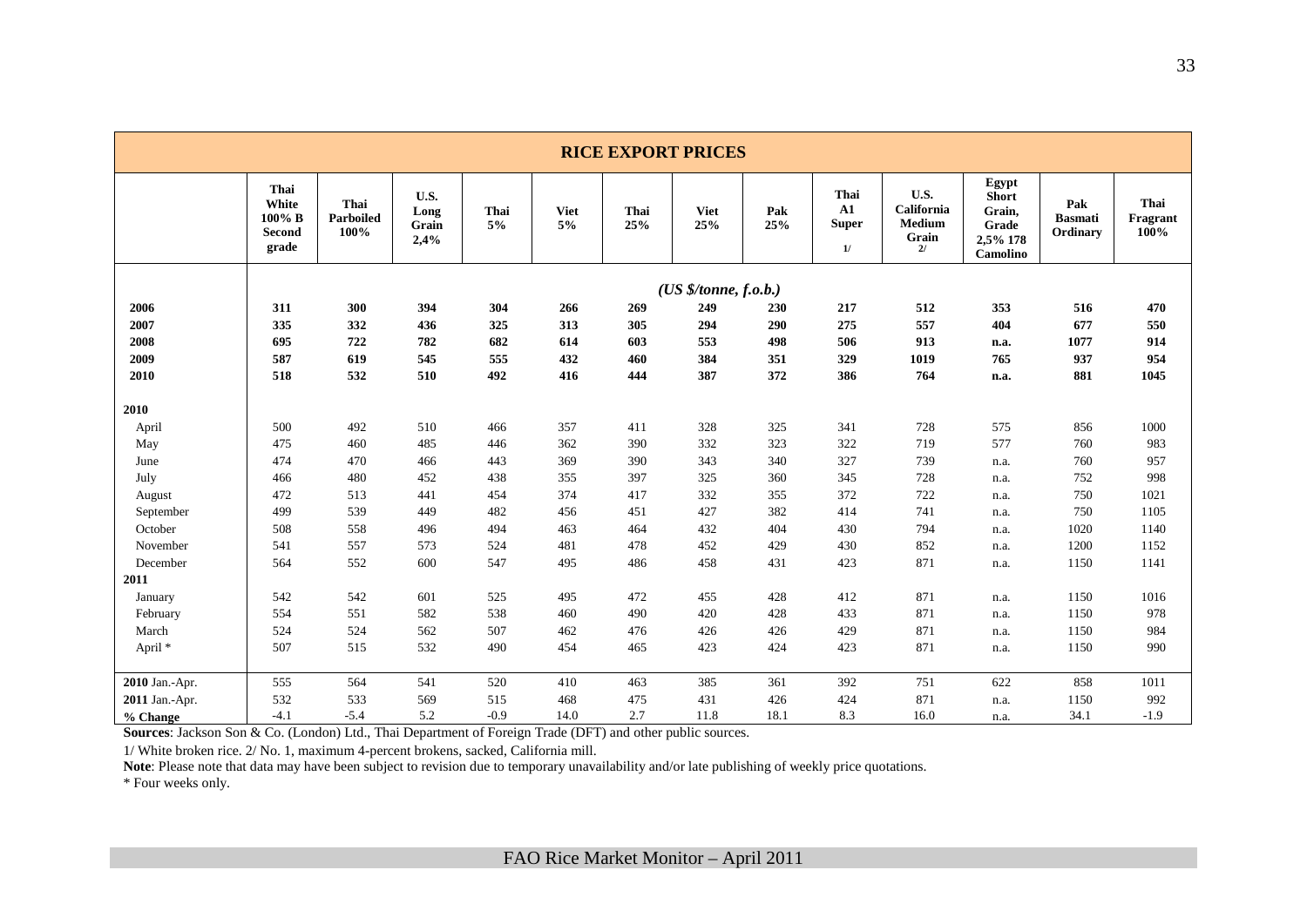| <b>WORLD</b><br>Developing countries<br>Developed countries<br><b>ASIA</b><br>Bangladesh<br>Cambodia<br>China<br>of which Taiwan Prov<br>India<br>Indonesia<br>Iran, Islamic Rep. of<br>Japan | 2009<br>682.8<br>657.2<br>25.6<br>615.7<br>48.0<br>7.6<br>196.7<br>1.6<br>133.6<br>64.4 | 2010<br>(estimated)<br>million tonnes<br>699.1<br>672.2<br>26.9<br>632.1<br>50.3<br>8.3<br>200.5<br>1.5 | 2011<br>(forecast)<br>719.8<br>694.2<br>25.6<br>651.3<br>51.0<br>8.5 | <b>WORLD</b><br>Developing countries<br>Developed countries<br>AS IA<br>Bangladesh | 2009<br>29.6<br>24.8<br>4.8<br>13.5<br>0.1 | 2010<br>(estimated)<br>million tonnes, milled eq.<br>31.4<br>26.9<br>4.5<br>15.7 | $2011^{1/2}$<br>(forecast)<br>31.8<br>27.0<br>4.7 |
|-----------------------------------------------------------------------------------------------------------------------------------------------------------------------------------------------|-----------------------------------------------------------------------------------------|---------------------------------------------------------------------------------------------------------|----------------------------------------------------------------------|------------------------------------------------------------------------------------|--------------------------------------------|----------------------------------------------------------------------------------|---------------------------------------------------|
|                                                                                                                                                                                               |                                                                                         |                                                                                                         |                                                                      |                                                                                    |                                            |                                                                                  |                                                   |
|                                                                                                                                                                                               |                                                                                         |                                                                                                         |                                                                      |                                                                                    |                                            |                                                                                  |                                                   |
|                                                                                                                                                                                               |                                                                                         |                                                                                                         |                                                                      |                                                                                    |                                            |                                                                                  |                                                   |
|                                                                                                                                                                                               |                                                                                         |                                                                                                         |                                                                      |                                                                                    |                                            |                                                                                  |                                                   |
|                                                                                                                                                                                               |                                                                                         |                                                                                                         |                                                                      |                                                                                    |                                            |                                                                                  |                                                   |
|                                                                                                                                                                                               |                                                                                         |                                                                                                         |                                                                      |                                                                                    |                                            |                                                                                  |                                                   |
|                                                                                                                                                                                               |                                                                                         |                                                                                                         |                                                                      |                                                                                    |                                            |                                                                                  | 15.5                                              |
|                                                                                                                                                                                               |                                                                                         |                                                                                                         |                                                                      |                                                                                    |                                            | 0.6                                                                              | 1.2                                               |
|                                                                                                                                                                                               |                                                                                         |                                                                                                         |                                                                      | China                                                                              | 1.0                                        | 1.2                                                                              | 1.2                                               |
|                                                                                                                                                                                               |                                                                                         |                                                                                                         | 205.5                                                                | of which Taiwan Prov.                                                              | 0.3                                        | 0.5                                                                              | 0.4                                               |
|                                                                                                                                                                                               |                                                                                         |                                                                                                         | 1.5                                                                  | Indonesia                                                                          | 0.3                                        | 1.0                                                                              | 0.9                                               |
|                                                                                                                                                                                               |                                                                                         | 141.2                                                                                                   | 150.0                                                                | Iran, Islamic Rep. of                                                              | 1.3                                        | 1.2                                                                              | 1.1                                               |
|                                                                                                                                                                                               |                                                                                         | 66.4                                                                                                    | 67.3                                                                 | Iraq                                                                               | 1.1                                        | 1.2                                                                              | 1.2                                               |
|                                                                                                                                                                                               | 2.3                                                                                     | 2.5                                                                                                     | 2.5                                                                  | Japan                                                                              | 0.7                                        | 0.7                                                                              | 0.7                                               |
|                                                                                                                                                                                               | 10.6                                                                                    | 10.6                                                                                                    | 10.3                                                                 | Malay sia                                                                          | 1.1                                        | 0.9                                                                              | 1.1                                               |
| Korea Rep. of                                                                                                                                                                                 | 6.6                                                                                     | 5.8                                                                                                     | 6.0                                                                  | Philippines                                                                        | 1.8                                        | 2.2                                                                              | 1.3                                               |
| M <sub>y</sub> anmar                                                                                                                                                                          | 31.0                                                                                    | 30.8                                                                                                    | 31.0                                                                 | Saudi Arabia                                                                       | 1.1                                        | 1.0                                                                              | 1.2                                               |
| Pakistan                                                                                                                                                                                      | 10.3                                                                                    | 8.3                                                                                                     | 10.0                                                                 | Sri Lanka                                                                          | 0.1                                        | 0.1                                                                              | 0.1                                               |
| Philippines                                                                                                                                                                                   | 15.5                                                                                    | 16.8                                                                                                    | 17.3                                                                 |                                                                                    |                                            |                                                                                  |                                                   |
| Sri Lanka                                                                                                                                                                                     | 3.7                                                                                     | 4.3                                                                                                     | 3.8                                                                  | <b>AFRICA</b>                                                                      | 9.9                                        | 9.3                                                                              | 9.8                                               |
| Thailand                                                                                                                                                                                      | 32.1                                                                                    | 31.6                                                                                                    | 32.3                                                                 | Côte d'Ivoire                                                                      | 0.9                                        | 0.9                                                                              | 0.9                                               |
| Viet Nam                                                                                                                                                                                      | 38.9                                                                                    | 39.9                                                                                                    | 40.7                                                                 | Nigeria                                                                            | 1.9                                        | 2.0                                                                              | 1.9                                               |
|                                                                                                                                                                                               |                                                                                         |                                                                                                         |                                                                      | Senegal                                                                            | 0.8                                        | 0.7                                                                              | 0.7                                               |
| <b>AFRICA</b>                                                                                                                                                                                 | 24.4                                                                                    | 24.7                                                                                                    | 24.6                                                                 | South Africa                                                                       | 0.9                                        | 0.8                                                                              | 1.0                                               |
| North Africa                                                                                                                                                                                  | 5.6                                                                                     | 4.5                                                                                                     | 4.3                                                                  | <b>CENTRAL AMERICA</b>                                                             | 2.0                                        | 2.1                                                                              | 2.1                                               |
| Egypt                                                                                                                                                                                         | 5.5                                                                                     | 4.5                                                                                                     | 4.3                                                                  | Cuba                                                                               | 0.5                                        | 0.5                                                                              | 0.5                                               |
|                                                                                                                                                                                               |                                                                                         |                                                                                                         |                                                                      | Mexico                                                                             | 0.6                                        | 0.6                                                                              | 0.6                                               |
| Sub-Saharan Africa                                                                                                                                                                            | 18.7                                                                                    | 19.9                                                                                                    | 20.1                                                                 |                                                                                    |                                            |                                                                                  |                                                   |
| Western Africa<br>Côte d'Ivoire                                                                                                                                                               | 11.4<br>0.7                                                                             | 12.5<br>0.8                                                                                             | 12.7<br>0.7                                                          | <b>SOUTH AMERICA</b><br>Brazil                                                     | 1.1<br>0.7                                 | 1.4<br>0.8                                                                       | 1.3<br>0.6                                        |
| Guinea                                                                                                                                                                                        | 1.5                                                                                     | 1.6                                                                                                     | 1.7                                                                  | Peru                                                                               | 0.1                                        | 0.1                                                                              | 0.1                                               |
| Mali                                                                                                                                                                                          | 2.0                                                                                     | 2.3                                                                                                     | 2.3                                                                  |                                                                                    |                                            |                                                                                  |                                                   |
| Nigeria                                                                                                                                                                                       | 4.3                                                                                     | 4.5                                                                                                     | 4.6                                                                  | <b>NORTH AMERICA</b>                                                               | 1.0                                        | 0.9                                                                              | 1.0                                               |
| Central Africa                                                                                                                                                                                | 0.5                                                                                     | 0.5                                                                                                     | 0.5                                                                  | Canada                                                                             | 0.3                                        | 0.3                                                                              | 0.3                                               |
| Eastern Africa                                                                                                                                                                                | 1.8                                                                                     | 1.8                                                                                                     | 1.8                                                                  | <b>United States</b>                                                               | 0.7                                        | 0.6                                                                              | 0.6                                               |
| Tanzania                                                                                                                                                                                      | 1.3                                                                                     | 1.4                                                                                                     | 1.4                                                                  |                                                                                    |                                            |                                                                                  |                                                   |
| Southern Africa                                                                                                                                                                               | 5.0                                                                                     | 5.1                                                                                                     | 5.1                                                                  | <b>EUROPE</b>                                                                      | 1.7                                        | 1.6                                                                              | 1.7                                               |
| M adagascar                                                                                                                                                                                   | 4.5                                                                                     | 4.8                                                                                                     | 4.7                                                                  | $EU$ 2/                                                                            | 1.2                                        | 1.1                                                                              | 1.2                                               |
| M ozambique                                                                                                                                                                                   | 0.3                                                                                     | 0.2                                                                                                     | 0.2                                                                  | Russian Fed.                                                                       | 0.2                                        | 0.2                                                                              | 0.2                                               |
| <b>CENTRAL AMERICA</b>                                                                                                                                                                        | 2.8                                                                                     | 2.9                                                                                                     | 2.9                                                                  | <b>OCEANIA</b>                                                                     | 0.5                                        | 0.5                                                                              | 0.4                                               |
| Cuba                                                                                                                                                                                          | 0.6                                                                                     | 0.5                                                                                                     | 0.5                                                                  |                                                                                    |                                            |                                                                                  |                                                   |
| Dominican Rep.                                                                                                                                                                                | 0.8                                                                                     | 0.9                                                                                                     | 0.9                                                                  |                                                                                    |                                            |                                                                                  |                                                   |
| Mexico                                                                                                                                                                                        | 0.3                                                                                     | 0.3                                                                                                     | 0.2                                                                  | WORLD EXPORTS OF RICE                                                              |                                            |                                                                                  |                                                   |
| <b>SOUTH AMERICA</b>                                                                                                                                                                          | 25.6                                                                                    | 23.8                                                                                                    | 26.3                                                                 |                                                                                    | 2009                                       | 2010                                                                             | $2011^{1/2}$                                      |
|                                                                                                                                                                                               | 1.3                                                                                     | 1.2                                                                                                     | 1.5                                                                  |                                                                                    |                                            | (estimated)                                                                      | (forecast)                                        |
| Argentina                                                                                                                                                                                     |                                                                                         |                                                                                                         |                                                                      |                                                                                    |                                            |                                                                                  |                                                   |
| Brazil                                                                                                                                                                                        | 12.6                                                                                    | 11.7                                                                                                    | 13.5                                                                 |                                                                                    |                                            | million tonnes, milled eq.                                                       |                                                   |
| Colombia                                                                                                                                                                                      | 3.0                                                                                     | 2.8                                                                                                     | 2.9                                                                  | <b>WORLD</b>                                                                       | 29.6                                       | 31.4                                                                             | 31.8                                              |
| Peru                                                                                                                                                                                          | 3.0                                                                                     | 2.8                                                                                                     | 2.7                                                                  | Developing countries                                                               | 26.1                                       | 26.8                                                                             | 27.3                                              |
| Uruguay                                                                                                                                                                                       | 1.3                                                                                     | 1.1                                                                                                     | 1.5                                                                  | Developed countries                                                                | 3.5                                        | 4.6                                                                              | 4.5                                               |
| <b>NORTH AMERICA</b>                                                                                                                                                                          | 10.0                                                                                    | 11.0                                                                                                    | 9.4                                                                  | <b>ASIA</b>                                                                        | 22.9                                       | 24.2                                                                             | 24.7                                              |
| United States                                                                                                                                                                                 | 10.0                                                                                    | 11.0                                                                                                    | 9.4                                                                  | China                                                                              | 0.9                                        | 0.7                                                                              | 0.8                                               |
|                                                                                                                                                                                               |                                                                                         |                                                                                                         |                                                                      | of which Taiwan Prov.                                                              | 0.1                                        | 0.1                                                                              | 0.1                                               |
| <b>EUROPE</b>                                                                                                                                                                                 | 4.3                                                                                     | 4.4                                                                                                     | 4.5                                                                  | India                                                                              | 2.1                                        | 2.0                                                                              | 2.3                                               |
| EU                                                                                                                                                                                            | 3.2                                                                                     | 3.1                                                                                                     | 3.2                                                                  | My anmar                                                                           | $1.1\,$                                    | 0.4                                                                              | 0.4                                               |
|                                                                                                                                                                                               |                                                                                         |                                                                                                         |                                                                      | Pakistan                                                                           | 2.9                                        | 3.6                                                                              | 2.7                                               |
| <b>OCEANIA</b>                                                                                                                                                                                | 0.1                                                                                     | 0.2                                                                                                     | 0.8                                                                  | Thailand                                                                           | 8.6                                        | 9.0                                                                              | 9.7                                               |
| Australia                                                                                                                                                                                     | 0.1                                                                                     | 0.2                                                                                                     | 0.8                                                                  | Viet Nam                                                                           | 6.0                                        | 6.9                                                                              | 7.1                                               |

| FO O TNO TES: |  |  |  |
|---------------|--|--|--|
|               |  |  |  |

| 2010<br>(estimated)<br>million tonnes<br>699.1<br>672.2<br>26.9<br>632.1<br>50.3<br>8.3<br>200.5<br>1.5<br>141.2<br>66.4<br>2.5<br>10.6<br>5.8<br>30.8<br>8.3<br>16.8<br>4.3<br>31.6<br>39.9 | 2011<br>(forecast) |                        | 2009 |                            |              |
|----------------------------------------------------------------------------------------------------------------------------------------------------------------------------------------------|--------------------|------------------------|------|----------------------------|--------------|
|                                                                                                                                                                                              |                    |                        |      | 2010                       | $2011^{1/2}$ |
|                                                                                                                                                                                              |                    |                        |      | (estimated)                | (forecast)   |
|                                                                                                                                                                                              |                    |                        |      | million tonnes, milled eq. |              |
|                                                                                                                                                                                              | 719.8              | <b>WORLD</b>           | 29.6 | 31.4                       | 31.8         |
|                                                                                                                                                                                              | 694.2              | Developing countries   | 24.8 | 26.9                       | 27.0         |
|                                                                                                                                                                                              | 25.6               | Developed countries    | 4.8  | 4.5                        | 4.7          |
|                                                                                                                                                                                              | 651.3              | <b>ASIA</b>            | 13.5 | 15.7                       | 15.5         |
|                                                                                                                                                                                              | 51.0               | Bangladesh             | 0.1  | 0.6                        | 1.2          |
|                                                                                                                                                                                              | 8.5                | China                  | 1.0  | 1.2                        | 1.2          |
|                                                                                                                                                                                              | 205.5              | of which Taiwan Prov.  | 0.3  | 0.5                        | 0.4          |
|                                                                                                                                                                                              | 1.5                | Indonesia              | 0.3  | 1.0                        | 0.9          |
|                                                                                                                                                                                              | 150.0              | Iran, Islamic Rep. of  | 1.3  | 1.2                        | 1.1          |
|                                                                                                                                                                                              | 67.3               | Iraq                   | 1.1  | 1.2                        | 1.2          |
|                                                                                                                                                                                              | 2.5                | Japan                  | 0.7  | 0.7                        | 0.7          |
|                                                                                                                                                                                              | 10.3               | Malaysia               | 1.1  | 0.9                        | 1.1          |
|                                                                                                                                                                                              | 6.0                | Philippines            | 1.8  | 2.2                        | 1.3          |
|                                                                                                                                                                                              | 31.0               | Saudi Arabia           | 1.1  | 1.0                        | 1.2          |
|                                                                                                                                                                                              | 10.0               | Sri Lanka              | 0.1  | 0.1                        | 0.1          |
|                                                                                                                                                                                              | 17.3               |                        |      |                            |              |
|                                                                                                                                                                                              | 3.8                | <b>AFRICA</b>          | 9.9  | 9.3                        | 9.8          |
|                                                                                                                                                                                              | 32.3               | Côte d'Ivoire          | 0.9  | 0.9                        | 0.9          |
|                                                                                                                                                                                              | 40.7               | Nigeria                | 1.9  | 2.0                        | 1.9          |
|                                                                                                                                                                                              |                    | Senegal                | 0.8  | 0.7                        | 0.7          |
|                                                                                                                                                                                              | 24.6               | South Africa           | 0.9  | 0.8                        | 1.0          |
| 4.5                                                                                                                                                                                          | 4.3                | <b>CENTRAL AMERICA</b> | 2.0  | 2.1                        | 2.1          |
| 4.5                                                                                                                                                                                          | 4.3                | Cuba                   | 0.5  | 0.5                        | 0.5          |
|                                                                                                                                                                                              |                    | Mexico                 | 0.6  | 0.6                        | 0.6          |
| 19.9                                                                                                                                                                                         | 20.1               |                        |      |                            |              |
| 12.5                                                                                                                                                                                         | 12.7               | <b>SOUTH AMERICA</b>   | 1.1  | 1.4                        | 1.3          |
| 0.8                                                                                                                                                                                          | 0.7                | Brazil                 | 0.7  | 0.8                        | 0.6          |
| 1.6<br>2.3                                                                                                                                                                                   | 1.7<br>2.3         | Peru                   | 0.1  | 0.1                        | 0.1          |
| 4.5                                                                                                                                                                                          | 4.6                | <b>NORTH AMERICA</b>   | 1.0  | 0.9                        | 1.0          |
| 0.5                                                                                                                                                                                          | 0.5                | Canada                 | 0.3  | 0.3                        | 0.3          |
| 1.8                                                                                                                                                                                          | 1.8                | <b>United States</b>   | 0.7  | 0.6                        | 0.6          |
| 1.4                                                                                                                                                                                          | 1.4                |                        |      |                            |              |
| 5.1                                                                                                                                                                                          | 5.1                | <b>EUROPE</b>          | 1.7  | 1.6                        | 1.7          |
| 4.8                                                                                                                                                                                          | 4.7                | $EU$ 2/                | 1.2  | 1.1                        | 1.2          |
| 0.2                                                                                                                                                                                          | 0.2                | Russian Fed.           | 0.2  | 0.2                        | 0.2          |
| 2.9                                                                                                                                                                                          | 2.9                | <b>OCEANIA</b>         | 0.5  | 0.5                        | 0.4          |
| 0.5                                                                                                                                                                                          | 0.5                |                        |      |                            |              |

| Mexico                               | 0.3  | 0.3  | 0.2  | <b>WORLD EXPORTS OF RICE</b> |      |                            |
|--------------------------------------|------|------|------|------------------------------|------|----------------------------|
| <b>SOUTH AMERICA</b>                 | 25.6 | 23.8 | 26.3 |                              | 2009 | 2010                       |
| Argentina                            | 1.3  | 1.2  | 1.5  |                              |      | (estimated)                |
| Brazil                               | 12.6 | 11.7 | 13.5 |                              |      | million tonnes, milled eq. |
| Colombia                             | 3.0  | 2.8  | 2.9  | <b>WORLD</b>                 | 29.6 | 31.4                       |
| Peru                                 | 3.0  | 2.8  | 2.7  | Developing countries         | 26.1 | 26.8                       |
| Uruguay                              | 1.3  | 1.1  | 1.5  | Developed countries          | 3.5  | 4.6                        |
| <b>NORTH AMERICA</b>                 | 10.0 | 11.0 | 9.4  | <b>ASIA</b>                  | 22.9 | 24.2                       |
| <b>United States</b>                 | 10.0 | 11.0 | 9.4  | China                        | 0.9  | 0.7                        |
|                                      |      |      |      | of which Taiwan Prov.        | 0.1  | 0.1                        |
| <b>EUROPE</b>                        | 4.3  | 4.4  | 4.5  | India                        | 2.1  | 2.0                        |
| EU                                   | 3.2  | 3.1  | 3.2  | My anmar                     | 1.1  | 0.4                        |
|                                      |      |      |      | Pakistan                     | 2.9  | 3.6                        |
| <b>OCEANIA</b>                       | 0.1  | 0.2  | 0.8  | Thailand                     | 8.6  | 9.0                        |
| Australia                            | 0.1  | 0.2  | 0.8  | Viet Nam                     | 6.0  | 6.9                        |
|                                      |      |      |      | <b>AFRICA</b>                | 0.7  | 0.5                        |
|                                      |      |      |      | Egypt                        | 0.6  | 0.4                        |
|                                      |      |      |      | <b>SOUTH AMERICA</b>         | 2.7  | 2.3                        |
|                                      |      |      |      | Argentina                    | 0.5  | 0.5                        |
|                                      |      |      |      | Guyana                       | 0.3  | 0.3                        |
|                                      |      |      |      | Uruguay                      | 1.0  | 0.7                        |
|                                      |      |      |      | <b>NORTH AMERICA</b>         | 3.0  | 3.8                        |
|                                      |      |      |      | United States                | 3.0  | 3.8                        |
|                                      |      |      |      | <b>EUROPE</b>                | 0.2  | 0.5                        |
| FOO TNO TES:                         |      |      |      | $EU$ $2/$                    | 0.1  | 0.3                        |
| Totals computed from unrounded data. |      |      |      |                              |      |                            |
| 1/ Highly tentative.                 |      |      |      | <b>OCEANIA</b>               | 0.1  | 0.1                        |
| 2/ Excluding intra-trade.            |      |      |      | Australia                    | 0.1  | 0.1                        |